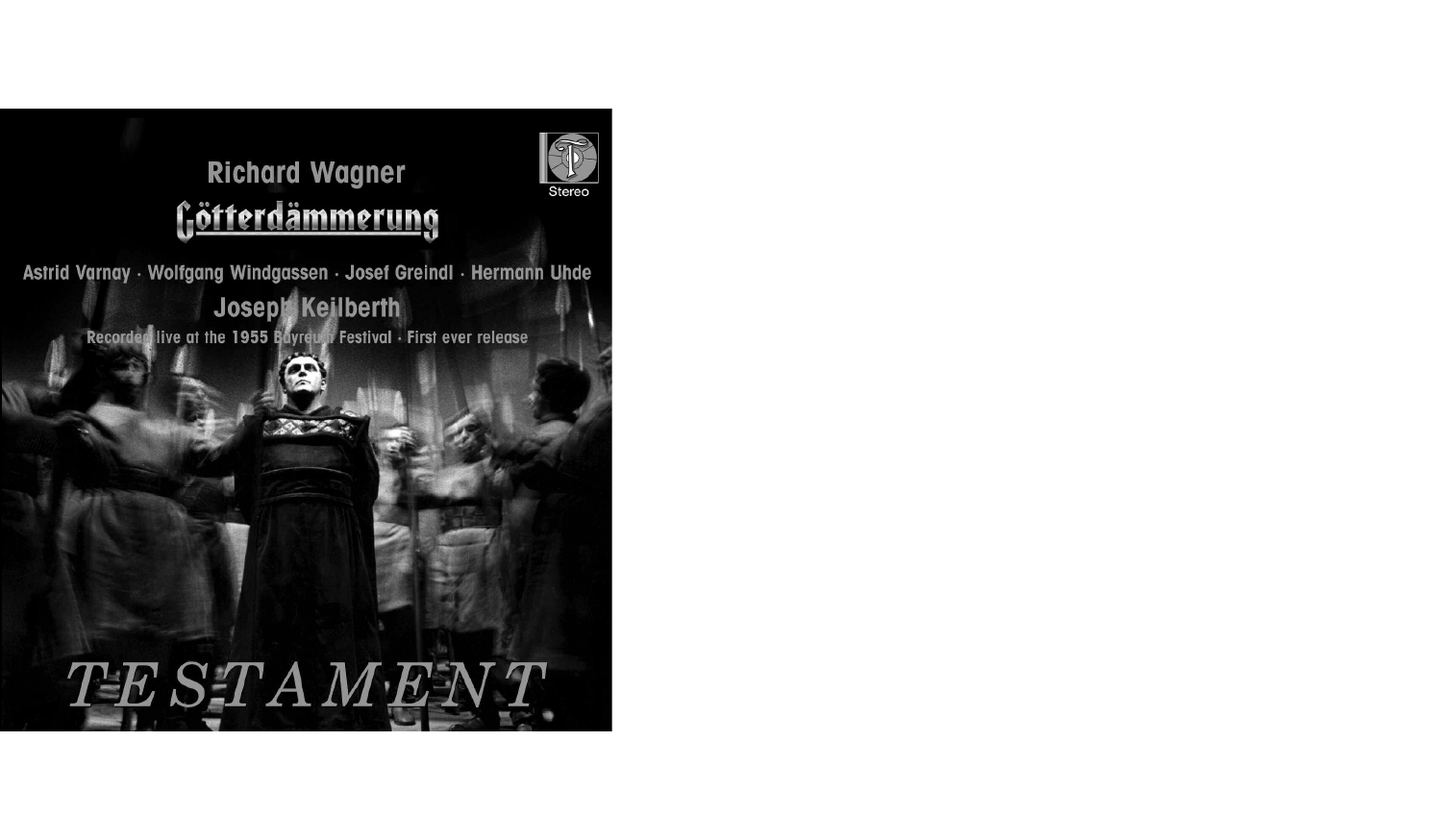## Compact disc 1

1 Orchestervorspiel

## VORSPIEL

*Auf Brünnhildes Felsen* DIE ERSTE NORN

2 Welch' Licht leuchtet dort?

DIE ZWEITE NORN Dämmert der Tag schon auf? DIE DRITTE NORN

Loges Heer lodert feurig um den Fels. Noch ists Nacht. Was spinnen und singen wir nicht?

DIE ZWEITE NORN Wollen wir spinnen und singen. woran spannst du das Seil?

#### DIE ERSTE NORN

So gut und schlimm es geh', schling' ich das Seil und singe. An der Weltesche wob ich einst, da groß und stark dem Stamm entgrünte weihlicher Äste Wald. Im kühlen Schatten rauscht' ein Quell, Weisheit raunend rann sein Gewell'; da sang ich heil'gen Sinn. Ein kühner Gott trat zum Trunk an den Quell; seiner Augen eines zahlt' er als ewigen Zoll. Von der Weltesche brach da Wotan einen Ast; eines Speeres Schaft entschnitt der Starke dem Stamm. In langer Zeiten Lauf zehrte die Wunde den Wald; falb fielen die Blätter, dürr darbte der Baum, traurig versiegte des Quelles Trank: trüben Sinnes ward mein Gesang. Doch, web' ich heut' an der Weltesche nicht mehr

## Orchestral Prelude PROLOGUE *On Brünnhilde's rock* FIRST NORN What is the light shining there? SECOND NORN Is it already daybreak? THIRD NORN Loge's army of fire blaze round the rock. It's still night time. Why do we not spin and sing?

SECOND NORN If we are going to spin and sing, where will you fix the rope?

#### FIRST NORN

 $\overline{2}$ 

For better or for worse I wind the rope and sing. At the World Ashtree I used to weave, when big and strong greenery grew from its trunk, a forest of noble branches. In its cool shade a spring murmured. It whispered wisdom as its waters flowed along. My song then was holy. A valiant god came to drink at the spring. One of his eyes he paid as forfeit for ever. From the World-Ash Wotan then broke off a branch. A Spear shaft he stoutly carved from the trunk. In the course of a long time the wound blighted the forest. The sear leaves dropped, the tree withered and died. Sad and dried up was the fountain and its drink. Sad at heart was my song. So if today I weave no longer by the World-Ash,

muß mir die Tanne fangen zu fesseln das Seil: singe, Schwester, dir werf ich's zu. Weißt du, wie das wird?

#### DIE ZWEITE NORN

Treu berat'ner Verträge Runen schnitt Wotan in des Speeres Schaft: den hielt er als Haft der Welt. Ein kühner Held zerhieb im Kampfe den Speer; in Trümmer sprang der Verträge heiliger Haft. Da hieß Wotan Walhalls Helden der Weltesche welkes Geäst mit dem Stamm in Stücke zu fällen. Die Esche sank, ewig versiegte der Quell! Feßle ich heut' an den scharfen Fels das Seil: singe, Schwester, dir werf ich's zu. Weißt du, wie das wird?

#### DIE DRITTE NORN

Es ragt die Burg, von Riesen gebaut: mit der Götter und Helden heiliger Sippe sitzt dort Wotan im Saal. Gehau'ner Scheite hohe Schicht ragt zuhauf rings um die Halle: die Weltesche war dies einst! Brennt das Holz heilig brünstig und hell, sengt die Glut sehrend den glänzenden Saal: der ewigen Götter Ende dämmert ewig da auf. Wisset ihr noch? So windet von neuem das Seil; von Norden wieder werf ich's dir nach.

DIE ZWEITE NORN Spinne, Schwester, und singe!

DIE ERSTE NORN 3<sup>3</sup> Dämmert der Tag? Oder leuchtet die Lohe? the fir tree must serve to tether the rope. Sing, sister: – I'll throw it to you – do you know what befell?

#### SECOND NORN

Honourably compacted agreements are recorded by Wotan's notches on the shaft of the Spear. He wielded it as guardian of the world. A bold hero shattered the Spear in battle. In fragments broke the sacred repository of pacts. Then Wotan commanded the heroes in Valhalla to cut down the withered branches of the World-Ash along with its trunk. The ashtree fell. The spring dried up for ever. Today I tie the rope to the jagged rock. Sing, sister: – I'll throw it to you – d'you know what will befall?

## THIRD NORN

The castle still towers up which the giants built. With the gods and heroes, his sacred companions Wotan sits there in the hall. Chopped logs in a huge pile stretch upward all around the hall They were once the World-Ash. If the wood catches fire, and burns bright and solemn, the flames will seize and devour the splendid hall. The last day of the eternal gods will dawn once for all. Do you know more? Then twine the rope again. Once more from the north I'll throw it to you.

SECOND NORN Spin, sister, and sing.

FIRST NORN Is the day dawning? Or is it the fire?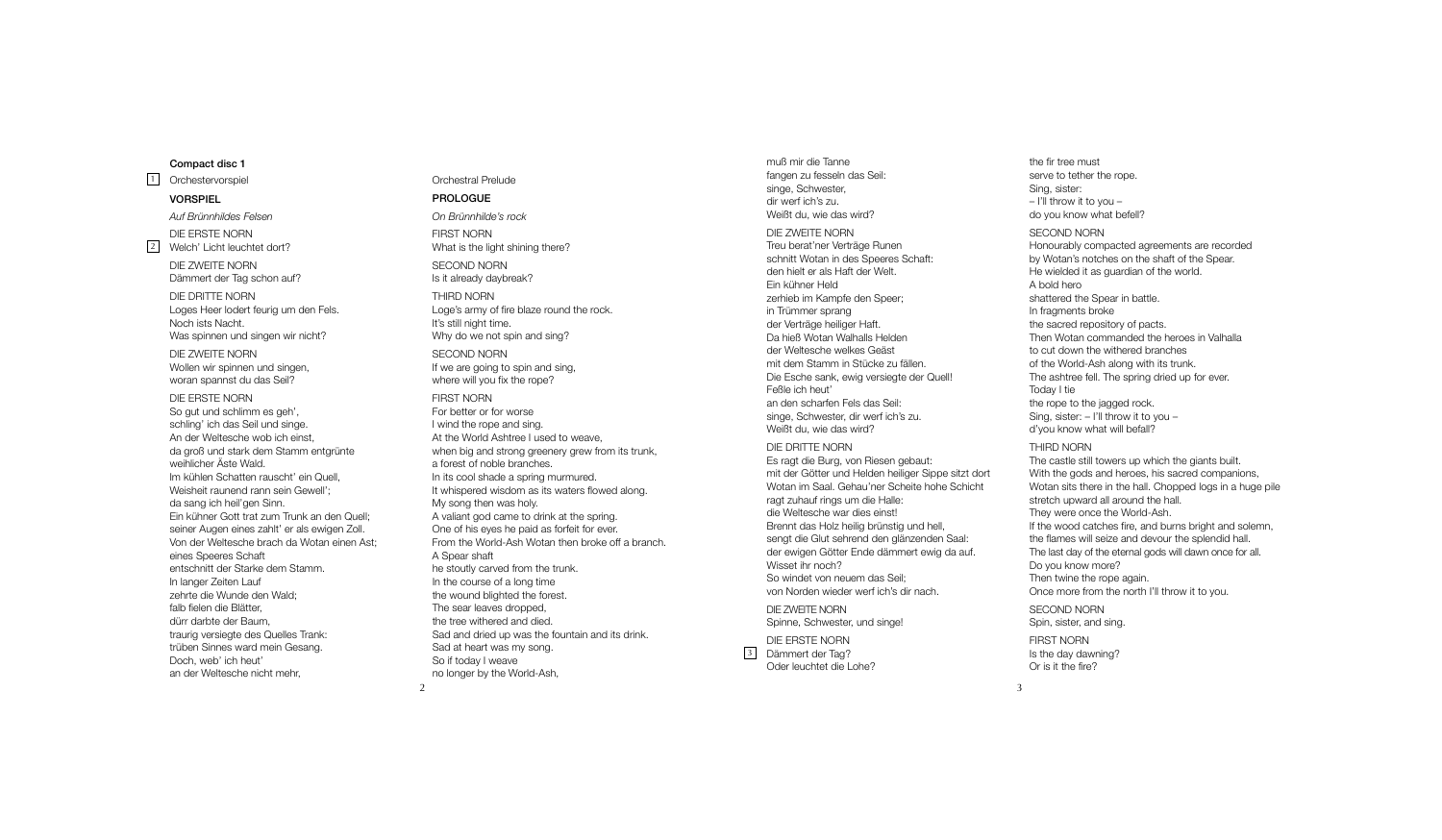Getrübt trügt sich mein Blick; nicht hell eracht' ich das heilig Alte, da Loge einst entbrannte in lichter Brunst. Weißt du, was aus ihm ward?

## DIE ZWEITE NORN

Durch des Speeres Zauber zähmte ihn Wotan; Räte raunt' er dem Gott. An des Schaftes Runen, frei sich zu raten, nagte zehrend sein Zahn: Da, mit des Speeres zwingender Spitze bannte ihn Wotan, Brünnhildes Fels zu umbrennen. Weißt du, was aus ihm wird?

## DIE DRITTE NORN

Des zerschlag'nen Speeres stechende Splitter taucht' einst Wotan dem Brünstigen tief in die Brust: zehrender Brand zündet da auf; den wirft der Gott in der Weltesche zuhauf geschichtete Scheite.

#### DIE ZWEITE NORN

Wollt ihr wissen, wann das wird? Schwinget, Schwestern, das Seil!

#### DIE ERSTE NORN

Die Nacht weicht; nichts mehr gewahr' ich: des Seiles Fäden find' ich nicht mehr; verflochten in das Geflecht. Ein wüstes Gesicht wirrt mir wütend den Sinn. Das Rheingold raubte Alberich einst. Weißt du, was aus ihm ward?

#### DIE ZWEITE NORN

Des Steines Schärfe schnitt in das Seil; nicht fest spannt mehr der Fäden Gespinst; verwirrt ist das Geweb'. Aus Not und Neid ragt mir des Niblungen Ring: ein rächender Fluch nagt meiner Fäden Geflecht. Weißt du, was daraus wird?

My eyes are dim and deceive me. I do not clearly remember the grand old days when Loge burned in bright flames. Do you know what became of him?

#### SECOND NORN

With his magic Spear Wotan tamed him. He helped the god with advice. At the runes on the Spear, to gain his freedom he gnawed and nibbled with his teeth. Then, with the Spear's imperious point Wotan commanded him to burn round Brünnhilde's rock. Do you know what will become of him?

## THIRD NORN

The broken Spear's sharp splinters Wotan will one day thrust deep in the heart of the fire. Consuming flame will flare up on them. The god will hurl it at the logs of the World-Ash, piled up together.

#### SECOND NORN Do you want to know

when that will be? Then wind the rope, sisters.

#### FIRST NORN

4

Night is fading, I can no longer see anything. The strands of the rope, I can find them no longer. The web is tangled up. A blurred vision upsets and confuses my mind. The gold of the Rhine was once stolen by Alberich. Do you know what became of it?

### SECOND NORN

The sharp edge of the rock is cutting into the rope; there's no more tension in the warp, and the woof is tangled. From distress and hatred I see the Nibelung's Ring rise. An avenging curse is gnawing through my plaited strands. Do you know what will come of it?

#### DIE DRITTE NORN

Zu locker das Seil, mir langt es nicht. Soll ich nach Norden neigen das Ende, straffer sei es gestreckt! Es riß! DIE ZWEITE NORN Es riß! DIE ERSTE NORN Es riß! DIE DREI NORNEN Zu End' ewiges Wissen! Der Welt melden Weise nichts mehr. DIE DRITTE NORN **Hinab!** DIE ZWEITE NORN Zur Mutter! DIE ERSTE NORN Hinab! 4 Orchesterzwischenspiel *Tagesgrauen* BRÜNNHILDE 5 Zu neuen Taten, teurer Helde, wie liebt' ich dich, ließ ich dich nicht? Ein einzig' Sorgen läßt mich säumen: daß dir zu wenig mein Wert gewann! Was Götter mich wiesen, gab ich dir: heiliger Runen reichen Hort; doch meiner Stärke magdlichen Stamm nahm mir der Held, dem ich nun mich neige. Des Wissens bar, doch des Wunsches voll: an Liebe reich, doch ledig der Kraft: mögst du die Arme nicht verachten, die dir nur gönnen, nicht geben mehr kann!

## SIEGFRIED

6 Mehr gabst du, Wunderfrau, als ich zu wahren weiß.

You gave me more, wonderful woman, than I know how to keep.

## THIRD NORN

The rope is too slack, it cannot reach me. If to the North I must point the loose end, it has to be pulled tighter. It's split! SECOND NORN It's split! FIRST NORN It's split! THE THREE NORNS Our eternal knowledge is over. The world will learn nothing more of our wisdom. THIRD NORN Down! SECOND NORN Down to Mother! FIRST NORN Down! Orchestral interlude *Dawn* BRÜNNHILDE You long for new adventures, beloved hero; how little I would love you did I not let you go! Only one worry makes me hesitate: that you were too poorly rewarded by winning me. What the gods taught me I have given you: holy charms in great quantity. But my strength and support as a woman were taken from me by the hero to whom I now submit. Emptied of knowledge but full of longing: rich in love but deprived of strength: do not submit a poor woman to your contempt; she grudges you nothing but has nothing more to give. **SIEGERIED**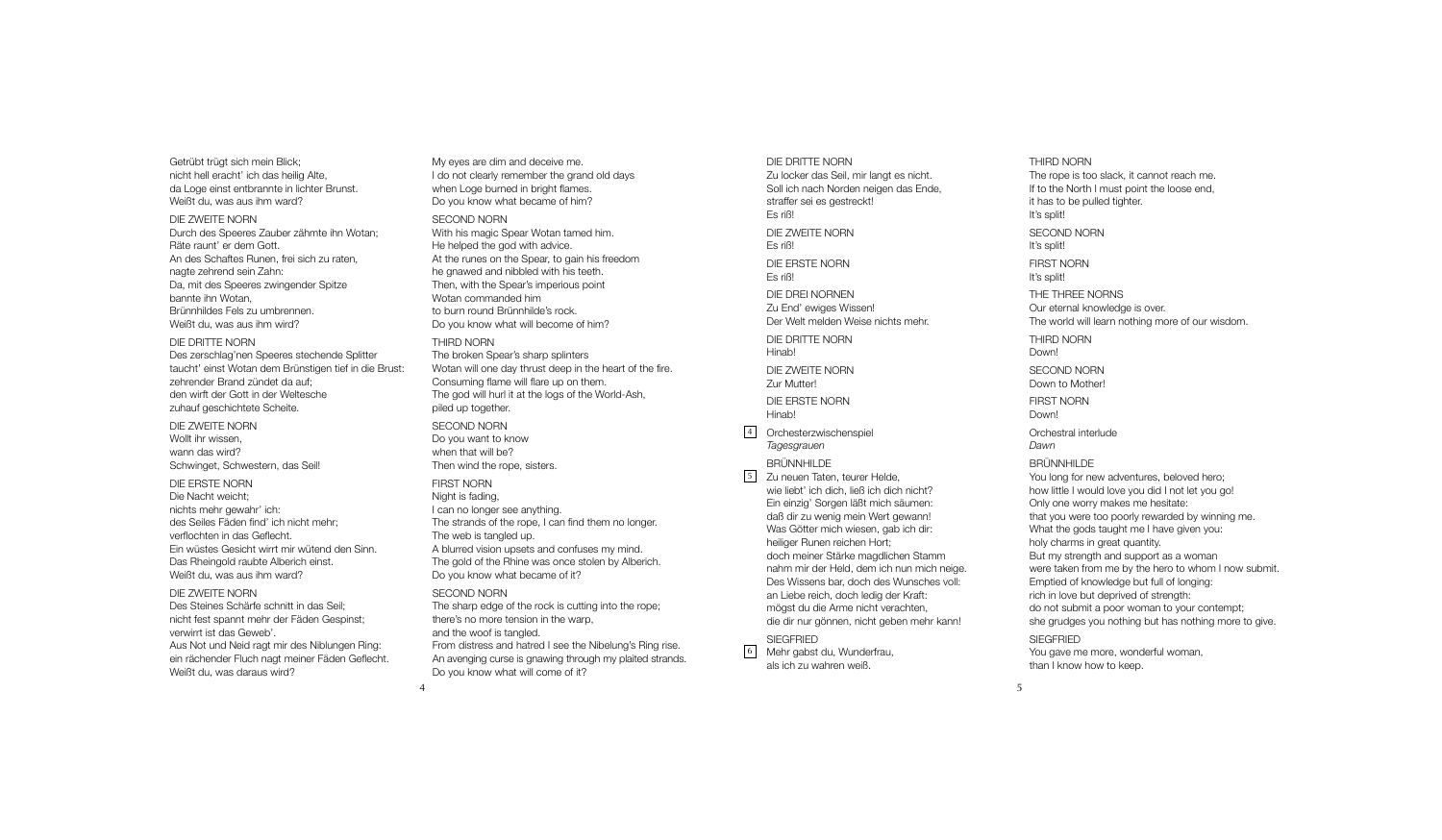Nicht zürne, wenn dein Lehren mich unbelehret ließ! Ein Wissen doch wahr' ich wohl: daß mir Brünnhilde lebt; eine Lehre lernt' ich leicht: Brünnhildes zu gedenken!

#### BRÜNNHILDE

Willst du mir Minne schenken, gedenke deiner nur, gedenke deiner Taten, gedenk' des wilden Feuers, das furchtlos du durchschrittest, da den Fels es rings umbrann –

SIEGFRIED Brünnhilde zu gewinnen!

## BRÜNNHILDE Gedenk der beschildeten Frau, die in tiefem Schlaf du fandest, der den festen Helm du erbrachst –

**SIEGERIED** Brünnhilde du erwecken!

## BRÜNNHILDE

Gedenk der Eide, die uns einen; gedenk der Treue, die wir tragen; gedenk der Liebe, der wir leben: Brünnhilde brennt dann ewig heilig dir in der Brust! –

## **SIEGERIED**

Laß ich, Liebste, dich hier in der Lohe heiliger Hut; zum Tausche deiner Runen reich ich dir diesen Ring. Was der Taten je ich schuf, des Tugend schließt er ein. Ich erschlug einen wilden Wurm, der grimmig lang ihn bewacht. Nun wahre du seine Kraft als Weihegruß meiner Treu'!

Do not scold me if your teaching has left me ignorant. One thing I know full well: that Brünnhilde lives for me. One lesson I easily learned: to remember Brünnhilde.

#### BRÜNNHILDE

If you want to give me love, Remember only yourself, remember your adventures: remember the raging fire that you fearlessly walked through, though it burned round the rock –

SIEGFRIED – to win Brünnhilde!

#### BRÜNNHILDE

Remember the woman under the shield, whom you found fast asleep. whose tight helmet you broke –

**SIEGFRIED** – to wake Brünnhilde!

#### BRÜNNHILDE

Remember the vows that make us one: remember the faith that we keep. Remember the love for which we live. Then Brünnhilde will always burn like a shrine in your breast

#### **SIEGERIED**

Dearest, as I leave you here in the solemn care of the fire – in exchange for your teaching I'll give you this Ring. Of all the deeds I ever did it holds the virtue within itself. I slew a savage dragon, that had long and fiercely guarded it. Now you must guard its power as the sacred pledge of my constancy.

#### BRÜNNHILDE

Ihn geiz ich als einziges Gut! Für den Ring nimm nun auch mein Roß! Ging sein Lauf mit mir einst kühn durch die Lüfte – mit mir verlor es die mächt'ge Art; über Wolken hin auf blitzenden Wettern nicht mehr schwingt es sich mutig des Wegs; doch wohin du ihn führst – sei es durchs Feuer – , grauenlos folgt dir Grane; denn dir, o Helde, soll er gehorchen! Du hüt ihn wohl; er hört dein Wort: o bringe Grane oft Brünnhildes Gruß! **SIEGERIED** Durch deine Tugend allein

soll so ich Taten noch wirken? Meine Kämpfe kiesest du, meine Siege kehren zu dir: auf deines Rosses Rücken, in deines Schildes Schirm, nicht Siegfried acht' ich mich mehr, ich bin nur Brünnhildes Arm. BRÜNNHILDE O wäre Brünnhild' deine Seele! **SIEGERIED** Durch sie entbrennt mir der Mut.

BRÜNNHILDE So wärst du Siegfried und Brünnhild'?

SIEGFRIED Wo ich bin, bergen sich beide.

BRÜNNHILDE So verödet mein Felsensaal? SIEGFRIED Vereint faßt er uns zwei!

BRÜNNHILDE <sup>7</sup> O heilige Götter, hehre Geschlechter!

#### BRÜNNHILDE

I shall treasure it above all else. In exchange for the Ring take my horse. He used to run his course with me boldly through the sky – and with me he lost his magic skill. Through the clouds, in thunder and lightning no more does he fly boldly on his way. But wherever you take him, even through fire – Grane will fearlessly follow you because, my hero, he must obey you. Look after him well; he will listen to you; O give Grane greetings from Brünnhilde, often.

## **SIEGERIED**

Through your virtue alone shall I go on performing deeds? You choose my battles, my victories reflect on you: on your horse's back in the shelter of your shield, I no longer consider myself Siegfried; I am only Brünnhilde's arm. BRÜNNHILDE O if only Brünnhilde might be your soul!

**SIEGERIED** 

My courage is kindled by her.

BRÜNNHILDE Can you be both Siegfried and Brünnhilde?

**SIEGERIED** Wherever I am, we both shall be.

BRÜNNHILDE Then will my cave be deserted? SIEGFRIED

Since we are one, it contains us both.

BRÜNNHILDE O sacred gods, majestic beings!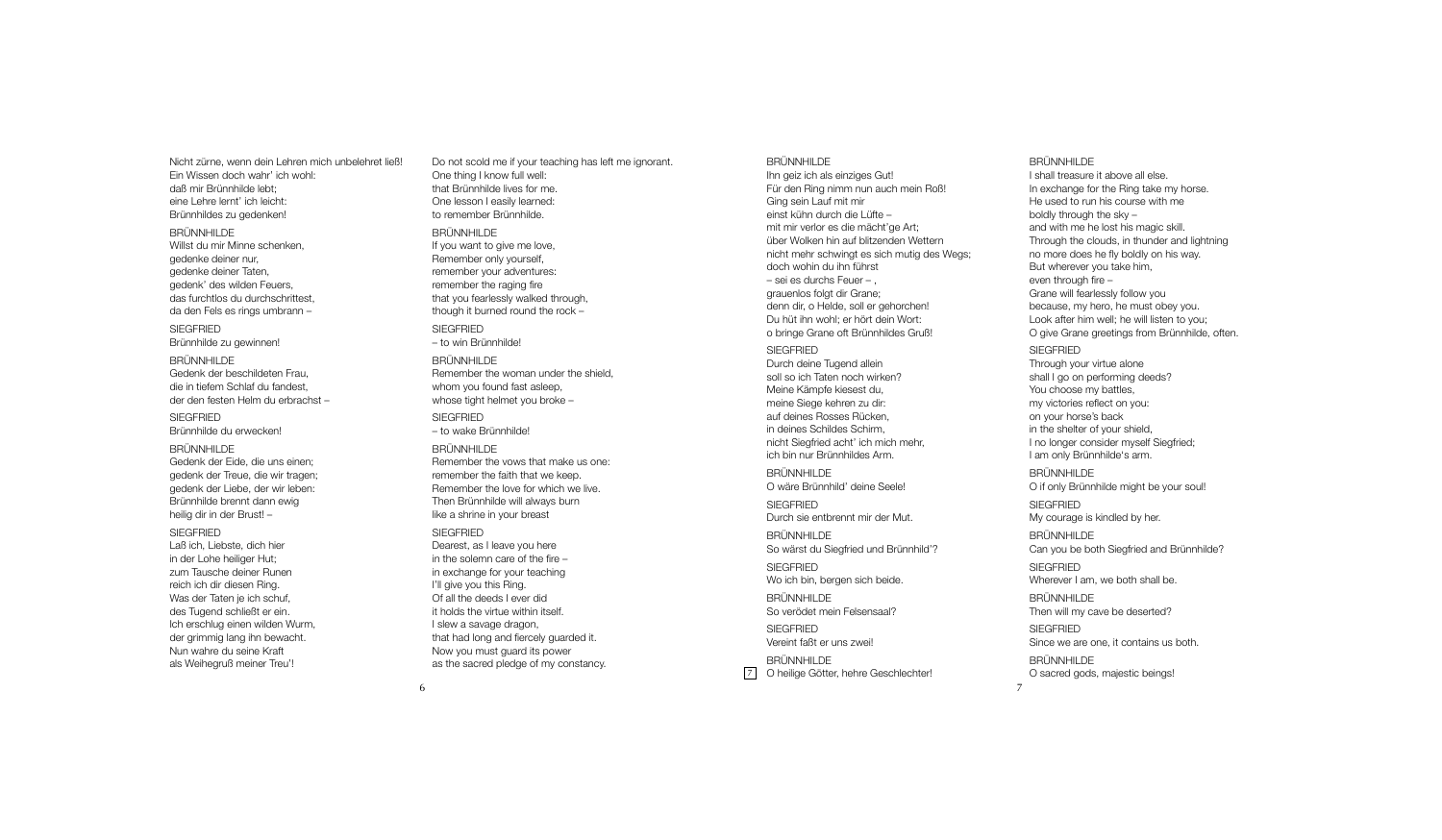Weidet eu'r Aug' an dem weihvollen Paar! i i l l Getrennt – wer will es scheiden? i l l i Geschieden – trennt es sich nie! i i i

SIEGFRIED Heil dir, Brünnhilde, i l i i l

prangender Stern! BRUNNHILDE

Heil dir, Siegfried, i l i i i

siegendes Licht! i i

SIEGFRIED Heil dir, i l i

strahlende Liebe! l i

BRUNNHILDE

Heil, strahlendes Leben! i l l Heil, siegendes Licht! i l i i

SIEGFRIED Heil, strahlender Stern! i l l Heil, Brünnhild'! i l i l

B E I D E Heil! Heil! Heil! i l i l

Orchesterzwischenspile i i l *S ie g frie ds Rh e in fa h rt*  $\frac{8}{9}$ 

i l

#### ERSTER AUFZUG

#### Erste Szene

*D ie Ha lle de r G ib ic h u n g e n a m Rh e in* **GUNTHER** Nun hör, Hagen, sage mir, Held: i l

sitz ich herrlich am Rhein, i i l i i Gunther zu Gibichs Ruhm? i i

H A G E N Dich echt genannten acht ich zu neiden: i i i die beid' uns Brüder gebar, i i Frau Grimhild' ließ mich's begreifen. i i l l i i i

**GUNTHER** Dich neide ich: i i i

Feast your eyes on this blessed pair. i l i Parted – who can separate us? Separated – we'll never part! l l SIEGFRIED Hail to thee, Brünnhilde, i l i l shining star! i i BRUNNHILDE Hail to thee, Siegfried, i l i i victorious light! i i l i SIEGFRIED Hail to thee, Brünnhilde, i l i l resplendent love! l l BRUNNHILDE Hail, resplendent life! i l l l i Hail, victorious light! i l i i l i SIEGFRIED Hail, resplendent star! i l l Hail, Brünnhilde! i l i l B O T H Hail! Hail! Hail! i l i l i l Orchestral interlude l i l *S ie g frie d 's Rh in e J o u rn ey* ACT ONE S c e n e O n e The Hall of the Gibichungs on the banks of the Rhine G U N T H E R Now listen, Hagen tell me, you hero: l i l l i s my prestige high on the Rhine, i i i does Gunther uphold the Gibich fame? l i i

H A G E N Your germane title gives me cause for envy. i l i She who bore us as brothers, Lady Grimhilde, taught me to appreciate it. i i l i i

G U N T H E R l envy you -

8

nicht neide mich du! i i i Erbt' ich Erstlingsart, Weisheit ward dir allein: i l i i i i l l i Halbbruderzwist bezwang sich nie besser. l i i i Deinem Rat nur red ich Lob, i i frag ich dich nach meinem Ruhm. i i i

### H A G E N

So schelt ich den Rat, l i da schlecht noch dein Ruhm; l i denn hohe Güter weiß ich, i i die der Gibichung noch nicht gewann. i i i i **GUNTHER** Verschwiegst du sie, so schelt auch ich. i i l i

H A G E N In sommerlich reifer Stärke l i i seh ich Gibichs Stamm, i i i dich, Gunther, unbeweibt, i i dich, Gutrun', ohne Mann. i

G U N T H E R Wen rätst du nun zu frei'n, i daß unsrem Ruhm es fromm'?

#### H A G E N 10 Ein Weib weiß ich, i i i i das herrlichste der Welt: l i

auf Felsen hoch ihr Sitz, l i i ein Feuer umbrennt ihren Saal; i i l nur wer durch das Feuer bricht, i darf Brünnhildes Freier sein. i l i i

l

G U N T H E R Vermag das mein Mut zu bestehn? i H A G E N

Einem Stärk'ren noch ist's nur bestimmt. i i i

G U N T H E R Wer ist der streitlichste Mann? i i l i

H A G E N Siegfried, der Wälsungen Sproß: i i l der ist der stärkste Held. i l

Half-brothers' rivalry was never better resolved. l i l I pay tribute to your good advice i i when I ask you about my prestige. i H A G E N Then I regret my advice i for your prestige is still poor: i i i l l I know of great riches i that the Gibichung has not yet acquired. i i i G U N T H E R If you keep them secret I shall regret it too. l l i H A G E N In the prime of strength and maturity i i I see Gibich's progeny: i i you, Gunther, unmarried, i

Though I am heir by inheritance you alone were given wisdom.

l

i i

l

don't you envy me!

i i i

You Gutrune, without a husband. i G U N T H E R Whom do you suggest we wed so that our prestige might profit? i i i

H A G E N I know a woman, the most glorious in the world: l i i l high on the rocks is her home. i i A fire blazes round her dwelling. i l l l i Only by going through the fire l i i may a man win Brünnhilde. i i l

G U N T H E R Could my courage survive it? l i i H A G E N

A still stronger man alone has the privilege. i l l l i i l

G U N T H E R Who is this boldest of men? i i l

H A G E N Siegfried, offspring of the Volsungs: i i i l he is that strongest of heroes. i

 $\alpha$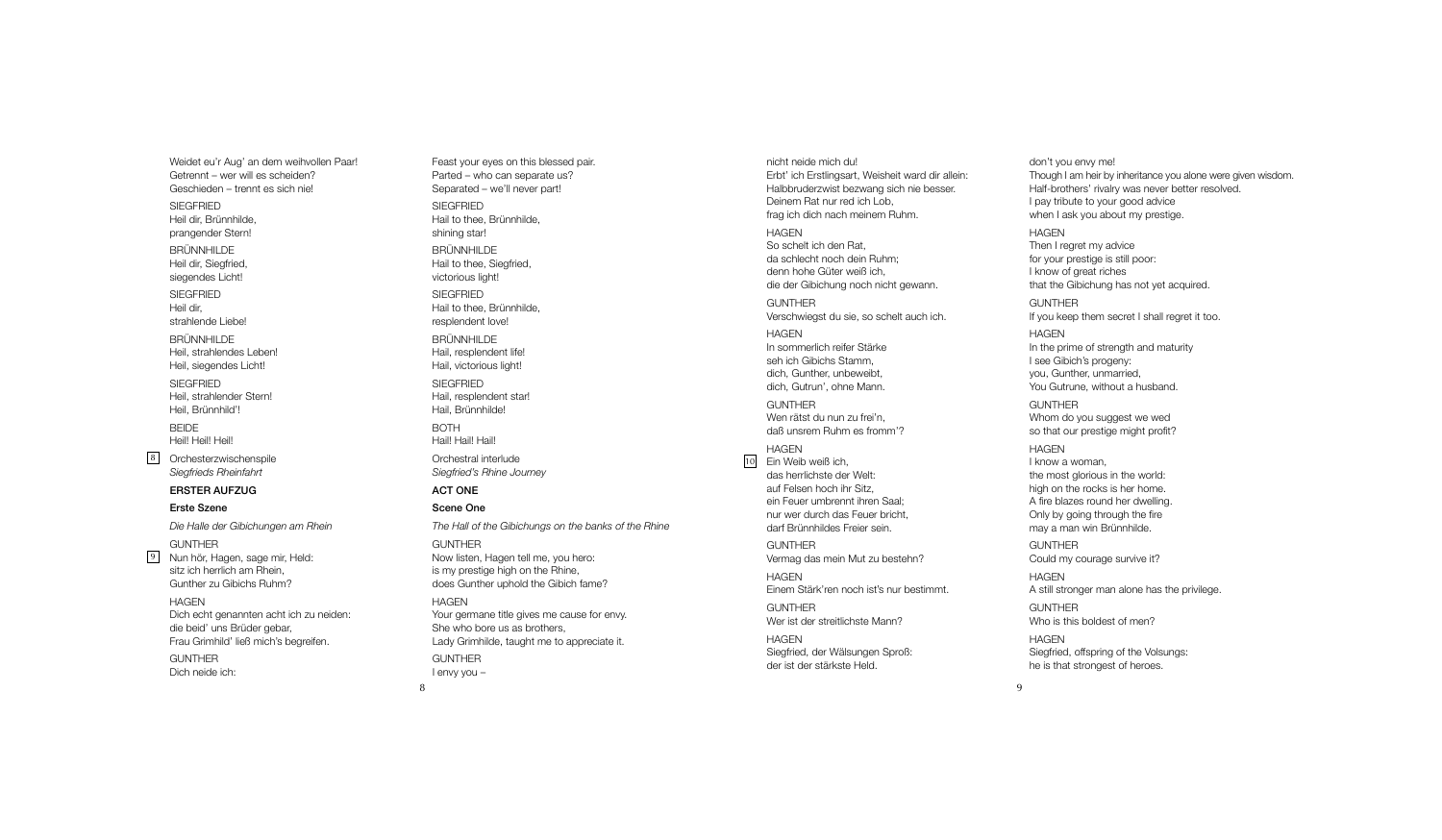Ein Zwillingspaar, von Liebe bezwungen, Siegmund und Sieglinde, zeugten den echtesten Sohn. Der im Walde mächtig erwuchs, den wünsch' ich Gutrun' zum Mann.

**GUTRUNE** Welche Tat schuf er so tapfer, daß als herrlichster Held er genannt?

#### HAGEN

Vor Neidhöhle den Niblungenhort bewachte ein riesiger Wurm: Siegfried schloß ihm den freislichen Schlund, erschlug ihn mit siegendem Schwert. Solch ungeheurer Tat enttagte des Helden Ruhm.

#### **GUNTHER** Vom Niblungenhort vernahm ich:

er birgt den neidlichsten Schatz? **HAGEN** 

Wer wohl ihn zu nützen wüßt', dem neigte sich wahrlich die Welt.

**GUNTHER** Und Siegfried hat ihn erkämpft?

HAGEN Knecht sind die Niblungen ihm.

GUNTHER Und Brünnhild' gewänne nur er?

HAGEN Keinem andren wiche die Brunst.

GUNTHER Wie weckst du Zweifel und Zwist! Was ich nicht zwingen soll, darnach zu verlangen machst du mir Lust?

HAGEN Brächte Siegfried die Braut dir heim, wär' dann nicht Brünnhilde dein?

A pair of twins compelled by love, Siegmund and Sieglinde, bore this noble son. He grew up strong in the forest, and I would wish him for Gutrune's husband.

#### **GUTRUNE**

What deed did he do so brave that he is called the most glorious of heroes? HAGEN At Hate Cave the Nibelung treasure was guarded by a monstrous dragon. Siegfried locked up its ravening jaws; he killed it with his victorious sword. This tremendous deed brought him fame as a hero.

#### **GUNTHER** The Nibelung treasure – I've heard of that.

Doesn't it consist of the most covetable wealth?

**HAGEN** The man who knew how to use it would have the world at his feet.

**GUNTHER** And did Siegfried win it in the fight?

HAGEN The Nibelungs are his slaves. GUNTHER

And can only he win Brünnhilde? HAGEN

The fire will yield to no other.

GUNTHER What doubts and misgivings you provoke! What I cannot achieve. but only long for, must you make me desirous?

**HAGFN** If Siegfried brought the bride home for you, would Brünnhilde not be yours?

## Was zwänge den frohen Mann, für mich die Braut zu frei'n? **HAGEN** Ihn zwänge bald deine Bitte, bänd' ihn Gutrun' zuvor. **GUTRUNE** Du Spötter, böser Hagen, wie sollt' ich Siegfried binden? Ist er der herrlichste Held der Welt, der Erde holdeste Frauen friedeten längst ihn schon. **HAGEN** Gedenk des Trankes im Schrein; vertraue mir, der ihn gewann:

den Helden, des du verlangst, bindet er liebend an dich. Träte nun Siegfried ein, genöss' er des würzigen Tranks, daß vor dir ein Weib er ersah, daß je ein Weib ihm genaht, vergessen müßt' er des ganz. Nun redet, wie dünkt euch Hagens Rat? GUNTHER Gepriesen sei Grimhild',

GUNTHER

die uns den Bruder gab! **GUTRUNE** 

Möcht' ich Siegfried je ersehn!

GUNTHER Wie fänden wir ihn auf?

HAGEN Jagt er auf Taten wonnig umher, zum engen Tann wird ihm die Welt: wohl stürmt er in rastloser Jagd auch zu Gibichs Strand an den Rhein.

GUNTHER Willkommen hieß' ich ihn gern.

## GUNTHER What could induce the carefree man to win the bride for me? HAGEN

He would soon accede to your request if Gutrune infatuated him first.

GUTRUNE Naughty Hagen, you mock me. How could I infatuate Siegfried? If he's the most glorious hero in the world, the loveliest women on earth have long since won his love.

HAGEN Remember that drink in the chest; Trust me who obtained it: the hero whom you covet can be tied to you in love. If Siegfried were to come in now, and taste that spiced drink, any woman he saw before you, even the idea that he'd seen a woman, he would forget entirely. Now tell me: what do you think of Hagen's plan?

GUNTHER Thank heaven for Grimhild who gave us this brother!

**GUTRUNE** I wish I could see Siegfried.

GUNTHER How could we find him?

### **HAGEN** When his adventures drive him abroad like a narrow forest the world becomes for him. In his restless hunt he may well rampage to the Gibich bank on the Rhine.

GUNTHER I'd be glad to welcome him.

11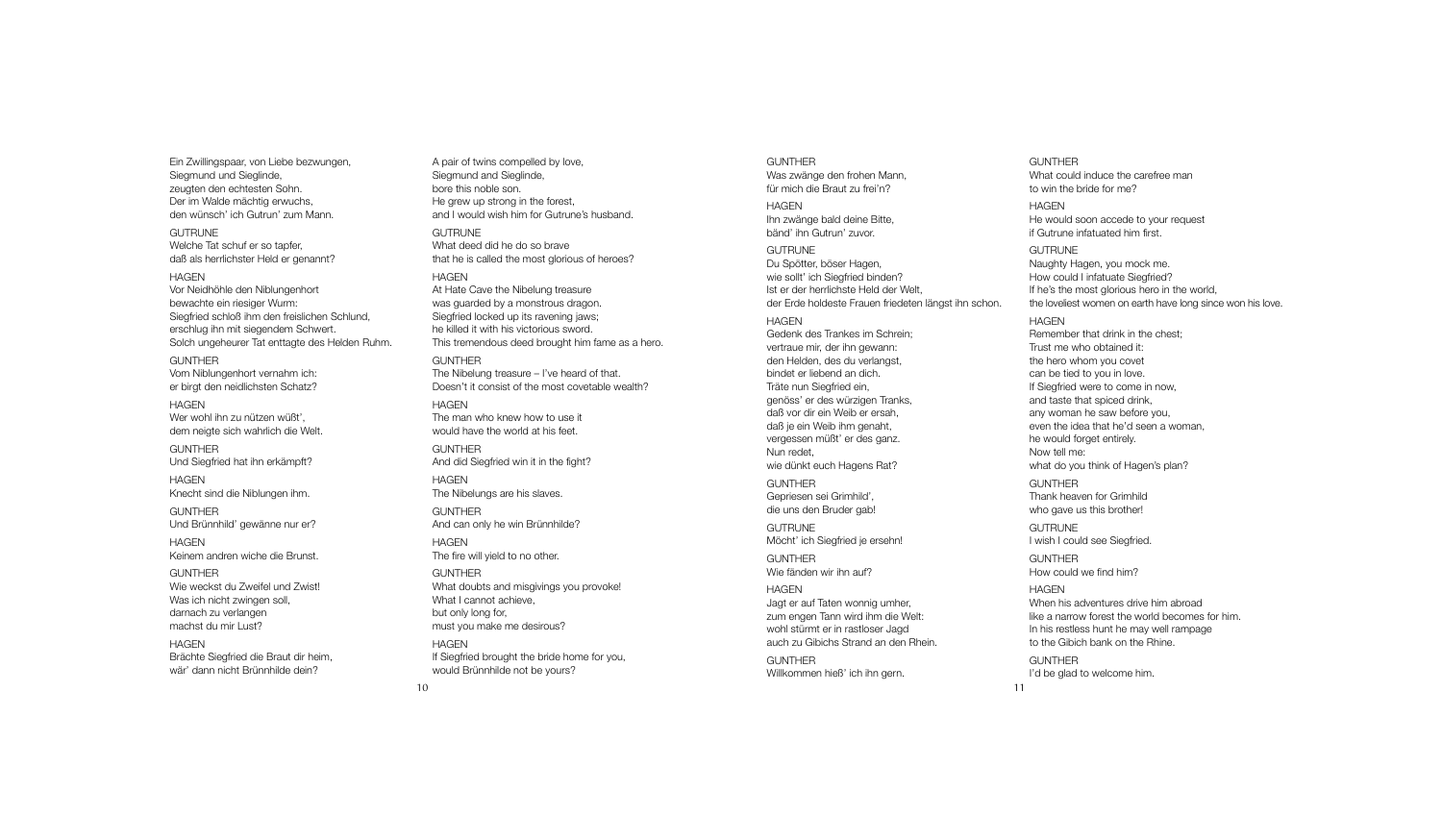## 11 Vom Rhein her tönt das Horn.

## HAGEN

In einem Nachen Held und Roß! Der bläst so munter das Horn! Ein mächlicher Schlag, wie von müßiger Hand, treibt jach den Kahn wider den Strom; so rüstiger Kraft in des Ruders Schwung rühmt sich nur der, der den Wurm erschlug. Siegfried ist es, sicher kein andrer!

GUNTHER Jagt er vorbei?

HAGEN Hoiho! Wohin, du heitrer Held?

SIEGFRIEDS STIMME Zu Gibichs starkem Sohne.

HAGEN Zu seiner Halle entbiet ich dich. Hieher! Hier lege an!

## Zweite Szene

HAGEN Heil! Siegfried, teurer Held! SIEGFRIED

12 Wer ist Gibichs Sohn?

GUNTHER Gunther, ich, den du suchst.

**SIEGFRIED** Dich hört' ich rühmen weit am Rhein: nun ficht mit mir oder sei mein Freund!

GUNTHER Laß den Kampf! Sei willkommen! SIEGFRIED Wo berg ich mein Roß?

## The horncall's from the Rhine.

HAGEN A hero and horse in a boat. He's the cheerful horn-player. With easy strokes as if his hands were idle he's driving the boat fast against the current. The massive strength behind the swing of the oar can only belong to the man who slew the dragon. It's Siegfried, certainly – no one else. GUNTHER Is he rowing past? **HAGEN** Hoi, ho, where are you bound, cheerful hero? **SIEGFRIED** To Gibich's stalwart son. HAGEN I invite you to his palace. Here you are; moor here. Scene Two HAGEN

Welcome Siegfried, dear hero. **SIEGERIED** Which is Gibich's son?

GUNTHER I, Gunther, am the man you seek. **SIEGFRIED** 

I've heard of your fame far down the Rhine. Now fight with me, or be my friend. GUNTHER Leave out the fighting. You are welcome. **SIEGFRIED** Where do I put my horse?

HAGEN Ich biet ihm Rast. **SIEGERIED** Du riefst mich Siegfried: sahst du mich schon? HAGEN Ich kannte dich nur an deiner Kraft. SIEGFRIED Wohl hüte mir Grane!

Du hieltest nie von edlerer Zucht am Zaume ein Roß.

## GUNTHER

13 Begrüße froh, o Held, die Halle meines Vaters; wohin du schreitest, was du ersiehst das achte nun dein eigen: dein ist mein Erbe, Land und Leut' – hilf, mein Leib, meinem Fide! Mich selbst geb ich zum Mann.

#### **SIEGERIED**

Nicht Land noch Leute biete ich, noch Vaters Haus und Hof: einzig erbt' ich den eignen Leib; lebend zehr ich den auf. Nur ein Schwert hab ich, selbst geschmiedet: hilf, mein Schwert, meinem Eide! Das biet ich mit mir zum Bund.

#### HAGEN

Doch des Nibelungenhortes nennt die Märe dich Herrn? SIEGFRIED Des Schatzes vergaß ich fast:

so schätz ich sein müß'ges Gut! In einer Höhle ließ ich's liegen, wo ein Wurm es einst bewacht'.

**HAGEN** Und nichts entnahmst du ihm?

#### HAGEN I'll find a stall for it.

**SIEGERIED** You called me Siegfried. Have you seen me before?

HAGEN I recognized you simply by your strength.

**SIEGERIED** Take good care of Grane for me. You've never held a nobler breed of horse by the bridle.

#### GUNTHER

With good cheer greet, o hero, my father's house. Wherever you walk, whatever you see, do treat it as your own. My inheritance is yours, my land, my people. Let my body support my oath: I offer myself as your man.

#### **SIEGERIED**

I have no lands or people to offer, no paternal house and grounds. I inherited only my own body; I wear it away, just by living. All I own is a sword which I forged myself. Let my sword support my oath: I offer it with myself as your ally.

#### HAGEN

But the Nibelung treasure, rumour says you are master of that. SIEGFRIED

I almost forgot the treasure; so little do I value its useless possession. I left it behind in a cave where a dragon used to guard it.

HAGEN And did you take nothing away?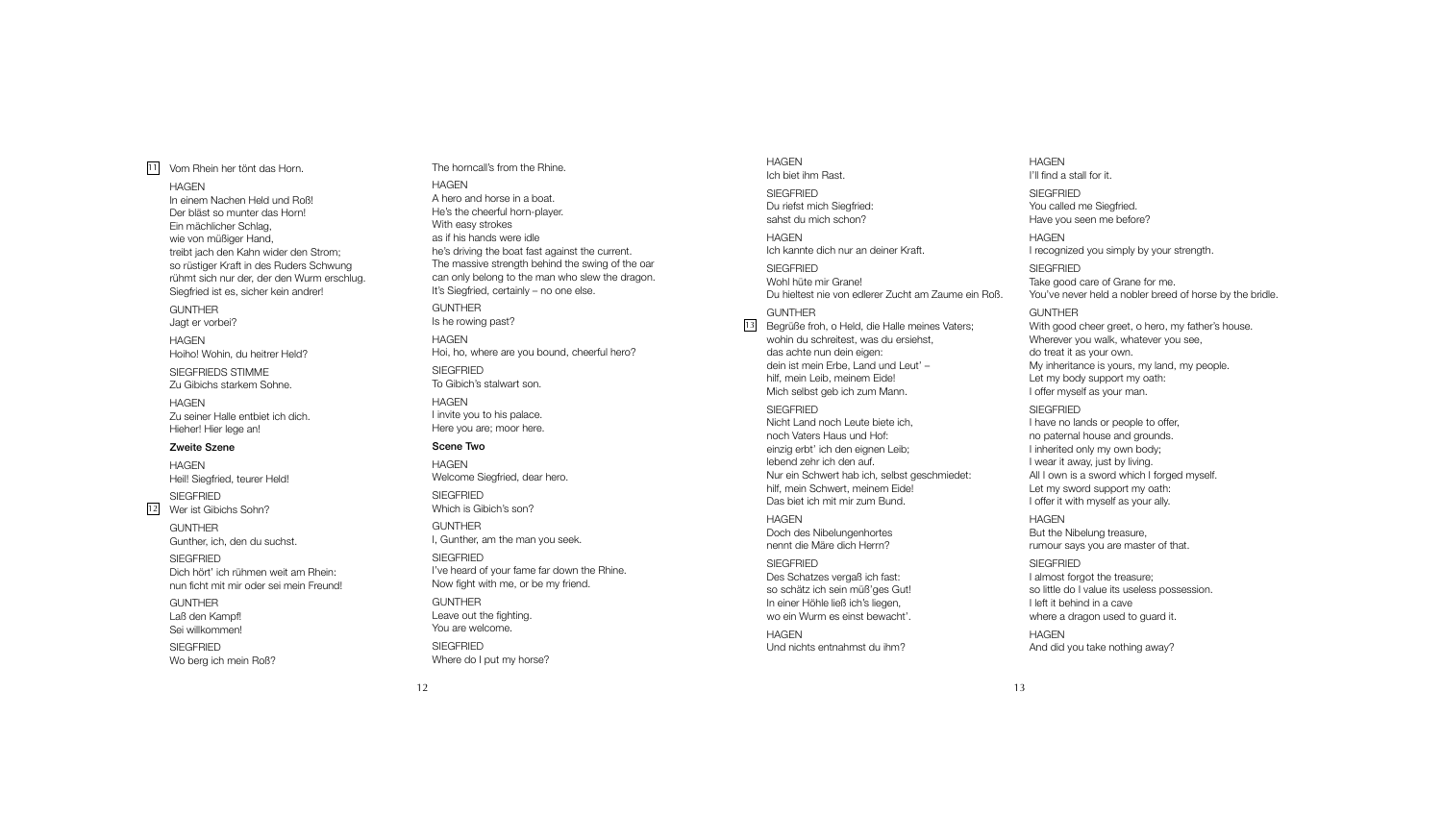SIEGFRIED Dies Gewirk, unkund seiner Kraft. i i i H A G E N Den Tarnhelm kenn ich, l i des Niblungen künstliches Werk: i l l i er taugt, bedeckt er dein Haupt, i dir zu tauschen jede Gestalt; i j l verlangt's dich an fernsten Ort, l i er entführt flugs dich dahin. l i i Sonst nichts entnahmst du dem Hort? i

**SIEGFRIED** 

Einen Ring. i i H A G E N

Den hütest du wohl? l SIEGFRIED Den hütet ein hehres Weib. i i

H A G E N Brünnhild'!... i l

G U N T H E R Nicht, Siegfried, sollst du mir tauschen: i i i l l i Tand gäb' ich für dein Geschmeid', i i i nähmst all mein Gut du dafür. l l i Ohn' Entgelt dien ich dir gern. l i i i

**GUTRUNE** 

Willkommen, Gast, in Gibichs Haus! i l l i i i Seine Tochter reicht dir den Trank. i i i

SIEGFRIED

14 Vergäß' ich alles, was du mir gabst, i l l i von einer Lehre laß ich doch nie! i l i i Den ersten Trunk zu treuer Minne, i Brünnhilde, bring ich dir! i l i i i Die so mit dem Blitz den Blick du mir sengst, i i l i l i i was senkst du dein Auge vor mir? i i Ha, schönstes Weib! i Schließe den Blick; l i l i das Herz in der Brust i brennt mir sein Strahl: i i l

SIEGFRIED This net; I don't know what it's for. i i H A G E N I know the Tarnhelm, l the finest Nibelung work of art. i i l Placed on your head, it is able l i i l to change you into any shape. i If you long for some distant spot l i i t takes you there in a trice. i i Did you take nothing else from the treasure? i i l SIEGFRIED A Ring. i H A G E N Have you kept it safe? i SIEGFRIED A marvellous woman is keeping it. l l i i i H A G E N Brünnhilde! i l G U N T H E R You need give me nothing, Siegfried. i i i i For your cap I'd be giving dross i i though you took all I own for it. l l i I'll gladly serve you for nothing. l l l l i GUTRUNE Welcome, guest, to the house of Gibich. l i i His daughter offers you this drink. i i i SIEGFRIED Though I forgot everything that you gave me, i one lesson I shall never abandon: l l l this first drink to my true love, i i i l Brünnhilde, I offer to you. i l You who scorch my eyes with your gaze. i Why do you look down before me? l Ah, loveliest woman! l l i Close your eyes. l My heart in my breast i

1 4

i

s burned by their beams. i

zu feurigen Strömen fühl ich i l i i hn zehrend zünden mein Blut! i l

#### Compact disc 2

1 Gunther, wie heißt deine Schwester? i i i

G U N T H E R Gutrune. SIEGFRIED Sind's gute Runen, i die ihrem Aug' ich entrate? i i i Deinem Bruder bot ich mich zum Mann: i i i der Stolze schlug mich aus; l l i trügst du, wie er, mir Ubermut, i i böt' ich mich dir zum Bund? i i i SIEGFRIED Hast du, Gunther, ein Weib? i i

G U N T H E R Nicht freit' ich noch, i i i und einer Frau soll ich mich schwerlich freu'n! i l l i i l i Auf eine setzt' ich den Sinn, i i i die kein Rat mir je gewinnt. i i i j i **SIEGFRIED** Was wär' dir versagt, steh ich zu dir? i i i G U N T H E R Auf Felsen hoch ihr Sitz; l i i **SIEGFRIED** Auf Felsen hoch ihr Sitz...? l i i G U N T H E R ein Feuer umbrennt den Saal – i l **SIEGFRIED** ein Feuer umbrennt den Saal – ? i l **GUNTHER** Nur wer durch das Feuer bricht i **SIEGFRIED** Nur wer durch das Feuer bricht - ? i

I feel rivers of flame l i l that ignite and consume my blood. i i l

Gunther, what is your sister's name? i i G U N T H E R Gutrune. SIEGFRIED Are they good omens that I read in her eyes? i I offered to be your brother's man. Proudly he refused me. l Would you treat me so arrogantly l l i f I offered myself to you in marriage? l i i SIEGFRIED Gunther, have you got a wife? i G U N T H E R I'm not married yet, i and a wife I am not likely to win. i l i l i I've set my heart on one whom no counse can gain for me. i SIEGFRIED What could you fail to get if I helped you? l i l i l G U N T H E R Her home is high on a rock; i i SIEGFRIED Her home is high on a rock...? i i G U N T H E R flames surrounding her dwelling – l i l l i SIEGFRIED flames surrounding her dwelling -? l i l l i G U N T H E R Only he who crosses the fire l i SIEGFRIED Only he who crosses the fire -? l i

l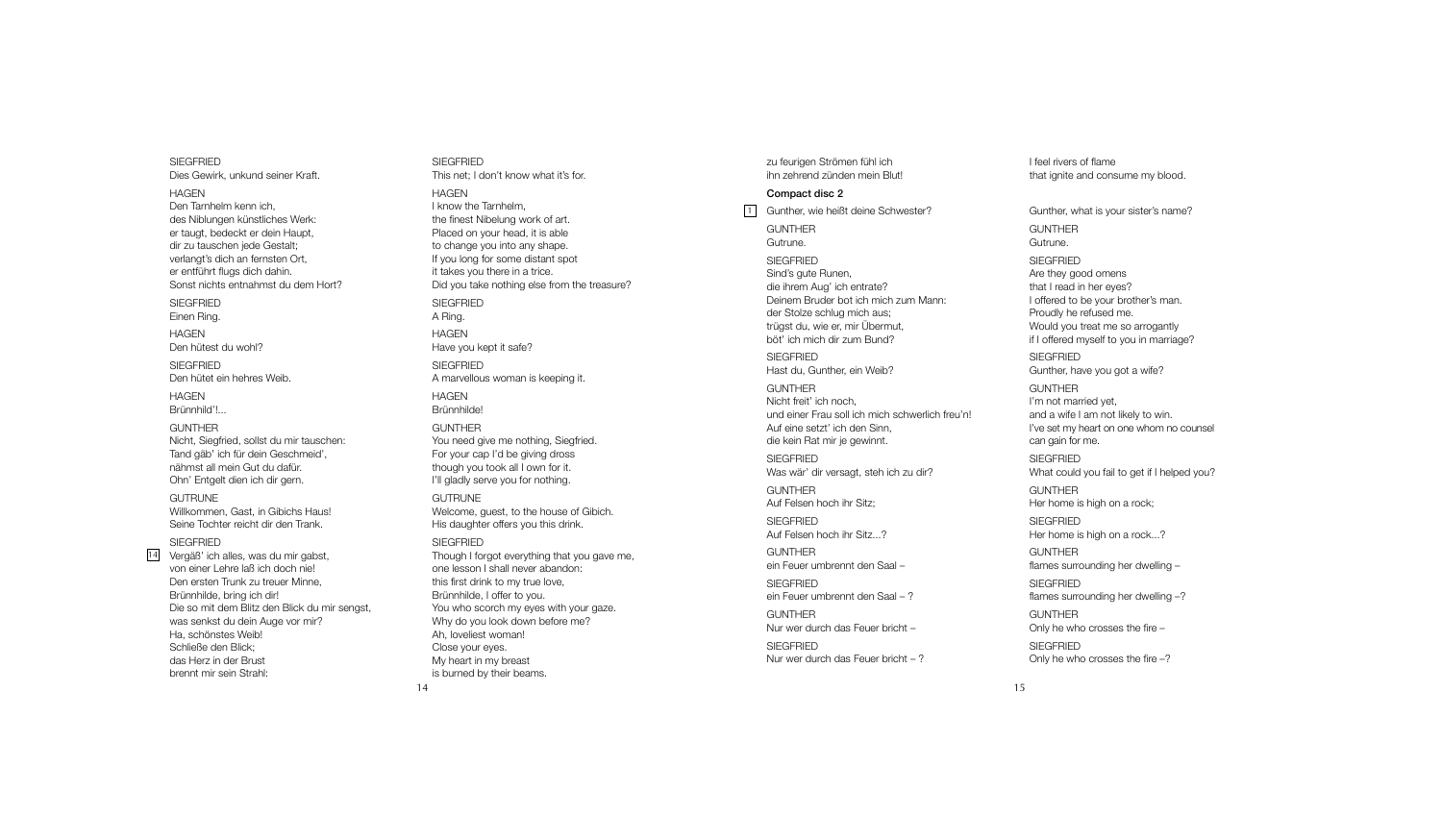– darf Brünnhildes Freier sein. i l i i Nun darf ich den Fels nicht erklimmen; i l i l i das Feuer verglimmt mir nie! l i i i SIEGFRIED lch – fürchte kein Feuer, für dich frei' ich die Frau; i i i i denn dein Mann bin ich, i i i und mein Mut ist dein, i i i gewinn ich mir Gutrun' zum Weib. i i i i **GUNTHER** Gutrune gönn ich dir gerne. i i SIEGFRIED Brünnhilde bring ich dir. i l i i i G U N T H E R Wie willst du sie täuschen? i i l l i SIEGFRIED Durch des Tarnhelms Trug l tausch ich mir deine Gestalt. i i i l G U N T H E R So stelle Eide zum Schwur! l l i **SIEGFRIED** Blut-Brüderschaft l schwöre ein Eid! i i 2 Blühenden Lebens labendes Blut l l l träufelt' ich in den Trank. l i i G U N T H E R Bruder-brünstig mutig gemischt, i i i blüh im Trank unser Blut. l i l **BEIDE** Treue trink ich dem Freund. i i Froh und frei entblühe dem Bund i l Blut-Brüderschaft heut! l

i

G U N T H E R

G U N T H E R Bricht ein Bruder den Bund – i i

**SIEGFRIED** Trügt den Treuen der Freund – G U N T H E R – may win Brünnhilde. i i l But I may not ascend the rock; the fire will never die down for me. i i l l i

SIEGFRIED I fear no fire: I'll win the woman for you. i l l i I am your man, and my courage is for you, i i f I can have Gutrune as my wife. i G U N T H E R I'll gladly give you Gutrune. l l l l i SIEGFRIED l'll bring you Brünnhilde. l l i i l G U N T H E R How will you trick her? i l l i SIEGFRIED By the magic of the Tarnhelm i l I'll disguise myself as you. l l i i l G U N T H E R Then let us swear an oath. l SIEGFRIED **Bloodbrotherhood** l will be the oath we swear. i l l Life was quickened by the refreshing blood i i i l that I have dripped into this drink. i i i i

G U N T H E R Fraternal fire, boldly mixed, l i l l i l et our blood thrive in the drink. l i i i

B O T H I drink loyalty to my friend. i l l i Happy and free be the fruit of our vow i of bloodbrotherhood today. l

G U N T H E R If a brother breaks his oath – i

SIEGFRIED If a friend betrays his trust i i

1 6

B E I D E Was in Tropfen heut hold wir tranken, i l i i n Strahlen ström' es dahin, l i fromme Sühne dem Freund! G U N T H E R So – biet ich den Bund. i i SIEGFRIED So – trink ich dir Treu'! i i i SIEGFRIED 3 Was nahmst du am Eide nicht teil? i i i l H A G E N Mein Blut verdürb' euch den Trank; i l nicht fließt mir's echt und edel wie euch; i l i i l i störrisch und kalt stockt's in mir; i l i i nicht will's die Wange mir röten. i i l l i i Drum bleib ich fern vom feurigen Bund. l i i i G U N T H E R Laß den unfrohen Mann! SIEGFRIED Frisch auf die Fahrt! i i Dort liegt mein Schiff; l i i i schnell führt es zum Felsen. l l l Eine Nacht am Ufer harrst du im Nachen; i i die Braut fährst du dann heim. i i

**GUNTHER** Rastest du nicht zuvor? i

SIEGFRIED Um die Rückkehr ist mir's jach! i i i j

**GUNTHER** Du, Hagen, bewache die Halle! i l l

GUTRUNE Wohin eilen die Schnellen? i i l i l l

H A G E N Zu Schiff – Brünnhild' zu frei'n. i i l i

B O T H

– the drops that today we have solemnly drunk l l shall flow in streams, l l l i sacred atonement for the friend. i G U N T H E R Thus I offer the oath. SIEGFRIED Thus I drink loyalty to you. i l l SIEGFRIED Why didn't you take part in the oath? i i H A G E N My blood would spoil your drink. l l i l i It doesn't flow pure and noble like yours; l l l i obstinate and cold it lies stagnant inside me; i l i l i i i i t won't even redden my cheeks. That's why I steer clear of hot-blooded promises. l l i G U N T H E R Leave the dismal fellow alone. i l l l l SIEGFRIED Let's be off on our journey! j There lies my ship; l i i i t'll quickly take us to the rock. l l i l One night by the riverbank you must wait in the boat, i i i i then you'll bring home your bride. l l i i G U N T H E R Didn't you want to rest first? i i SIEGFRIED It's coming back I'm keen on. i G U N T H E R You, Hagen, guard the palace. l GUTRUNE Where are they hurrying to so quickly? i i l H A G E N Sailing off to court Brünnhilde. i l i i l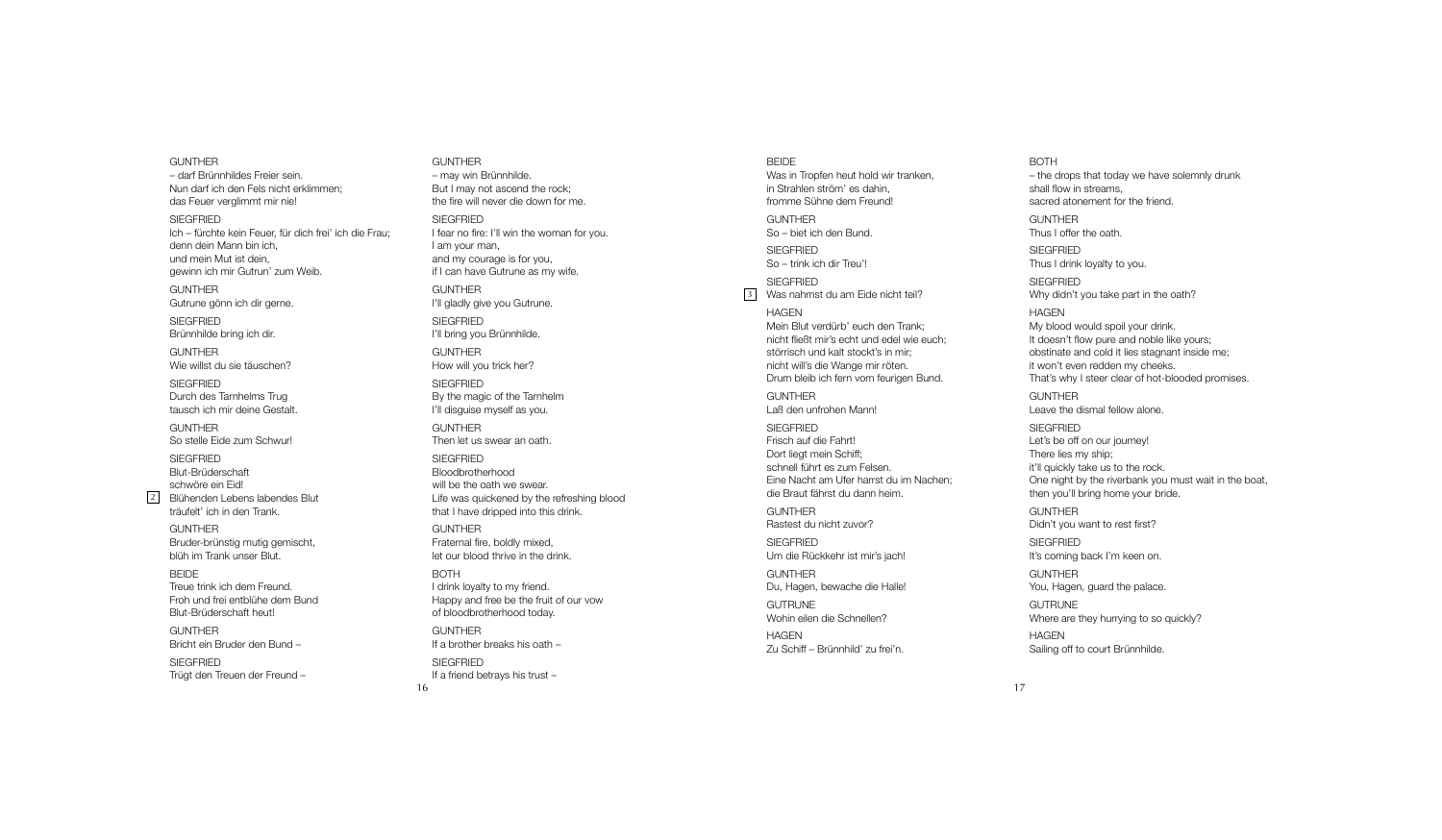GUTRUNE Siegfried? i i H A G E N Sieh, wie's ihn treibt, i i i i zum Weib dich zu gewinnen! i i i

#### GUTRUNE Siegfried – mein! i i i

H A G E N

 $\frac{4}{5}$ 

Hier sitz' ich zur Wacht, wahre den Hof, i i i wehre die Halle dem Feind. i l l i Gibichs Sohne wehet der Wind, i i i auf Werben fährt er dahin. i Ihm führt das Steuer ein starker Held, i l Gefahr ihm will er bestehn. i i l l Die eigne Braut ihm bringt er zum Rhein; i i i i i mir aber bringt er – den Ring! i i i lhr freien Söhne, frohe Gesellen, i l l segelt nur lustig dahin! l l i i Dünkt er euch niedrig, ihr dient ihm doch, i i i i i des Niblungen Sohn. i l

Orchesterzwischenspie i i l

#### Dritte Szene

*B rü n n h ilde s Fe ls e n*

**BRÜNNHILDE** Altgewohntes Geräusch l raunt meinem Ohr die Ferne. i i Ein Luftroß jagt im Laufe daher; i j i auf der Wolke fährt es wetternd zum Fels. l l Wer fand mich Einsame auf? i i

WALTRAUTES STIMME Brünnhilde! Schwester! i l Schläfst oder wachst du? l

**BRÜNNHILDE** Waltrautes Ruf, so wonnig mir kund! l i i Kommst du, Schwester? Schwingst dich kühn zu mir her? i i i

GUTRUNE Siegfried? i i H A G E N Look what a hurry he's in i to get you for his wife. i i GUTRUNE Siegfried – mine! i i i H A G E N Here I keep watch, guarding the house, i defending the palace against enemies. i l i i For Gibich's son the wind is blowing; i i i i l i off he has gone a-wooing. i His rudder is guided by a strong hero, i i i who will face danger for him. i l l i His own bride he'll bring back to the Rhine for him. i i l l i i i But for me he'll bring the Ring. l l i i You sons of freedom, happy companions, i j ust sail away cheerfully. i l l l Though you think him inferior, you'll be his servants – i i i i l l i the son of the Nibelung. i l Orchestral interlude l i l

# Scene Three

*B rü n n h ilde 's ro c k*

BRÜNNHILDE A noise familiar of old i i l i l falls on my ears from the distance. l l i A winged horse is riding on its way here. i i i i i On the clouds it travels tempestuously to the rock. l i l l Who seeks me out in my solitude? i l i

WALTRAUTE'S VOICE Brünnhilde, sister i l i are you asleep or awake? l

BRÜNNHILDE Waltraute's calling! I know it of old! l l l i i l Is it you, sister, coming? i i i Have you bravely flown to see me? l l

Dort im Tann i – dir noch vertraut – i steige vom Roß i und stell den Renner zur Rast! l l Kommst du zu mir? i Bist du so kühn, i magst ohne Grauen Brünnhild' bieten den Gruß? i l i WALTRAUTE Einzig dir nur galt meine Eil'! i i i l i i l **BRÜNNHILDE** So wagtest du, Brünnhild' zulieb, i l l i Walvaters Bann zu brechen? l Oder wie - o sag i wär' wider mich Wotans Sinn erweicht? i i i i Als dem Gott entgegen l Siegmund ich schützte, i i fehlend – ich weiß es – l i i erfüllt' ich doch seinen Wunsch. l l i i Daß sein Zorn sich verzogen, weiß ich auch; i i i i denn verschloß er mich gleich in Schlaf, l i l i i l fesselt' er mich auf den Fels, l i l wies er dem Mann mich zur Magd, i i der am Weg mich fänd' und erweckt' i meiner bangen Bitte doch gab er Gunst: i i mit zehrendem Feuer umzog er den Fels, i l dem Zagen zu wehren den Weg. So zur Seligsten schuf mich die Strafe: l i i i der herrlichste Held gewann mich zum Weib! l i l i i In seiner Liebe leucht und lach ich heut auf. i i l l i Lockte dich, Schwester, mein Los? i i An meiner Wonne willst du dich weiden, i i l l i i teilen, was mich betraf? i l i

#### WALTRAUTE Teilen den Taumel, der dich Törin erfaßt? i l l i i Ein andres bewog mich in Angst, i i i zu brechen Wotans Gebot.

**BRÜNNHILDE** Angst und Furcht fesseln dich Arme? l i

Over here in the forest – i you still remember it – i l l i dismount from your horse i and let the champion rest. l i Have you come here? Are you so brave that without fear you can offer greeting to Brünnhilde? i i i l WALTRAUTE Only for your sake have I hurried here. l i BRÜNNHILDE Then you dared, for Brünnhilde's sake, i l to break Battle-father's orders? l Or else – tell me, l l l has the anger in Wotan's mind faded? i i When I disobeyed the god i and protected Siegmund i by my wrongdoing – I know – i I still fulfilled his wishes. i l l l i l l i i That his anger abated I know too; i for though he put me here to sleep l and imprisoned me on this rock, i i i eft me to the man who would l find me on his way, and wake me, i yet my anxious plea he still allowed: i l i l l l l with scorching fire he surrounded the rock i i i to bar the way for cowards. Thus my sentence brought me bliss: l i the most marvellous hero won me for his wife. l l i i In his love today I'm radiantly laughing. i l i l l i Did my fate tempt you, sister? i i In my delight do you want to rejoice, l i i and share what happened to me?

#### WALTRAUTE Share the madness that has seized you, foolish girl? i

l i i l Something else moved me, in my fear, i l i to break Wotan's commands.

BRÜNNHILDE Do anxiety and fear hold you captive, poor sister? i l i i

l

i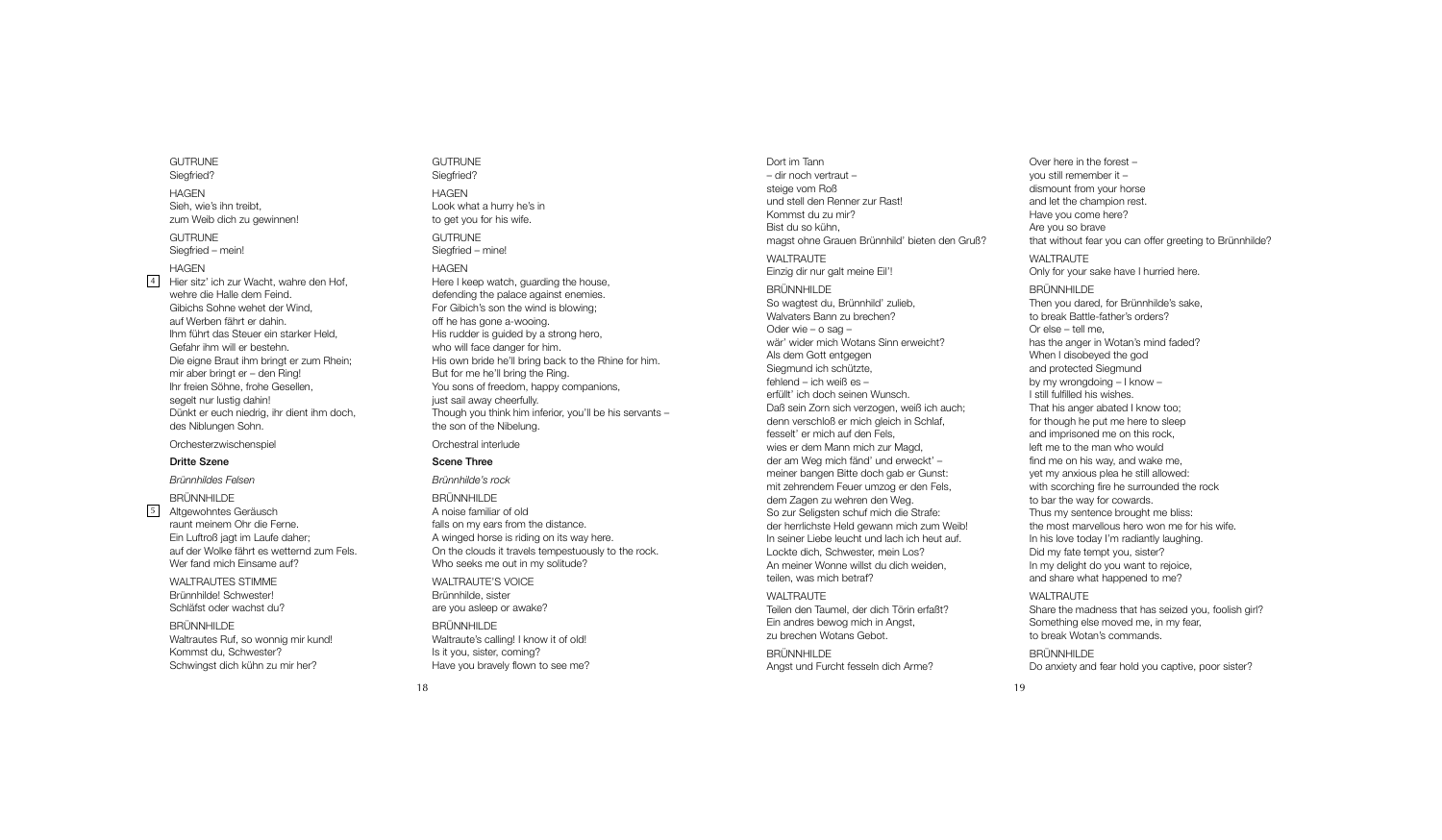So verzieh der Strenge noch nicht? Du zagst vor des Strafenden Zorn?

WAI TRAUTF Dürft' ich ihn fürchten, meiner Angst fänd' ich ein End'! BRÜNNHILDE Staunend versteh ich dich nicht!

WAI TRAUTF Wehre der Wallung, achtsam höre mich an! Nach Walhall wieder treibt mich die Angst, die von Walhall hieher mich trieb.

BRÜNNHILDE Was ist's mit den ewigen Göttern?

WALTRAUTE

6

Höre mit Sinn, was ich dir sage! Seit er von dir geschieden, zur Schlacht nicht mehr schickte uns Wotan; irr und ratlos ritten wir ängstlich zu Heer; Walhalls mutige Helden mied Walvater. Einsam zu Roß, ohne Ruh noch Rast, durchstreift' er als Wandrer die Welt. Jüngst kehrte er heim; in der Hand hielt er seines Speeres Splitter: die hatte ein Held ihm geschlagen. Mit stummem Wink Walhalls Edle wies er zum Forst, die Weltesche zu fällen. Des Stammes Scheite hieß er sie schichten zu ragendem Hauf rings um der Seligen Saal. Der Götter Rat ließ er berufen; den Hochsitz nahm heilig er ein: ihm zu Seiten hieß er die Bangen sich setzen, in Ring und Reih' die Hall' erfüllen die Helden. So sitzt er, sagt kein Wort. auf hehrem Sitze stumm und ernst, des Speeres Splitter fest in der Faust; Holdas Äpfel rührt er nicht an. Staunen und Bangen binden starr die Götter.

Has he not yet regretted his sternness? Are you afraid of his rage and punishment? WAI TRAUTF If I could still fear him, I'd put an end to my fear. BRÜNNHILDE I'm astounded – I don't understand. WAI TRAI ITF

Control your excitement: listen carefully to me. Back to Valhalla my fear drives me, as from Valhalla it drove me here.

BRÜNNHILDE What ails the eternal gods?

WALTRAUTE Listen carefully to what I tell you. Since he left you, no more into battle has Wotan sent us; aimlessly and anxiously we rode to war. The brave heroes in Valhalla were shunned by Warfather. All alone on his horse, without rest or repose, he roved the world as a wanderer. Not long ago he came home; in his hands he held the fragments of his Spear: they had been shattered by a hero. Silently he bade the nobles of Valhalla to go to the forest to cut down the World-Ash. The logs from the tree he made them pile in a mighty heap round the domain of the blessed. The council of gods was sent for; he took the throne solemnly. At his side he told them to sit, in their fear; in rows forming a circle the heroes filled the hall. And so he sits there, speaks not a word, on his majestic throne, silent and grave, the remains of the Spear grasped in his hand. Holda's apples he will not touch. Amazement and fear enthral the motionless gods.

Seine Raben beide sandt' er auf Reise: kehrten die einst mit guter Kunde zurück, dann noch einmal, zum letztenmal, lächelte ewig der Gott. Seine Knie umwindend, liegen wir Walküren; blind bleibt er den flehenden Blicken; uns alle verzehrt Zagen und endlose Angst. An seine Brust preßt' ich mich weinend: da brach sich sein Blick – er gedachte, Brünnhilde, dein! Tief seufzt' er auf, schloß das Auge, und wie im Traume raunt' er das Wort: "Des tiefen Rheines Töchtern gäbe den Ring sie wieder zurück, von des Fluches Last erlöst wär' Gott und die Welt!" Da sann ich nach: von seiner Seite durch stumme Reihen stahl ich mich fort; in heimlicher Hast bestieg ich mein Roß und ritt im Sturme zu dir. Dich, o Schwester, beschwör ich nun: was du vermagst, vollend' es dein Mut! Ende der Ewigen Qual!

## BRÜNNHILDE

Welch banger Träume Mären meldest du Traurige mir! Der Götter heiligem Himmelsnebel bin ich Törin enttaucht: nicht faß ich, was ich erfahre. Wirr und wüst scheint mir dein Sinn; in deinem Aug', so übermüde, glänzt flackernde Glut. Mit blasser Wange, du bleiche Schwester, was willst du Wilde von mir? WAI TRAUTF  $\sqrt{7}$ 

An deiner Hand, der Ring, er ist's; hör meinen Rat: für Wotan wirf ihn von dir! BRÜNNHILDE Den Ring? Von mir?

His two ravens he has sent on their travels. If they ever fly back with good news, then once again, for the last time, in eternity, the god will smile. Clasping his knees we Valkyries lie. He remains blind to our entreating glances. We are all consumed by fear and unending anxiety. To his breast I clung weeping; then his eyes softened – he thought of you, Brünnhilde. He sighed deeply, closed his eyes, and as if in a dream he whispered the words: "To the Rhinemaidens far below she must give back the Ring: then the weight of the curse will be lifted from the world and its god." So I thought it over: from his side, through the silent ranks I stole out; secretly and hurriedly I mounted my horse and rode to you in haste. O sister, let me beseech you: the deed you can do, have courage to do it. Put an end to the torment of the eternal gods!

#### BRÜNNHILDE

21

What tales of fearful dreams are you telling me so sadly? From the god's sacred cloudy heaven I am separated by my folly. I don't understand what I am told. Confused and meaningless your story seems to me. In your eyes – how tired they look – flickering fires glow. With your pale cheeks, wan sister, wild girl, what do you want of me? WAI TRAUTF That Ring on your hand – that's it: take my advice for Wotan's sake, throw it away! BRÜNNHILDE The Ring? Away?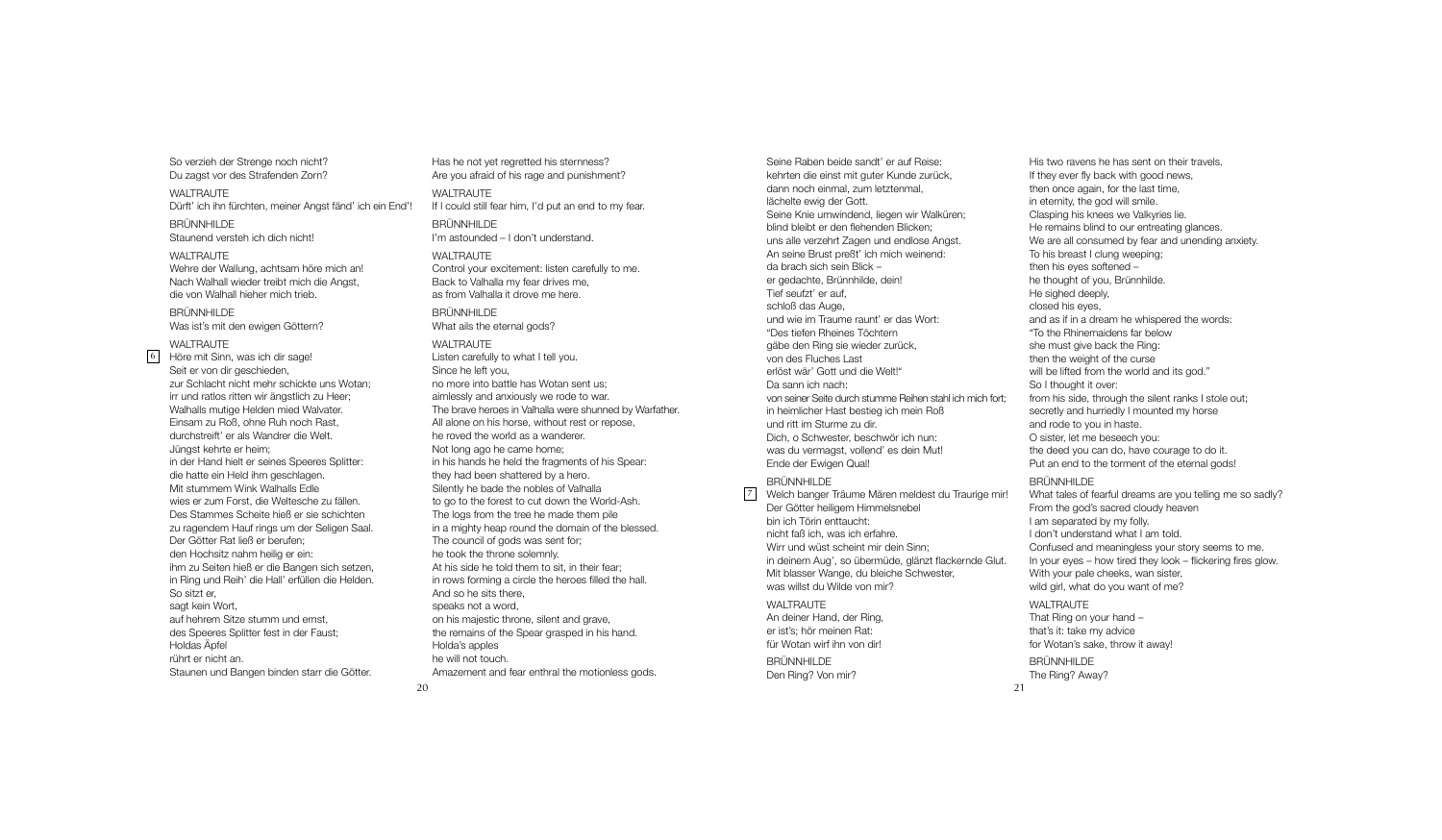WALTRAUTE Den Rheintöchtern gib ihn zurück!

BRÜNNHILDE Den Rheintöchtern, ich, den Ring? Siegfrieds Liebespfand? Bist du von Sinnen?

WALTRAUTE Hör mich, hör meine Angst! Der Welt Unheil haftet sicher an ihm. Wirf ihn von dir, fort in die Welle! Walhalls Elend zu enden, den verfluchten wirf in die Flut!

BRÜNNHILDE

Ha, weißt du, was er mir ist? Wie kannst du's fassen, fühllose Maid! Mehr als Walhalls Wonne, mehr als der Ewigen Ruhm ist mir der Ring: ein Blick auf sein helles Gold, ein Blitz aus dem hehren Glanz gilt mir werter als aller Götter ewig währendes Glück! Denn selig aus ihm leuchtet mir Siegfrieds Liebe, Siegfrieds Liebe! O ließ' sich die Wonne dir sagen! Sie – wahrt mir der Reif. Geh hin zu der Götter heiligem Rat! Von meinem Ringe raun ihnen zu: Die Liebe ließe ich nie, mir nähmen nie sie die Liebe, stürzt' auch in Trümmern Walhalls strahlende Pracht!

WALTRALITE Dies deine Treue? So in Trauer entlässest du lieblos die Schwester?

BRÜNNHILDE Schwinge dich fort! Fliege zu Roß! Den Ring entführst du mir nicht! WALTRAUTE Give it back to the Rhinemaidens. BRÜNNHILDE To the Rhinemaidens? I? This Ring? Siegfried's pledge of love? Are you deranged? WALTRALITE Listen, listen to my fears The downfall of the world clings to it. throw it away, away into the water. To end Valhalla's misery throw this cursed Ring in the river. BRÜNNHILDE

## What? do you know what it means to me? How can you understand, unfeeling girl? More than the joys of Valhalla, more that the glory of the gods. the Ring is to me. One look at its bright gold, one gleam from its majestic brightness means more to me than the gods' everlasting happiness. For blissfully upon me shines Siegfried's love. – Siegfried's love! O, that I could explain that joy. It's what the Ring holds for me. Go back to the gods and their sacred assembly. About my Ring tell them this: I shall never give up love; they cannot take love from me – though the radiant splendour of Valhalla were toppled. WAI TRAI ITF Is this your loyalty? Do you dismiss cruelly, without love, your sister? BRÜNNHILDE Take yourself off! Fly away on your horse! You won't take my Ring away.

WALTRAUTE Wehe! Wehe! Weh dir, Schwester! Walhalls Göttern weh!

## BRÜNNHILDE

 $|8|$ 

Blitzend Gewölk, vom Wind getragen, stürme dahin: zu mir nie steure mehr her! Abendlich Dämmern deckt den Himmel; heller leuchtet die hütende Lohe herauf. Was leckt so wütend die lodernde Welle zum Wall? Zur Felsenspitze wälzt sich der feurige Schwall. Siegfried! Siegfried zurück? Seinen Ruf sendet er her! Auf! – Auf, ihm entgegen! In meines Gottes Arm! Verrat! – Wer drang zu mir?

SIEGFRIED

Brünnhild'! Ein Freier kam, den dein Feuer nicht geschreckt. Dich werb ich nun zum Weib: du folge willig mir!  $\sqrt{9}$ 

> BRÜNNHILDE Wer ist der Mann, der das vermochte was dem Stärksten nur bestimmt?

SIEGFRIED Ein Helde, der dich zähmt, bezwingt Gewalt dich nur.

#### BRÜNNHILDE

Ein Unhold schwang sich auf jenen Stein! Ein Aar kam geflogen, mich zu zerfleischen! Wer bist du, Schrecklicher? Stammst du von Menschen? Kommst du von Hellas nächtlichem Heer? **SIEGERIED** Ein Gibichung bin ich,

WAI TRAUTF Doom! Doom! Sister, you are doomed. The gods are doomed in Valhalla.

### BRÜNNHILDE

Clouds and lightning carried on the wind, be off: don't come my way again. Evening twilight covers the sky. More brightly shines the guardian fire. Why does it dart so angrily, the rampart wave of flame? Up to the summit of the fell the fiery tide is rolling. Siegfried! Siegfried returned? He's sending me his call. Up, up, I must meet him, go to the arms of my god.

Betrayed! Who's forced his way to me?

## **SIEGERIED**

Brünnhilde, a suitor has come who did not fear your fire. Now I have won you for my wife. Follow me without demur.

BRÜNNHILDE

Who is this man who could do what is only one champions's right?

**SIEGERIED** A hero who will tame you if force alone can vanquish you.

#### BRÜNNHILDE

A demon has usurped this rock. An eagle has come to devour me. Who are you, terrible man? Are you a human being? Do you come from Hella's hosts of night? **SIEGFRIED** I am a Gibichung,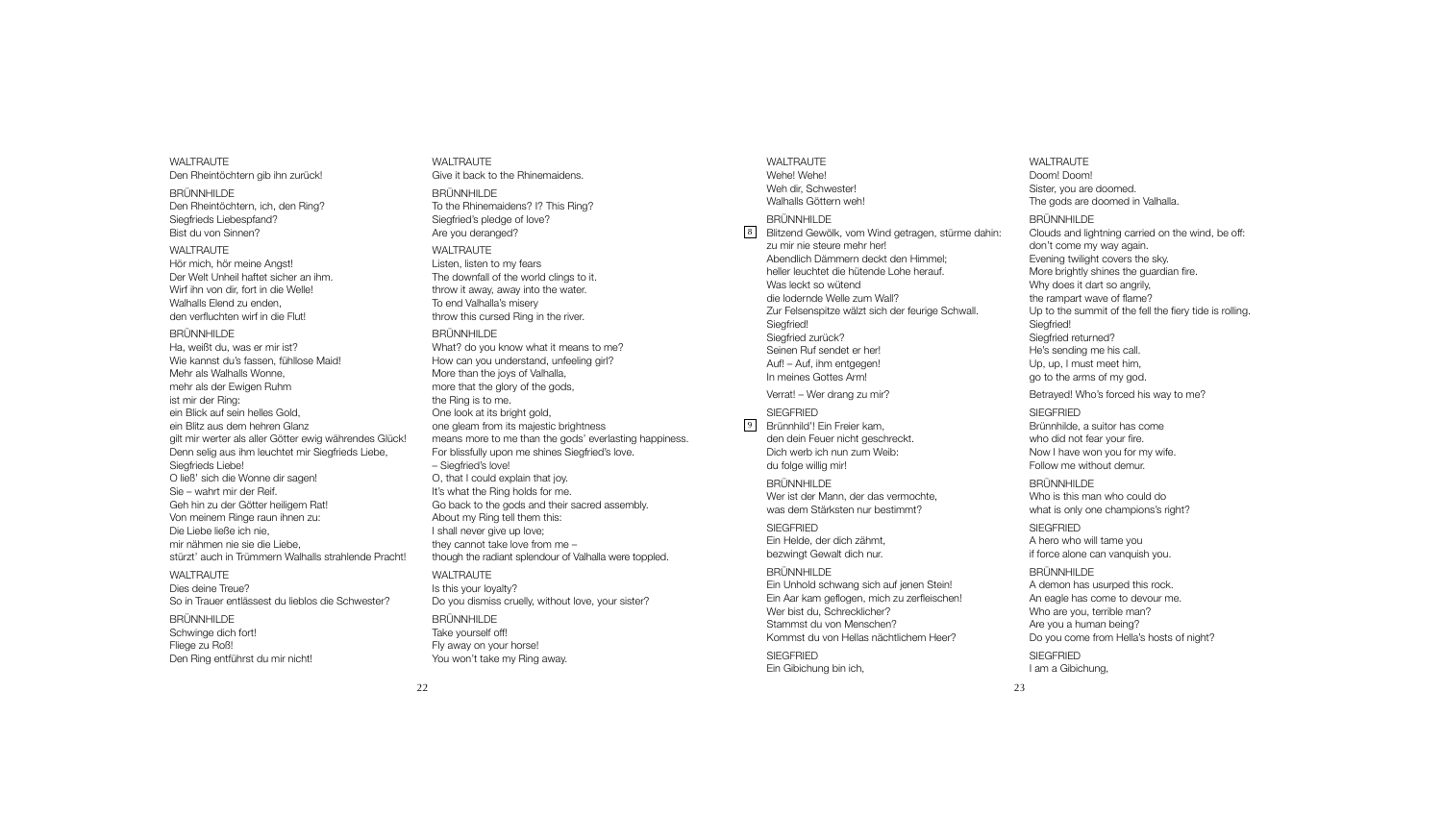und Gunther heißt der Held, dem, Frau, du folgen sollst.

BRÜNNHILDE Wotan! Ergrimmter, grausamer Gott! Weh! Nun erseh ich der Strafe Sinn; zu Hohn und Jammer jagst du mich hin! **SIEGERIED** Die Nacht bricht an: in deinem Gemach mußt du dich mir vermählen!

BRÜNNHILDE Bleib fern! Fürchte dies Zeichen! Zur Schande zwingst du mich nicht, solang der Ring mich beschützt.

**SIEGERIED** Mannesrecht gebe er Gunther, durch den Ring sei ihm vermählt!

BRÜNNHILDE Zurück, du Räuber! Frevelnder Dieb! Erfreche dich nicht, mir zu nah'n! Stärker als Stahl macht mich der Ring: nie – raubst du ihn mir!

**SIEGERIED** 

Von dir ihn zu lösen, lehrst du mich nun! Jetzt bist du mein, Brünnhilde, Gunthers Braut – Gönne mir nun dein Gemach!  $|10|$ 

BRÜNNHILDE

Was könntest du wehren, elendes Weib?

## SIEGFRIED

Nun, Notung, zeuge du, daß ich in Züchten warb. Die Treue wahrend dem Bruder, trenne mich von seiner Braut!

## Compact disc 3

1 Orchestervorspiel

and Gunther is the name of the hero whom, woman, you must follow.

BRÜNNHILDE Wotan! Angry, cruel god! Alas, now I see the meaning of my punishment. To mockery and wretchedness you have banished me. **SIEGERIED** Night is falling: in your chamber you must be married to me.

BRÜNNHILDE Stand back! This is a symbol to fear! You cannot force me into disgrace as long as the Ring protects me.

**SIEGFRIED** Let it bestow marital rights on Gunther: with this Ring you'll be married to him.

## BRÜNNHILDE

Stand back, brigand, villainous thief! Don't dare to come near me. Stronger than steel this Ring makes me. You shall never steal it from me.

#### SIEGFRIED

How to take it from you you can teach me now. Now you are mine, Brünnhilde, Gunther's bride; now grant me your nuptial chamber. BRÜNNHILDE

How could you prevent it, wretched woman?

## **SIEGFRIED** Now Notung, bear witness that I courted chastely. Maintaining loyalty to my brother, you must separate me from his bride.

Orchestral Prelude

## ZWEITER AUFZUG

*Uferraum vor der Halle der Gibichungen*

## Erste Szene

ALBERICH

2 Schläfst du, Hagen, mein Sohn? Du schläfst und hörst mich nicht, den Ruh' und Schlaf verriet?

## **HAGEN**

Ich höre dich, schlimmer Albe: was hast du meinem Schlaf zu sagen?

ALBERICH Gemahnt sei der Macht, der du gebietest, bist du so mutig, wie die Mutter dich mir gebar!

#### HAGEN

Gab mir die Mutter Mut, nicht mag ich ihr doch danken, daß deiner List sie erlag: frühalt, fahl und bleich, haß ich die Frohen, freue mich nie!

### ALBERICH

Hagen, mein Sohn! Hasse die Frohen! Mich Lustfreien, Leidbelasteten liebst du so, wie du sollst! Bist du kräftig, kühn und klug, die wir bekämpfen mit nächtigem Krieg, schon gibt ihnen Not unser Neid. Der einst den Ring mir entriß, Wotan, der wütende Räuber, vom eignen Geschlechte ward er geschlagen: an den Wälsung verlor er Macht und Gewalt; mit der Götter ganzer Sippe in Angst ersieht er sein Ende. Nicht ihn fürcht ich mehr: fallen muß er mit allen! Schläfst du, Hagen, mein Sohn?

#### **HAGEN** Der Ewigen Macht, wer erbte sie?

25 The immortals' power, who will inherit it?

## ACT TWO

*The riverbank outside the Hall of the Gibichungs*

## Scene One

ALBERICH Are you asleep, Hagen, my son? you are asleep and do not hear me whom rest and sleep betrayed.

#### HAGEN

I hear you, evil goblin; what have you to tell my sleep?

#### ALBERICH Remember the power that you control

if you are as brave as when your mother bore you to me. **HAGEN** 

If my mother gave me courage I am not minded to thank her for yielding to your trickery. Aged too soon, sallow and pale, I hate happy people, I am never glad.

#### ALBERICH

Hagen, my son hate happy people. I am joyless, burdened with sorrow, and so you love me as you should. If you are strong, bold and cunning, those whom we fight in nocturnal battles will soon be at the mercy of our hate. He who once stole my Ring, Wotan, the raging robber, by his own offspring he was defeated. He lost to the Volsung his power and authority. With all the company of gods he fearfully looks for his downfall. I fear him no longer; he must die with the rest. Are you asleep, Hagen, my son?

## HAGEN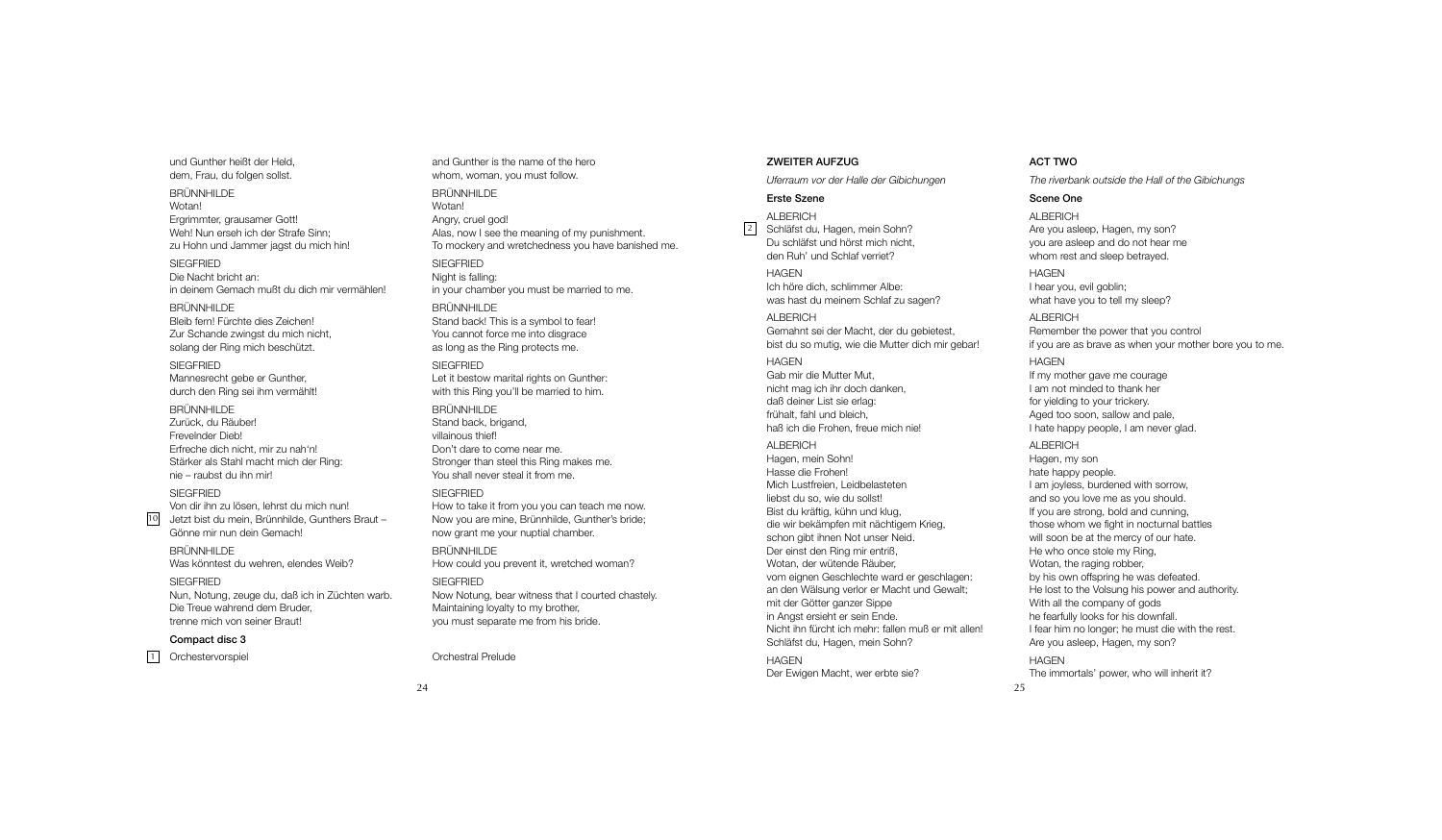#### **ALBERICH**

Ich – und du! Wir erben die Welt, trüg ich mich nicht in deiner Treu', teilst du meinen Gram und Grimm. Wotans Speer zerspellte der Wälsung, der Fafner, den Wurm, im Kampfe gefällt und kindisch den Reif sich errang. Jede Gewalt hat er gewonnen; Walhall und Nibelheim neigen sich ihm. An dem furchtlosen Helden erlahmt selbst mein Fluch: denn nicht kennt er des Ringes Wert, zu nichts nützt er die neidlichste Macht. Lachend in liebender Brunst, brennt er lebend dahin. Ihn zu verderben, taugt uns nun einzig! Schläfst du, Hagen, mein Sohn?

### HAGEN

Zu seinem Verderben dient er mir schon.

#### ALBERICH

Den goldnen Ring, den Reif gilt's zu erringen! Ein weises Weib lebt dem Wälsung zulieb: riet es ihm je des Rheines Töchtern die in Wassers Tiefen einst mich betört, zurückzugeben den Ring, verloren ging' mir das Gold, keine List erlangte es je. Drum ohne Zögern ziel auf den Reif! Dich Zaglosen zeugt' ich mir ja, daß wider Helden hart du mir hieltest. Zwar stark nicht genug, den Wurm zu bestehn, was allein dem Wälsung bestimmt, zu zähem Haß doch erzog ich Hagen, der soll mich nun rächen, den Ring gewinnen dem Wälsung und Wotan zum Hohn! Schwörst du mir's, Hagen, mein Sohn?

**HAGEN** Den Ring soll ich haben: harre in Ruh'!

ALBERICH I – and you! We will inherit the world, if I am not mistaken about your loyalty; if you share my misery and rage. Wotan's Spear was broken by the Volsung who met Fafner the dragon and killed him in battle, and guilessly captured the Ring. All authority has he acquired: Valhalla and Nibelheim both bow before him. That fearless hero disarms even my curse, for he does not know the Ring's value. He makes no use of its precious power. Laughing in the fires of love he's burning away his life. To destroy him is our only solution. Are you asleep, Hagen, my son? HAGEN

For his destruction he's serving me now. ALBERICH That golden Ring – we must obtain the Ring. A wise woman lives for the Volsung's love: if she ever advised him to give the Rhinemaidens – who in the deep waters once inflamed me – back their Ring, then my gold would be lost, and no cunning could ever reclaim it. So do not delay, work to get the Ring. You are fearless – and I begot you that way so that, fighting heroes, you'd stand firm by me. Though not strong enough to vanquish the dragon – that was only granted to the Volsung – but to hate relentlessly I brought up Hagen and now he'll avenge me, get the Ring, and put the Volsung and Wotan to shame. Do you swear it, Hagen, my son?

**HAGEN** I shall have the Ring. Relax and wait.

26

**ALBERICH** Schwörst du mir's, Hagen, mein Held? **HAGEN** Mir selbst schwör ich's; schweige die Sorge! ALBERICH Sei treu, Hagen, mein Sohn! Trauter Helde! – Sei treu! Sei treu! – Treu!

## Orchesterzwischenspiel

## Zweite Szene

**SIEGERIED** 3 Hoiho, Hagen! Müder Mann! Siehst du mich kommen?

HAGEN Hei, Siegfried!

Geschwinder Helde! Wo brausest du her? SIEGFRIED

Vom Brünnhildenstein! Dort sog ich den Atem ein, mit dem ich dich rief: so schnell war meine Fahrt! Langsamer folgt mir ein Paar: zu Schiff gelangt das her!

HAGEN So zwangst du Brünnhild'?

SIEGFRIED Wacht Gutrune?

**HAGEN** Hoiho, Gutrune, komm heraus! Siegfried ist da: was säumst du drin?

#### **SIEGERIED**

Euch beiden meld ich, wie ich Brünnhild' band. Heiß mich willkommen, Gibichskind! Ein guter Bote bin ich dir.

## Do you swear it, Hagen, my hero? HAGEN I've sworn it myself. Let worry be silent. ALBERICH Be faithful, Hagen, my son! Hero that I love, be faithful. Be faithful, faithful!

Orchestral interlude

## Scene Two

**ALBERICH** 

**SIEGFRIED** Hoyho, Hagen! Sleepy fellow! Can you see me coming? **HAGEN** Hi, Siegfried

speedy hero! Where have you rushed from? SIEGFRIED

From Brünnhilde's rock. That is where I drew the breath with which I called to you – so fast was my journey. The couple will follow more slowly; they'll arrive by boat.

HAGEN Then did you overcome Brünnhilde?

**SIEGERIED** Is Gutrune awake?

HAGEN Hoyho, Gutrune, come out! Siegfried's here, why do you tarry within?

**SIEGERIED** I'll tell you both how I overpowered Brünnhilde. Bid me welcome, Gibich's child! I've got good news for you.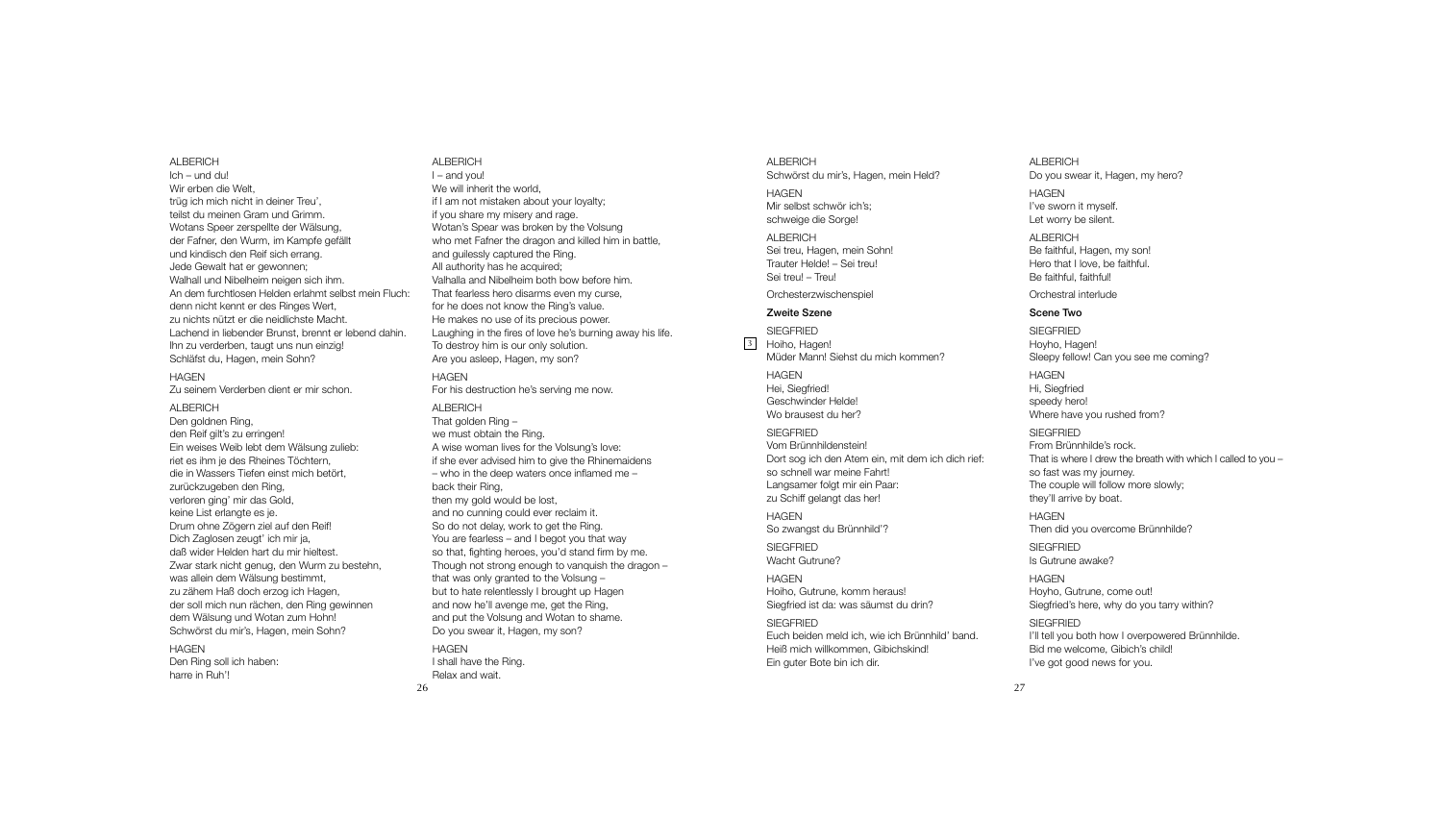GUTRUNE Freia grüße dich zu aller Frauen Ehre! **SIEGERIED** Frei und hold sei nun mir Frohem: zum Weib gewann ich dich heut. **GUTRUNE** 

So folgt Brünnhild' meinem Bruder?

SIEGFRIED Leicht ward die Frau ihm gefreit.

**GUTRUNE** Sengte das Feuer ihn nicht?

**SIEGERIED** Ihn hätt' es auch nicht versehrt, doch ich durchschritt es für ihn, da dich ich wollt' erwerben.

**GUTRUNE** Und dich hat es verschont? SIEGFRIED

Mich freute die schwelende Brunst.

**GUTRUNE** Hielt Brünnhild' dich für Gunther?

**SIEGERIED** Ihm glich ich auf ein Haar: der Tarnhelm wirkte das, wie Hagen tüchtig es wies.

28

HAGEN Dir gab ich guten Rat.

**GUTRUNE** So zwangst du das kühne Weib?

**SIEGERIED** Sie wich – Gunthers Kraft.

GUTRUNE Und vermählte sie sich dir?

**SIEGERIED** Ihrem Mann gehorchte Brünnhild' eine volle bräutliche Nacht.

**GUTRUNE** May Freia welcome you in the name of all women. **SIEGFRIED** Be generous and kind to me, for I am happy: today I've won you as my wife. **GUTRUNE** Then is Brünnhilde following with my brother? **SIEGFRIED** The woman was easily made his. GUTRUNE Didn't the fire burn him? **SIEGERIED** It wouldn't have hurt him either, but I went through it for him, because I wanted to win you. GUTRUNE And did it spare you? **SIEGERIED** I enjoyed the soaring blaze. GUTRUNE Did Brünnhilde mistake you for Gunther? **SIEGFRIED** I resembled him completely; the Tarnhelm did it, as Hagen wisely instructed. HAGEN I gave you good advice. **GUTRUNE** So you overcame the bold woman? SIEGFRIED She capitulated – to Gunther's strength. GUTRUNE And was she married to you? SIEGFRIED To her husband Brünnhilde submitted for a whole nuptial night.

GUTRUNE Als ihr Mann doch galtest du? **SIEGERIED** Bei Gutrune weilte Siegfried. **GUTRUNE** Doch zur Seite war ihm Brünnhild'? SIEGFRIED Zwischen Ost und West der Nord: so nah – war Brünnhild' ihm fern. **GUTRUNE** Wie empfing Gunther sie nun von dir? **SIEGERIED** Durch des Feuers verlöschende Lohe im Frühnebel vom Felsen folgte sie mir zu Tal; dem Strande nah, flugs die Stelle tauschte Gunther mit mir: durch des Geschmeides Tugend wünscht' ich mich schnell hierher. Ein starker Wind treibt die Trauten den Rhein herauf: drum rüstet jetzt den Empfang! GUTRUNE Siegfried, mächtigster Mann! Wie faßt mich Furcht vor dir! HAGEN In der Ferne seh ich ein Segel. SIEGFRIED So sagt dem Boten Dank! **GUTRUNE** Lasset sie uns hold empfangen, daß heiter sie und froh hier weile! Du, Hagen, minnig rufe die Mannen nach Gibichs Hof zur Hochzeit! Frohe Frauen ruf ich zum Fest: der Freudigen folgen sie gern.

But you stood in as her husband? **SIEGERIED** Siegfried remained with Gutrune. **GUTRUNE** Yet Brünnhilde was beside you? **SIEGERIED** Between east and west is north. So near was Brünnhilde – yet so far. **GUTRUNE** How did Gunther take her over from you? **SIEGERIED** Through the fire's dying flames, down the misty fell in the dawn, she followed me to the valley. Near to the shore, in a twinkling Gunther changed places with me. Using the magic of the cap I quickly wished myself here.

**GUTRUNE** 

A strong breeze is blowing the lovers up the Rhine. So get ready now to receive them.

GUTRUNE Siegfried, you powerful man, how terrified of you I am! **HAGEN** I can see a sail in the distance.

SIEGFRIED Then thank your messenger. **GUTRUNE** Let's give her a grand welcome,

so that she'll be glad to stay here. Hagen, kindly call the vassals for the wedding to Gibich's court. I summon happy women to the feast. They'll gladly attend me in my joy.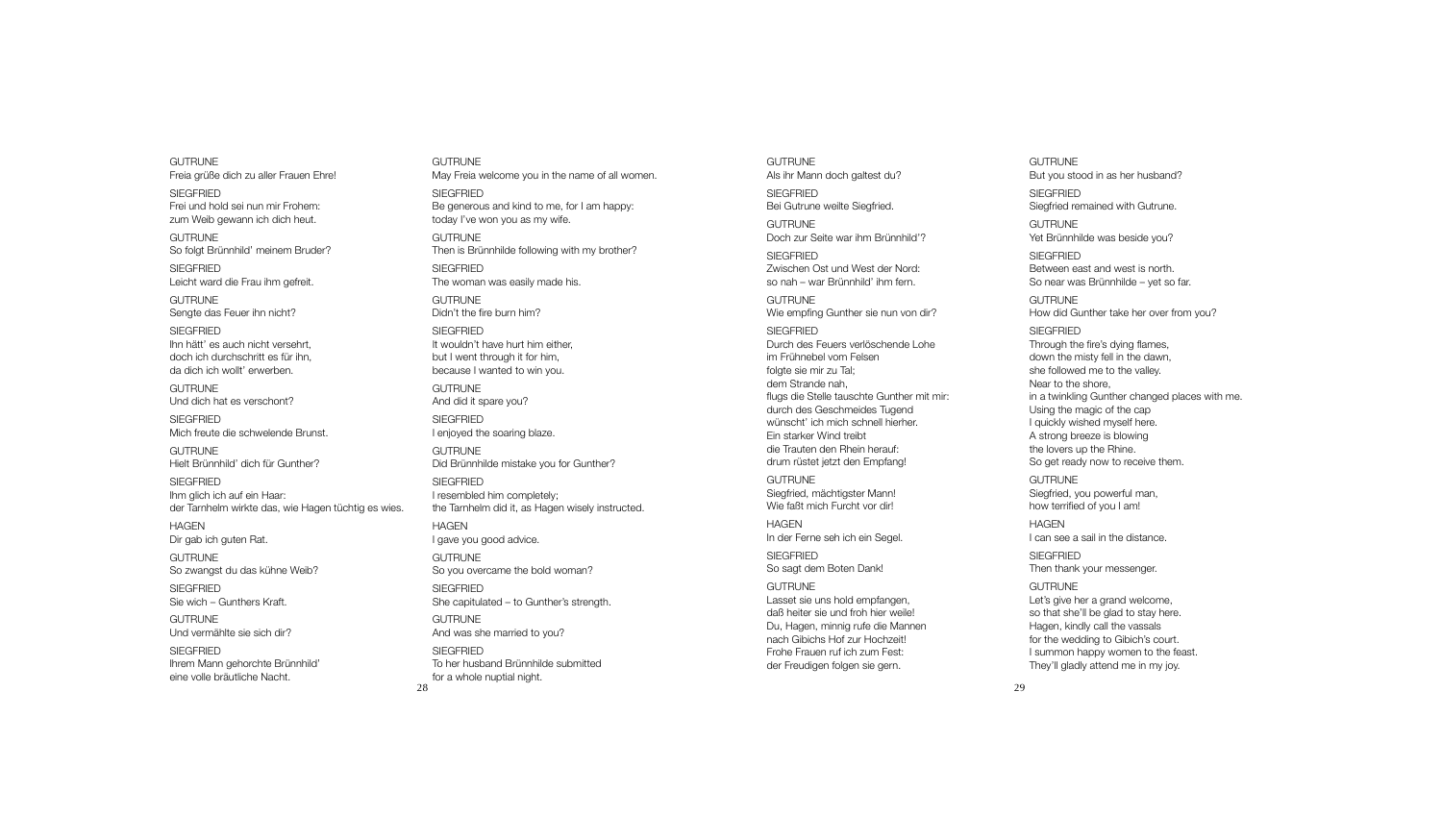Rastest du, schlimmer Held? l i l SIEGFRIED Dir zu helfen, ruh ich aus. i l i

#### Dritte Szene

H A G E N Hoiho! Hoihohoho! i i Ihr Gibichsmannen, machet euch auf! i i Wehe! Wehe! Waffen! Waffen! Waffen durchs Land! Gute Waffen! Starke Waffen, scharf zum Streit. i Not ist da! i Not! Wehe! Wehe! Hoiho! Hoihohoho! i i  $\frac{4}{5}$ 

DIE MANNEN Was tost das Horn? Was ruft es zu Heer? Wir kommen mit Wehr, i i wir kommen mit Waffen! i i Hagen! Hagen! Hoiho! Hoiho! i i Welche Not ist da? l i Welcher Feind ist nah? l i i Wer gibt uns Streit? i i Ist Gunther in Not? i Wir kommen mit Waffen, i i mit scharfer Wehr. i Hoiho! Ho! Hagen! i

#### H A G E N

Rüstet euch wohl und rastet nicht; l i Gunther sollt ihr empfahn: l l i ein Weib hat der gefreit. i i i

DIE MANNEN Drohet ihm Not? Drängt ihn der Feind? i i i H A G E N Ein freisliches Weib führet er heim. i i l i i i

Did you want a rest, you wicked hero? i i SIEGFRIED Helping you will be all the rest I need. l i i l l l l

#### Scene Three

H A G E N Hoyho, hoyho, hoho! You vassals of Gibich, arise! l i i i Danger! danger! To arms, to arms! All the country to arms! l l Get good weapons, strong weapons, sharpened for battle. l Trouble is here! l i Trouble! Danger, danger! l

# T H E VA S S A L S

Hoyho, hoyho, hoho!

Why is the horn blasting? i l i Why is the army called out? i l l We've come armed, we've come with weapons. i Hagen, Hagen, hoyho, hoyho! What is the danger? i What enemy is coming? i i Who is attacking us? i i Is Gunther in danger? i We've come armed, with sharp weapons. i Hoyho ho, Hagen! H A G E N

#### Arm yourselves well and don't delay; l l l l you must give Gunther a reception: i i he's taken a wife. i

T H E VA S S A L S Is danger threatening him? Is the enemy at his heels? i i i l H A G E N An awe-inspiring wife he's bringing home. i i i i i i

DIE MANNEN Ihm folgen der Magen feindliche Mannen? l i l i H A G E N Einsam fährt er: keiner folgt. i i l DIE MANNEN So bestand er die Not? i So bestand er den Kampf? Sag es an! H A G E N Der Wurmtöter wehrte der Not: Siegfried, der Held, der schuf ihm Heil! i i l i i l

DIE MANNEN Was soll ihm das Heer nun noch helfen? l l i l Was hilft ihm nun das Heer? i l i

H A G E N Starke Stiere sollt ihr schlachten; i l l i l am Weihstein fließe Wotan ihr Blut! i i l i i l

DIE MANNEN Was, Hagen, was heißest du uns dann? i Was heißest du uns dann? i

H A G E N Einen Eber fällen sollt ihr für Froh! i l l l l i Einen stämmigen Bock stechen für Donner! i i Schafe aber schlachtet für Fricka, l i daß gute Ehe sie gebe! i

DIE MANNEN Schlugen wir Tiere, was schaffen wir dann? l i i i

H A G E N Das Trinkhorn nehmt, von trauten Frau'n i mit Met und Wein wonnig gefüllt! i i i l l

DIE MANNEN Das Trinkhorn zur Hand, i wie halten wir es dann? i l i

H A G E N Rüstig gezecht, bis der Rausch euch zähmt! i i Alles den Göttern zu Ehren, daß gute Ehe sie geben! l l i

T H E VA S S A L S Is her family pursuing in a hostile force? i l i i i l H A G E N He's alone on his journey. No one's following. l i j l l i T H E VA S S A L S Did he overcome the danger then? i Did he win the battle then? i i l Tell us. l l H A G E N The dragon-killer overcame the danger. i l l

Siegfried the hero saw to his safety. i i i T H E VA S S A L S

How must his army help then? i l How can his army help? i l

H A G E N Sturdy bulls you must slaughter; l l l l et the altar run with blood for Wotan. l i l

T H E VA S S A L S What do you want us to do then, Hagen? What do you want us to do then?

H A G E N You must kill a boar for Froh ; i l l and a full-grown goat put to death for Donner. l l But sheep must be slaughtered for Fricka, l i so that she'll bless the marriage. l l l i

T H E VA S S A L S When we've killed these animals, what do we do next? i l l i l

H A G E N Take your drinking horns and let your dear wives i i l i fetch mead and wine and fill them cheerfully. i i l l l l

T H E VA S S A L S When the drinking horns are in our hands i i i then how do we act?

3 1

H A G E N Keep drinking until drunkenness tames you, i i i l i n honour of all the gods who must grant a good marriage. l l i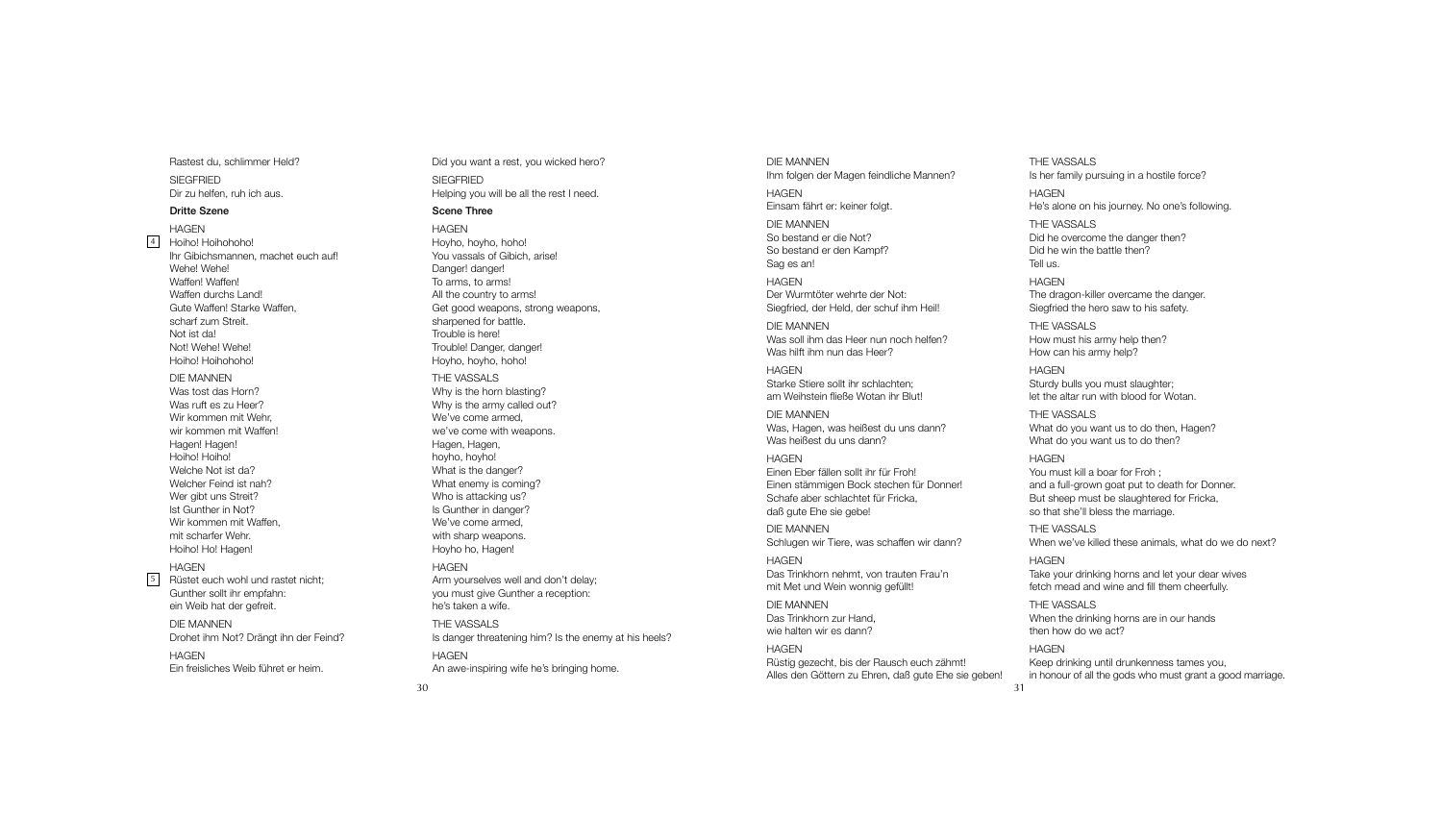#### DIE MANNEN

Groß Glück und Heil lacht nun dem Rhein, l i l l i da Hagen, der Grimme, so lustig mag sein! i l i i Der Hagedorn sticht nun nicht mehr; i i zum Hochzeitrufer ward er bestellt. i l l

#### H A G E N

Nun laßt das Lachen, mut'ge Mannen! l Empfangt Gunthers Braut! Brünnhilde naht dort mit ihm. i l i i Hold seid der Herrin, helfet ihr treu: traf sie ein Leid, l i i l i i i i rasch seid zur Rache! i

#### DIE MANNEN Heil! Heil! i l i l

Willkommen! Willkommen! i l l i l l Willkommen! i l l Gunther! Heil! Heil! i l i l

#### Vierte Szene

DIE MANNEN Heil dir, Gunther! i l i Heil dir und deiner Braut! i l i i Willkommen! i l l  $\frac{6}{8}$ 

#### **GUNTHER**

Brünnhild', die hehrste Frau, i l i bring ich euch her zum Rhein. i i i Ein edleres Weib ward nie gewonnen. i l i i Der Gibichungen Geschlecht, i i l gaben die Götter ihm Gunst, i i zum höchsten Ruhm rag' es nun auf!

DIE MANNEN Heil! Heil dir, glücklicher Gibichung! i l i l i l l i i i

#### **GUNTHER**

Gegrüßt sei, teurer Held; i l gegrüßt, holde Schwester! l Dich seh ich froh ihm zur Seite, i i i i der dich zum Weib gewann. i i Zwei sel'ge Paare i l seh ich hier prangen: i i

#### T H E VA S S A L S

Good luck and cheer must smile on the Rhine l i l i i f grim Hagen can be so cheerful. i l The Hawthorn doesn't prick any more; i to wedding announcer he's been promoted. i

#### H A G E N

That's enough laughter, my brave men. l Give Gunther's bride a welcome. i i l Here he comes with Brünnhilde. i i l Be kind to your mistress, faithful and loyal. i i i l l l If she is wronged be quick to avenge her. i i

T H E VA S S A L S Greetings, greetings! i i Welcome! Welcome! l l Welcome, Gunther! l Hurrah, hurrah!

#### Scene Four

T H E VA S S A L S Greetings, Gunther, i greetings to you and your bride. i i Welcome! l

#### G U N T H E R

Brünnhilde, this most splendid of women, i l i l i I have brought up the Rhine to you. i A more noble wife nobody ever won. l i If the race of Gibich i i was favoured by the Gods, then let it now rise to the peak of fame. l i i

THE VASSALS Hail, hail to you, fortunate Gibichung. i l i l i i

G U N T H E R Greetings, dear hero; i greetings, beloved sister. i l i I see you, happy by the side i of the man who won you as his wife. i i Two happy couples l I see rejoicing here; i i

Gutrun' und Siegfried! i i EINIGE MANNEN Was ist ihr? Ist sie entrückt? i i i SIEGFRIED Was müht Brünnhildes Blick? i l l i BRUNNHILDE Siegfried...hier...! Gutrune...? i i i SIEGFRIED Gunthers milde Schwester: i l mir vermählt, wie Gunther du. i l i BRUNNHILDE lch... Gunther...? Du lügst! l Mir schwindet das Licht... i i i Siegfried – kennt mich nicht? i i i i SIEGFRIED Gunther, deinem Weib ist übel! i i i l Erwache, Frau! Hier steht dein Gatte. i i **BRÜNNHILDE** Ha! - Der Ring i an seiner Hand! i Er...Siegfried? i i EINIGE MANNEN Was ist? Was ist? i i H A G E N Jetzt merket klug, was die Frau euch klagt! l i BRUNNHILDE 10 Einen Ring sah ich an deiner Hand. i i i i Nicht dir gehört er, i i i

Brünnhild' und Gunther, i l

hn entriß mir i i dieser Mann! Wie mochtest von ihm den Ring du empfahn? i i **SIEGFRIED** Den Ring empfing ich nicht von ihm. i i i i i

i

i

l

Gutrune and Siegfried. i i A FEW VASSALS What ails her? Is it a trance? i l i SIEGFRIED Why does Brünnhilde look upset? i l l BRUNNHILDE Siegfried – here? Gutrune? i i SIEGFRIED Gunther's gentle sister, l i married to me as you are to Gunther. i BRUNNHILDE

Brünnhilde and Gunther, i l

l – to Gunther? You're a liar! l i My sight fails me... i i l Doesn't Siegfried recognize me? i i i

SIEGFRIED Gunther, your wife is unwell. i i l l Wake up, woman, here stands your bridegroom. i

BRÜNNHILDE Look! The Ring... i on his hand! i He? Siegfried? i i

SOME VASSALS What is it? What is it? i i i i

H A G E N Now note carefully what this woman complains of. l l i l i

BRUNNHILDE I saw a Ring on your hand – i i t doesn't belong to you; l i t was snatched from me – by this man. i How could you have received the Ring from him? l i i i SIEGFRIED I did not receive the Ring from him. i i i i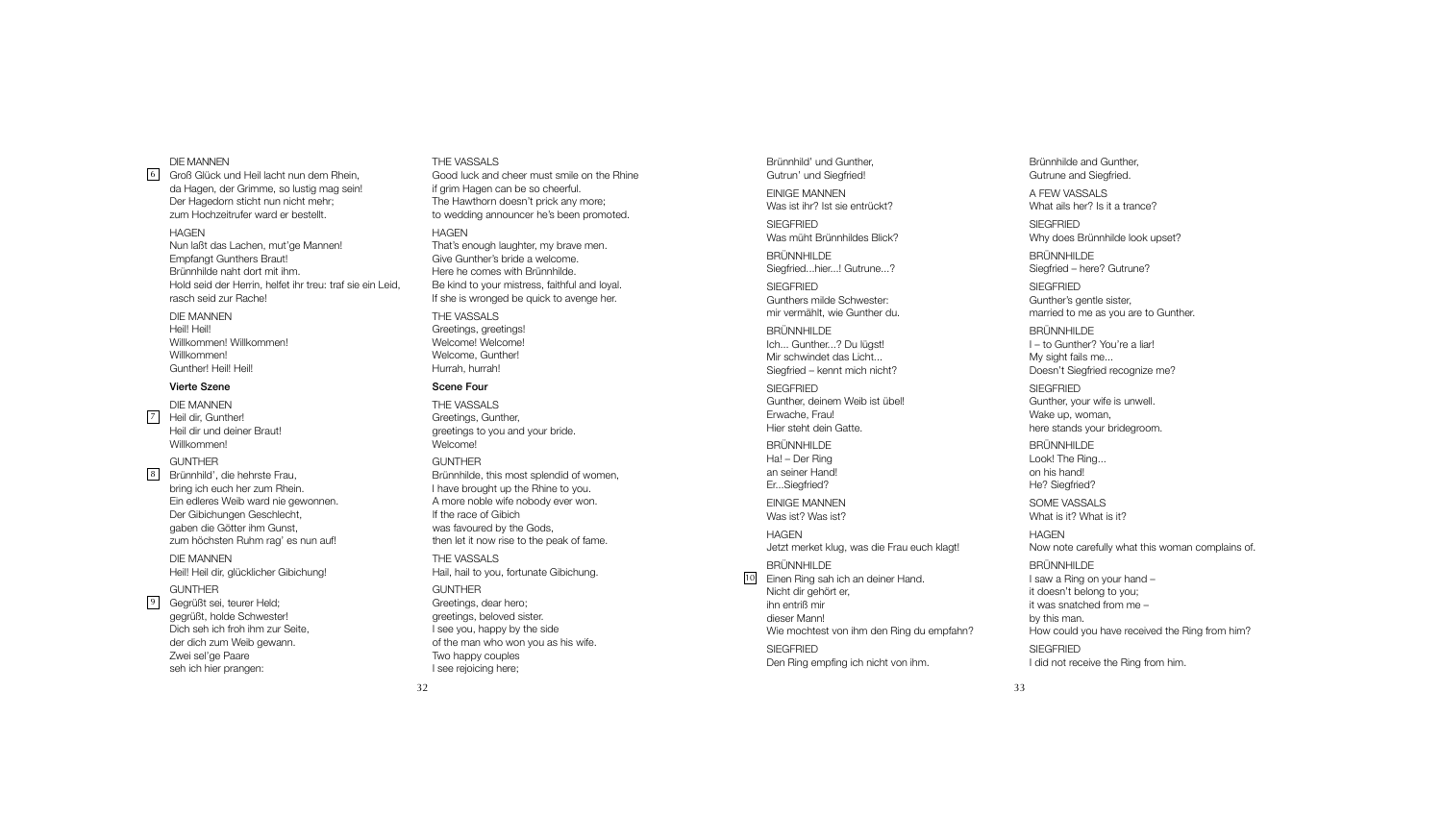#### BRÜNNHILDE

Nahmst du von mir den Ring, durch den ich dir vermählt; so melde ihm dein Recht, fordre zurück das Pfand!

#### **GUNTHER** Den Ring? Ich gab ihm keinen: Doch – kennst du ihn auch gut?

Siegfried, der trugvolle Dieb!

BRÜNNHILDE Wo bärgest du den Ring, den du von mir erbeutet? Ha! – Dieser war es, der mir den Ring entriß:

## SIEGFRIED

Von keinem Weib kam mir der Reif; noch war's ein Weib, dem ich ihn abgewann: genau erkenn ich des Kampfes Lohn, den vor Neidhöhl' einst ich bestand, als den starken Wurm ich erschlug.

### **HAGEN**

Brünnhild', kühne Frau, kennst du genau den Ring? Ist's der, den du Gunther gabst, so ist er sein, und Siegfried gewann ihn durch Trug, den der Treulose büßen sollt'!

## BRÜNNHILDE

11 Betrug! Betrug! Schändlichster Betrug! Verrat! Verrat! Wie noch nie er gerächt!

> **GUTRUNE** Verrat? An wem?

MANNEN Verrat? Verrat?

**FRAUEN** 

Verrat? An wem?

### BRÜNNHILDE If you took from me the Ring by which I was married to you, then demand your right of him, ask for the return of the pledge.

GUNTHER

The Ring? I didn't give him one; but – do you also know it well?

BRÜNNHILDE

Where have you hidden the Ring that you seized from me? This is the man who snatched the Ring from me, Siegfried, that treacherous thief!

## **SIEGFRIED**

From no woman did the Ring come to me. Nor was it a woman from whom I wrested it. Well do I recognize the trophy of the fight which I won at Hate Cave when I slew a huge dragon.

#### HAGEN

Brünnhilde, valiant woman, do you really recognize this Ring? If it's the one you gave Gunther, then it belongs to him – and Siegfried obtained it by deceit for which disloyalty he must pay.

#### BRÜNNHILDE Perfidy, perfidy, disgraceful perfidy! Treachery, treachery,

as has never yet been avenged! **GUTRUNE** 

Treachery? To whom?

MEN Treachery? Treachery?

WOMEN Treachery? To whom?

34

### BRÜNNHILDE

Heil'ge Götter, himmlische Lenker! Rauntet ihr dies in eurem Rat? Lehrt ihr mich Leiden, wie keiner sie litt? Schuft ihr mir Schmach, wie nie sie geschmerzt? Ratet nun Rache, wie nie sie gerast! Zündet mir Zorn, wie noch nie er gezähmt! Heißet Brünnhild', ihr Herz zu zerbrechen, den zu zertrümmern, der sie betrog! **GUNTHER** Brünnhild', Gemahlin! Mäß'ge dich! BRÜNNHILDE Weich fern, Verräter! Selbst Verratner! Wisset denn alle: nicht ihm – dem Manne dort bin ich vermählt. **FRAUEN** Siegfried? Gutruns Gemahl? MANNEN Gutruns Gemahl? BRÜNNHILDE Er zwang mir Lust und Liebe ab. **SIEGERIED** Achtest du so der eignen Ehre? Die Zunge, die sie lästert, muß ich der Lüge zeihen? Hört, ob ich Treue brach! Blutbrüderschaft hab ich Gunther geschworen: Notung, das werte Schwert, wahrte der Treue Eid; mich trennte seine Schärfe von diesem traur'gen Weib. BRÜNNHILDE

Du listiger Held, sieh, wie du lügst! Wie auf dein Schwert du schlecht dich berufst! Wohl kenn ich seine Schärfe, doch kenn auch die Scheide,

### BRÜNNHILDE

Sacred gods, heavenly rulers! Was this implied in your design? Do you intend me to suffer as no one ever suffered? Did you plan disgrace for me such as nobody ever bore? Then help me to a revenge such as never raged before. Kindle anger in me such as never was abated! Command Brünnhilde to break her heart, to ruin the man who betrayed her. GUNTHER Brünnhilde, my wife! control yourself. BRÜNNHILDE Stand back, traitor! Betrayed yourself! Let me tell you all; not to him, But to that man there am I married. **WOMEN** Siegfried? Gutrune's husband? **MEN** Gutrune's husband? BRÜNNHILDE He forced me to desire and love him. **SIEGERIED** Is this how you cherish your own honour? The tongue that reviles it, must I accuse it of lying? Listen whether I broke faith. Bloodbrotherhood I swore with Gunther: Notung, my worthy sword, guarded the oath of loyalty. Its blade separated me from this wretched woman.

#### BRÜNNHILDE

You crafty hero, look how you're lying. and calling your sword falsely to witness. I know its sharpness well, and I know the sheath too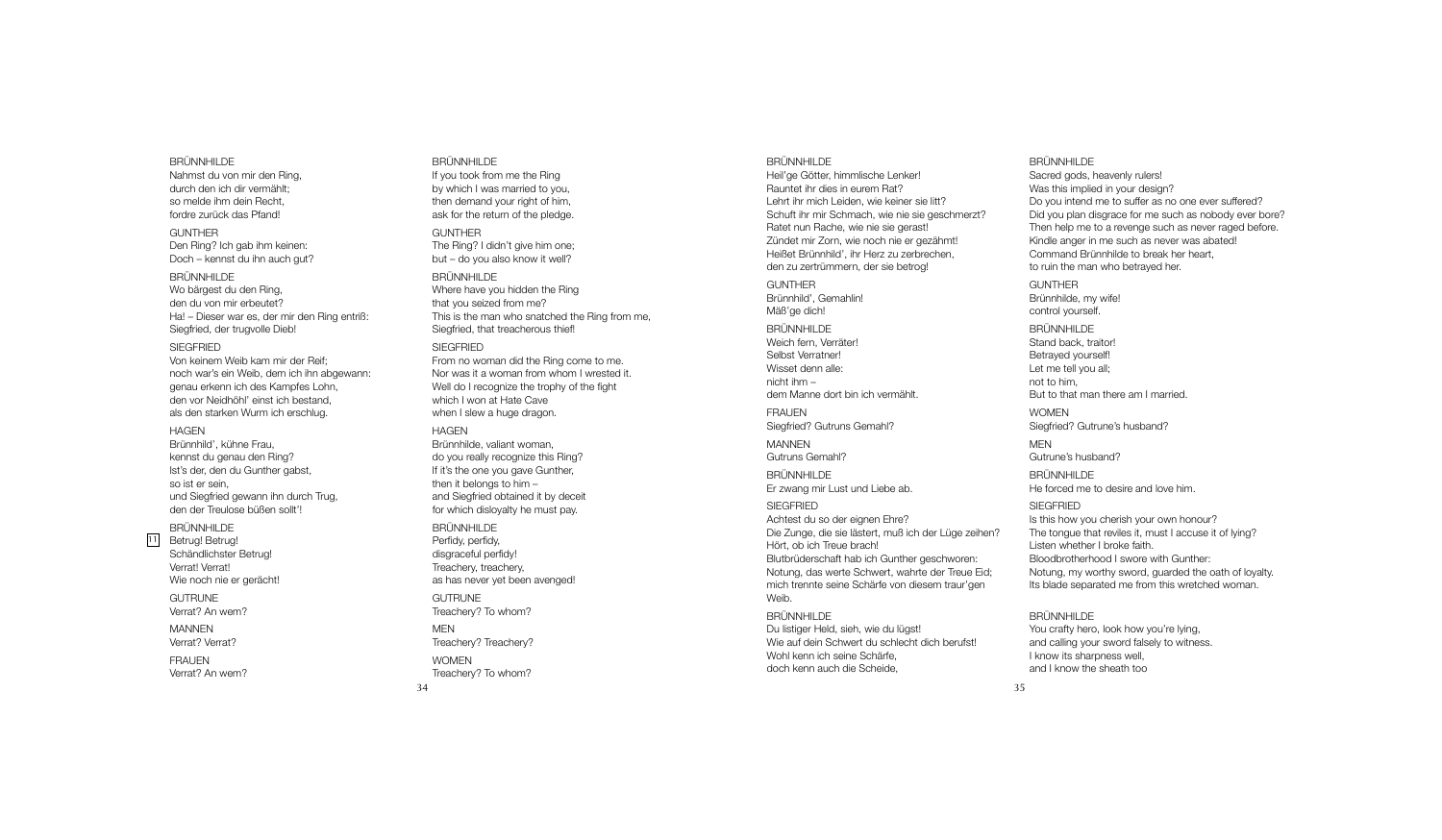darin so wonnig ruht' an der Wand Notung, der treue Freund, als die Traute sein Herr sich gefreit.

MANNEN Wie? Brach er die Treue? Trübte er Gunthers Ehre?

FRAUEN Brach er die Treue?

GUNTHER Geschändet wär' ich, schmählich bewahrt, gäbst du die Rede nicht ihr zurück!

**GUTRUNE** Treulos, Siegfried, sagtest du Trug? Bezeuge, daß jene falsch dich zeiht!

MANNEN Reinige dich, bist du im Recht! Schweige die Klage! Schwöre den Eid!

**SIEGERIED** Schweig' ich die Klage, schwör' ich den Eid: wer von euch wagt seine Waffe daran?

#### **HAGEN**

Meines Speeres Spitze wag ich daran: sie wahr' in Ehren den Eid.

SIEGFRIED

Helle Wehr! Heilige Waffe! Hilf meinem ewigen Eide! Bei des Speeres Spitze sprech ich den Eid: Spitze, achte des Spruchs! Wo Scharfes mich schneidet, schneide du mich; wo der Tod mich soll treffen, treffe du mich: klagte das Weib dort wahr, brach ich dem Bruder den Eid! 12

BRÜNNHILDE Helle Wehr! Heilige Waffe!

in which so peacefully against the wall reposed Notung, the trusty friend, when his sweetheart was wed to its master. VASSALS What? Did he break faith? Did he soil Gunther's honour? **WOMEN** Did he break faith? GUNTHER I shall be disgraced, and shamefully misused

If you don't contradict her to her face.

## GUTRUNE Faithless, Siegfried have you lied? Prove that this woman accuses you falsely.

VASSALS Clear yourself, if you're in the right. Stop her accusations. Swear on oath!

**SIEGFRIED** If I silence the accusation and swear an oath which of you will dare to lay his weapon on it? **HAGEN** The point of my Spear I dare lay on it:

it will honourably defend the oath.

## **SIEGFRIED**

Shining Spear, holy weapon, help my binding oath. On the Spear-point I pronounce the oath: Spear-point, mark my word. Where sharpness can pierce me, you may pierce me; where death can strike me, you may strike me. if that woman accused me justly, if I broke faith with my brother.

BRÜNNHILDE Shining Spear, holy weapon,

Hilf meinem ewigen Eide! Bei des Speeres Spitze sprech ich den Eid: Spitze, achte des Spruchs! Ich weihe deine Wucht, daß sie ihn werfe! Deine Schärfe segne ich, daß sie ihn schneide: denn, brach seine Eide er all, schwur Meineid jetzt dieser Mann!

#### **MANNEN**

13

Hilf, Donner, tose dein Wetter, zu schweigen die wütende Schmach!

## SIEGFRIED

Gunther, wehr deinem Weibe, das schamlos Schande dir schuf! Gönnt ihr Weil' und Ruh', der wilden Felsenfrau, daß ihre freche Wut sich lege, die eines Unholds arge List wider uns alle erregt! Ihr Mannen, kehret euch ab! Laßt das Weibergekeif! Als Zage weichen wir gern, gilt es mit Zungen den Streit. Glaub', mehr zürnt es mich als dich, daß schlecht ich sie getäuscht: der Tarnhelm, dünkt mich fast, hat halb mich nur gehehlt. Doch Frauengroll friedet sich bald: daß ich dir es gewann, dankt dir gewiß noch das Weib. Munter, ihr Mannen! Folgt mir zum Mahl! Froh zur Hochzeit helfet, ihr Frauen! Wonnige Lust lache nun auf! In Hof und Hain, heiter vor allen sollt ihr heute mich sehn. Wen die Minne freut, meinem frohen Mute tu es der Glückliche gleich!

help my binding oath. On the Spear-point I pronounce my oath; Spear-point, mark my word. I dedicate your might to striking him down; I bless your sharpness to pierce him: for, though he break every vow, this man has perjured himself! VASSALS Help us, Donner, unleash your storms to silence this monstrous disgrace. **SIEGERIED** Gunther, silence your wife, who has disgraced you without shame. Grant the wild mountain woman some time to rest; Then her insolent rage may die down. Some mischievous imp's bitter plot has turned her against us all.

You vassals, turn away! forget the women's squabbling. Cowardly retreat is our pleasure when tongues wage war. Believe me, I'm more angry than you that I deceived her so badly. I almost think the Tarnhelm only half disguised me. Still, angry women are soon calmed down: that I won her for you your wife is sure to thank you. Cheer up, men! follow me to the banquet. Women, lend a hand to help prepare the wedding Let pure delight smile on us. In the palace and the fields, cheerful in front of you all you will see me today. If you enjoy love.

my happy heart must make you happy too.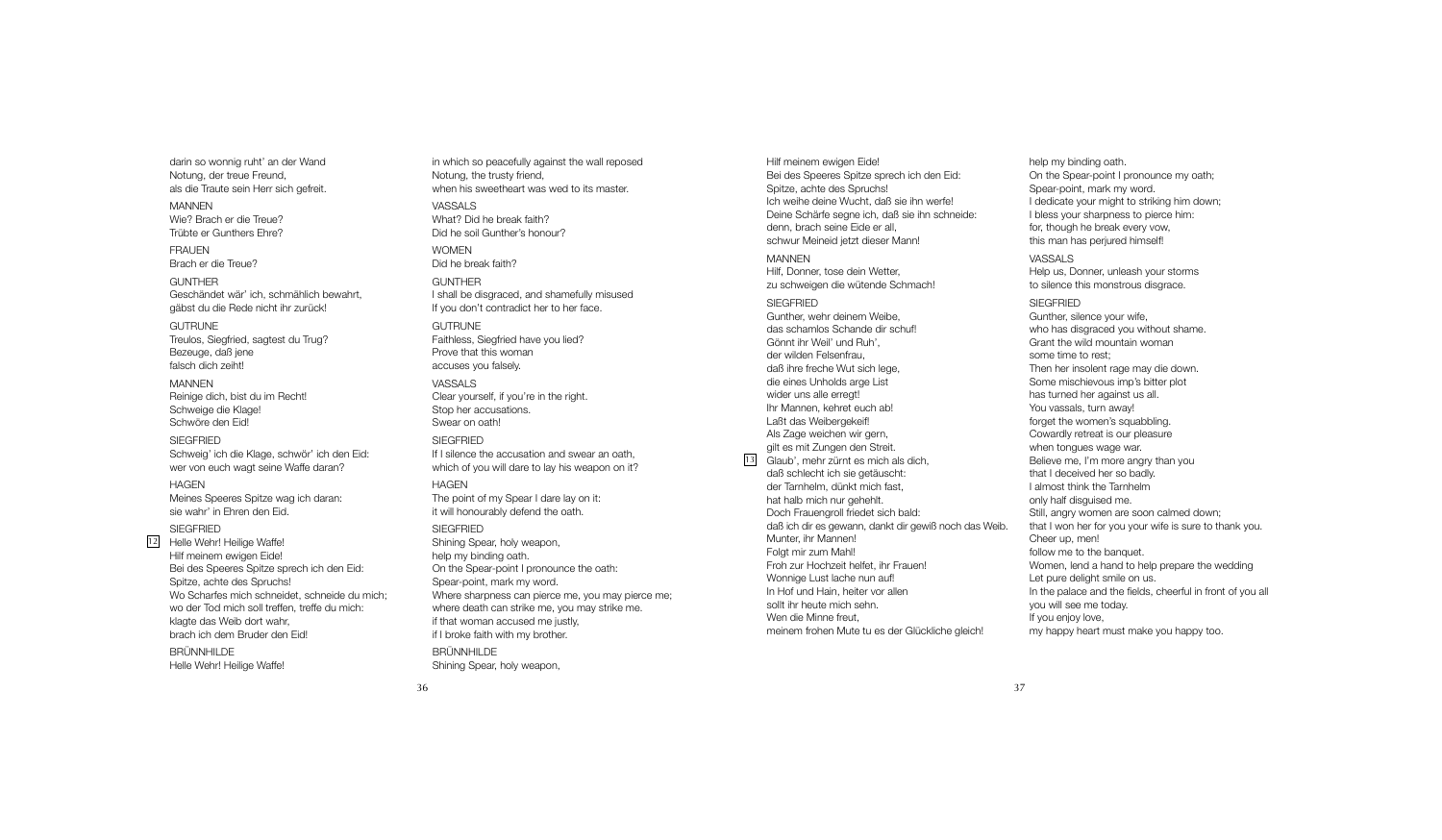#### Fünfte Szene

BRUNNHILDE 14 Welches Unholds List liegt hier verhohlen? l l i l i i l Welches Zaubers Rat regte dies auf? l i Wo ist nun mein Wissen gegen dies Wirrsal? i i i i i Wo sind meine Runen gegen dies Rätsel? i i i l Ach Jammer, Jammer! Weh, ach Wehe! All mein Wissen wies ich ihm zu! l l i i i i i In seiner Macht hält er die Magd; i l i i n seinen Banden hält er die Beute, i l i die, jammernd ob ihrer Schmach, i j i j auchzend der Reiche verschenkt! i Wer bietet mir nun das Schwert, i i mit dem ich die Bande zerschnitt'? i i i i

#### H A G E N

15 Vertraue mir, betrogne Frau! i Wer dich verriet, das räche ich. i i i

> BRUNNHILDE A n w e m ?

H A G E N An Siegfried, der dich betrog. i i i

**BRÜNNHILDE** An Siegfried?...du? i i Ein einz'ger Blick seines blitzenden Auges, i i l i i l i das selbst durch die Lügengestalt l i l l euchtend strahlte zu mir, l i deinen besten Mut machte er bangen! i

H A G E N Doch meinem Speere i spart' ihn sein Meineid? i i i i

**BRÜNNHILDE** Eid und Meineid, müßige Acht! i i i i Nach Stärkrem späh, deinen Speer zu waffnen, i willst du den Stärksten bestehn! i l l

#### Scene Five

l

BRUNNHILDE What fiend's cunning lies hidden here? i i l i i What magic counsel has stirred this up? i l i i Where is my knowledge to cope with this turmoil? i l i i Where are my spells to undo this riddle? l l i i l O wretchedness, sadness, ah sadness! All my knowledge I have passed on to him. l l l i In his power he holds the woman; i l i n his clutches he clasps his prey; i l l i whom, as she bemoans her disgrace, i being rich, he cheerfully gives away. i i l l i Who can offer me the sword with which I can cut those bonds? i i H A G E N Trust me, deceived woman. i Whoever betrayed you, I'll avenge it. l l i BRUNNHILDE O n w h o m ? H A G E N On Siegfried who betrayed you. i i BRÜNNHILDE On Siegfried – you? i i One single look fromhis flashing eyes i l l i l i which, even in disguise, i i i i sparkled at me, l your highest courage would turn to fear. i l H A G E N Yet must my Spear spare his perjury? i BRÜNNHILDE Oaths and perjury are meaningless. i l Look for something stronger i to sharpen your Spear i f you're to beat that champion. i

#### H A G E N

Wohl kenn ich Siegfrieds siegende Kraft, l i i i i wie schwer im Kampf er zu fällen; i i l l drum raune nun du mir klugen Rat, i l wie doch der Recke mir wich'? i i i

## BRUNNHILDE

i l

> O Undank, schändlichster Lohn! l i Nicht eine Kunst ward mir bekannt, i i i die zum Heil nicht half seinem Leib! i i l i l i i Unwissend zähmt' ihn mein Zauberspiel, i i i i l das ihn vor Wunden nun gewahrt. i

H A G E N So kann keine Wehr ihm schaden? i i

BRUNNHILDE Im Kampfe nicht; doch... i träfst du im Rücken ihn... i i Niemals, das wußt' ich, wich' er dem Feind, i l i i i nie reicht' er fliehend ihm den Rücken: i i l i i an ihm drum spart' ich den Segen. i i

H A G E N Und dort trifft ihn mein Speer! i i i

16 Auf, Gunther, edler Gibichung! l i i Hier steht dein starkes Weib; i i i was hängst du dort in Harm? i

**GUNTHER** O Schmach! O Schande! Wehe mir, dem jammervollsten Manne! i j l l

H A G E N In Schande liegst du; leugn' ich das? l i l i

**BRÜNNHILDE** O feiger Mann! falscher Genoss'! i l Hinter dem Helden hehltest du dich, i l l i daß Preise des Ruhmes er dir erränge! i i Tief wohl sank das teure Geschlecht, i l l das solche Zagen gezeugt! l

G U N T H E R Betrüger ich – und betrogen! i

## H A G E N

Of course I know Siegfried's vanquishing strength i i i i which makes him hard to kill in battle. i i i l l i l And so you must give me subtle advice i l i how I may conquer the hero.

BRUNNHILDE

O ingratitude, shameful reward! i i l There is no skill known to me i i l l that hasn't helped protect his body. l i Ignorant, my magic I gave him, i i which now guards him against wounds. i i i H A G E N

Then can no weapon injure him? i j i

BRUNNHILDE Not in battle; but... i l i f you strike him in the back – i i i I knew he would never turn it to an enemy, l i he'd never run away and bare his back: i so there I withheld my spells. i l l l

## H A G E N

And there my Spear will strike him. i l l i i Come Gunther, you noble Gibichung. l i i Here stands your strong wife: i why so dejected?

G U N T H E R Disgrace! Shame! i

Alas, I am the most wretched of men. l

H A G E N

You are disgraced, do I deny it? i i

#### BRÜNNHILDE

3 9

You coward, false companion. l i Behind the champion you hid yourself i i i l so that he might win the prize of fame for you. i i i How low has fallen the noble race l l l l that sired such a coward. i

G U N T H E R I deceived, and was deceived. i i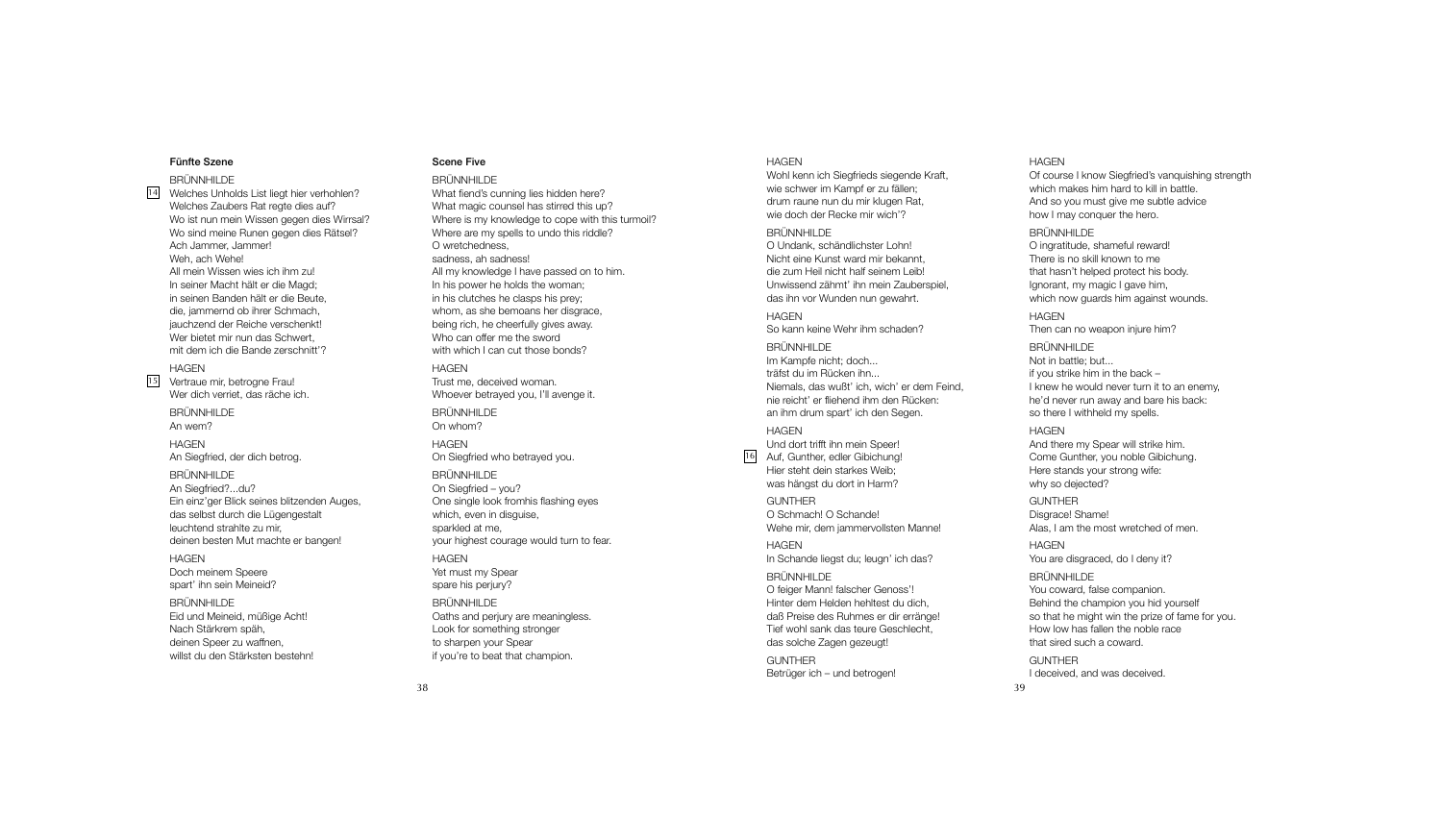Verräter ich – und verraten! i Zermalmt mir das Mark! l i Zerbrecht mir die Brust! i i Hilf, Hagen! Hilf meiner Ehre! i l i l i Hilf deiner Mutter, die mich - auch ja gebar! i l i i i j H A G E N Dir hilft kein Hirn, dir hilft keine Hand: i i l i i i i l i dir hilft nur – Siegfrieds Tod! i i l i i **GUNTHER** Siegfrieds Tod? i i H A G E N Nur der sühnt deine Schmach! i G U N T H E R Blutbrüderschaft schwuren wir uns! l i H A G E N Des Bundes Bruch sühne nun Blut! l G U N T H E R Brach er den Bund? H A G E N Da er dich verriet! i i G U N T H E R Verriet er mich? i i **BRÜNNHILDE** Dich verriet er, i i und mich verrietet ihr alle! i i i l l Wär' ich gerecht, alles Blut der Welt i l l l l büßte mir nicht eure Schuld! i i l Doch des Einen Tod taugt mir für alle: i i l l Siegfried falle zur Sühne für sich und euch! i i l l i H A G E N Er falle – dir zum Heil! l l i i l Ungeheure Macht wird dir, i i gewinnst von ihm du den Ring, i i i den der Tod ihm wohl nur entreißt. i l i **GUNTHER** Brünnhildes Ring? i l i

4 0 I betrayed, and am betrayed. Crush my bones, smash my heart! Help me, Hagen, help my honour! l l Help your mother who bore me too. l H A G E N Brains won't help you, hands won't help you. i l l Your only help is – Siegfried's death. l l i i i G U N T H E R Siegfried's death? i i H A G E N Only that will atone for your disgrace. l i l l i G U N T H E R Bloodbrotherhood we have pledged. l l H A G E N Breaking that oath must be atoned with blood. i i l G U N T H E R Did he break the oath? i H A G E N Yes, since he betrayed you. i G U N T H E R Did he betray me? i BRÜNNHILDE He betrayed you, and all of you betrayed me. l l If I had my due, all the blood in the world l l l i l could not atone for your guilt. l i l But this one death will suffice for everything. i i l l i i Siegfried must die to expiate himself and you. i i i i i l H A G E N He must die – to your benefit. i i You will have enormous power i l l i f you obtain the Ring from him, i i i which he will only give up to death. i i l l l i G U N T H E R Brünnhilde's Ring? i l i

H A G E N Des Nibelungen Reif. i l i G U N T H E R So wär' es Siegfrieds Ende! i i H A G E N Uns allen frommt sein Tod. l l i G U N T H E R Doch Gutrune, ach, der ich ihn gönnte! i i Straften den Gatten wir so, i wie bestünden wir vor ihr? i i i BRUNNHILDE Was riet mir mein Wissen? i i i i Was wiesen mich Runen? i i Im hilflosen Elend achtet mir's hell: i l l l i l l Gutrune heißt der Zauber, i der den Gatten mir entzückt! i Angst treffe sie! i H A G E N Muß sein Tod sie betrüben, i i verhehlt sei ihr die Tat. l i i i Auf muntres Jagen ziehen wir morgen: i i der Edle braust uns voran, l ein Eber bracht' ihn da um. i i GUNTHER UND BRUNNHILDE 17 So soll es sein! l l i Siegfried falle! i i l l Sühn' er die Schmach, die er mir schuf! i i i Des Eides Treue hat er getrogen: i mit seinem Blut büß' er die Schuld! i i l i l Allrauner, rächender Gott! l l Schwurwissender Eideshort! i i Wotan! Wende dich her! i Weise die schrecklich heilige Schar, i i l i i l i hieher zu horchen dem Racheschwur! i H A G E N Sterb' er dahin, der strahlende Held! i l l Mein ist der Hort, mir muß er gehören. i i i

H A G E N The Nibelung's Ring! i l i G U N T H E R So this is the end of Siegfried. i i i i H A G E N His death will benefit us all. i l l i l l G U N T H E R But alas, Gutrune to whom I gave him – l i f we punish her husband like this, i l i i how will we justify ourselves to her? i l l j i l BRUNNHILDE

i

i

What use was my knowledge? l What good were my spells? l l In helpless wretchedness it is clear to me: l l i i l Gutrune is the magic i i that enticed my husband. i Let terror strike her! i

H A G E N Since his death will make her sad, i i i l l l et the deed be hidden from her. i On a hunting party let us set off tomorrow: i l the noble fellow will dash on ahead: l l l i l l a boar will kill him. i l l i l l i

GUNTHER AND BRUNNHILDE I t s h a b e s o – l l Siegfried must die: i i i he shall pay for the disgrace that he caused me. l l i The oath of loyalty he has betrayed: l l with his blood shall he expiate his guilt. i i l l l i i i l Omniscient, avenging god! i i i Guardian of oaths, aware of pledges! i l Wotan, look down upon us. l Tell your terrible sacred hosts l l i l to listen here to an oath of vengeance. l i H A G E N He must die, the radiant hero! i i The treasure is mine, it must belong to me. i i i l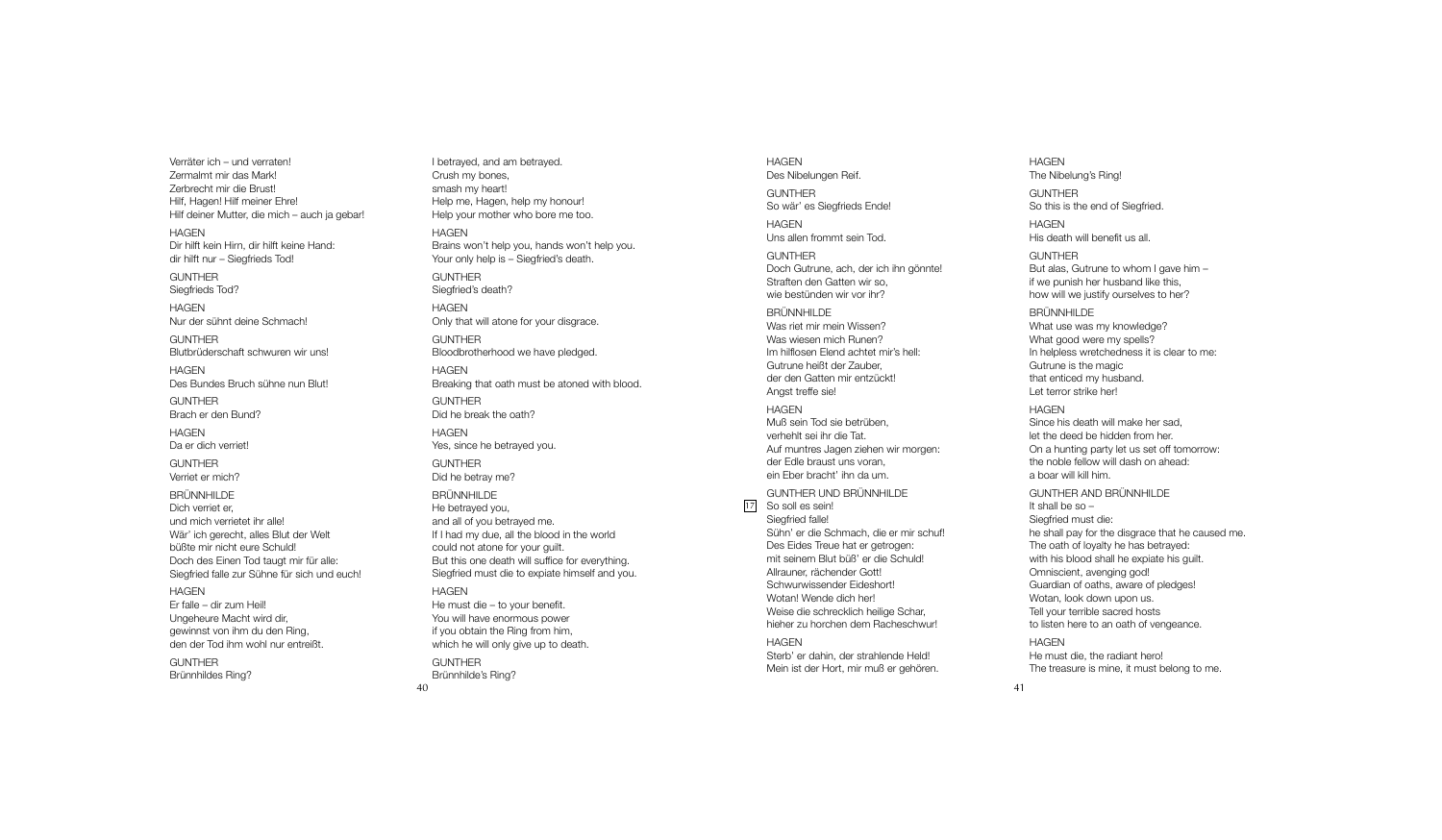Drum sei der Reif ihm entrissen, Alben-Vater, gefall'ner Fürst! Nachthüter! Niblungenherr! Alberich! Achte auf mich! Weise von neuem der Niblungen Schar, dir zu gehorchen, des Ringes Herrn!

## Compact disc 4

1 Orchestervorspiel

DRITTER AUFZUG

#### Erste Szene

*Wildes Wald- und Felsental am Rheine* DIE DREI RHEINTÖCHTER 2 Frau Sonne sendet lichte Strahlen; Nacht liegt in der Tiefe: einst war sie hell, da heil und hehr des Vaters Gold noch in ihr glänzte. Rheingold, klares Gold! Wie hell du einstens strahltest, hehrer Stern der Tiefe! Weialala leia, wallala leialala. Frau Sonne, sende uns den Helden, der das Gold uns wiedergäbe! Ließ' er es uns, dein lichtes Auge neideten dann wir nicht länger. Rheingold, klares Gold! Wie froh du dann strahltest, freier Stern der Tiefe! WOGLINDE Ich höre sein Horn. WELLGLINDE Der Helde naht. FLOßHILDE Laßt uns beraten!

So let the Ring be snatched from him. Goblin-father, fallen Prince, Guardian of night! Lord of the Nibelungs, Alberich, listen to me. Once again tell the Nibelung forces to obey you as master of the Ring

Orchestral Prelude

## ACT THREE

## Scene One

*Wild woodland and rocky valley by the Rhine* THE THREE RHINEMAIDENS The Sun goddess pours down beams of light. Night lies in the depths. Once they were bright, when safe and majestic our father's gold shone there. Rhinegold, bright gold! How brightly you beamed then, noble star of the deep. Weialala leia, wallala leilala. Sun goddess, do send us the hero Who'll give us back the gold. If he lets us have it, your bright eyes will no longer be our envy. Rhinegold, bright gold, how happily you'd gleam then, free star of the deep. WOGLINDE I hear his horn. WELLGUNDE The hero's coming. FLOßHILDE Let's make our plan.

SIEGFRIED Ein Albe führte mich irr, 3 daß ich die Fährte verlor. He, Schelm, in welchem Berge bargst du schnell mir das Wild? DIE DREI RHEINTÖCHTER

4 Siegfried! FLOßHILDE Was schiltst du so in den Grund?

WELL GUNDE Welchem Alben bist du gram?

**WOGLINDE** Hat dich ein Nicker geneckt?

ALLE DREI Sag es, Siegfried, sag es uns!

**SIEGERIED** Entzücktet ihr zu euch den zottigen Gesellen, der mir verschwand? Ist's euer Friedel, euch lustigen Frauen laß ich ihn gern.

WOGLINDE Siegfried, was gibst du uns, wenn wir das Wild dir gönnen?

SIEGFRIED Noch bin ich beutelos; so bittet, was ihr begehrt.

WELLGUNDE 5 Ein goldner Ring ragt dir am Finger!

DIE DREI MÄDCHEN Den gib uns! **SIEGERIED** Einen Riesenwurm erschlug ich um den Reif:

für eines schlechten Bären Tatzen böt' ich ihn nun zum Tausch?

and I've lost the track. Hey, you rascal, in which mountain did you hide my quarry so quickly? THE THREE RHINEMAIDENS Siegfried! FLOBHILDE Why are you so bad-tempered? WELL GUNDE With which goblin are you cross? WOGLINDE Has some fairy been teasing you? ALL THREE

Some goblin has led me astray

**SIEGFRIED** 

Tell us, Siegfried, tell about it! **SIEGERIED** Did you entice into your midst the shaggy fellow who vanished from me? If he's your sweetheart, you merry women, I'll gladly leave him to you. WOGLINDE Siegfried, what'll you give us if we give you your quarry? SIEGFRIED I haven't caught anything yet, so say what you want. WELL GUNDE

A golden Ring so proud on your finger – THE THREE RHINEMAIDENS Give it to us! **SIEGERIED** A monstrous dragon I slew for that Ring;

for a measly bear's paws should I now exchange it?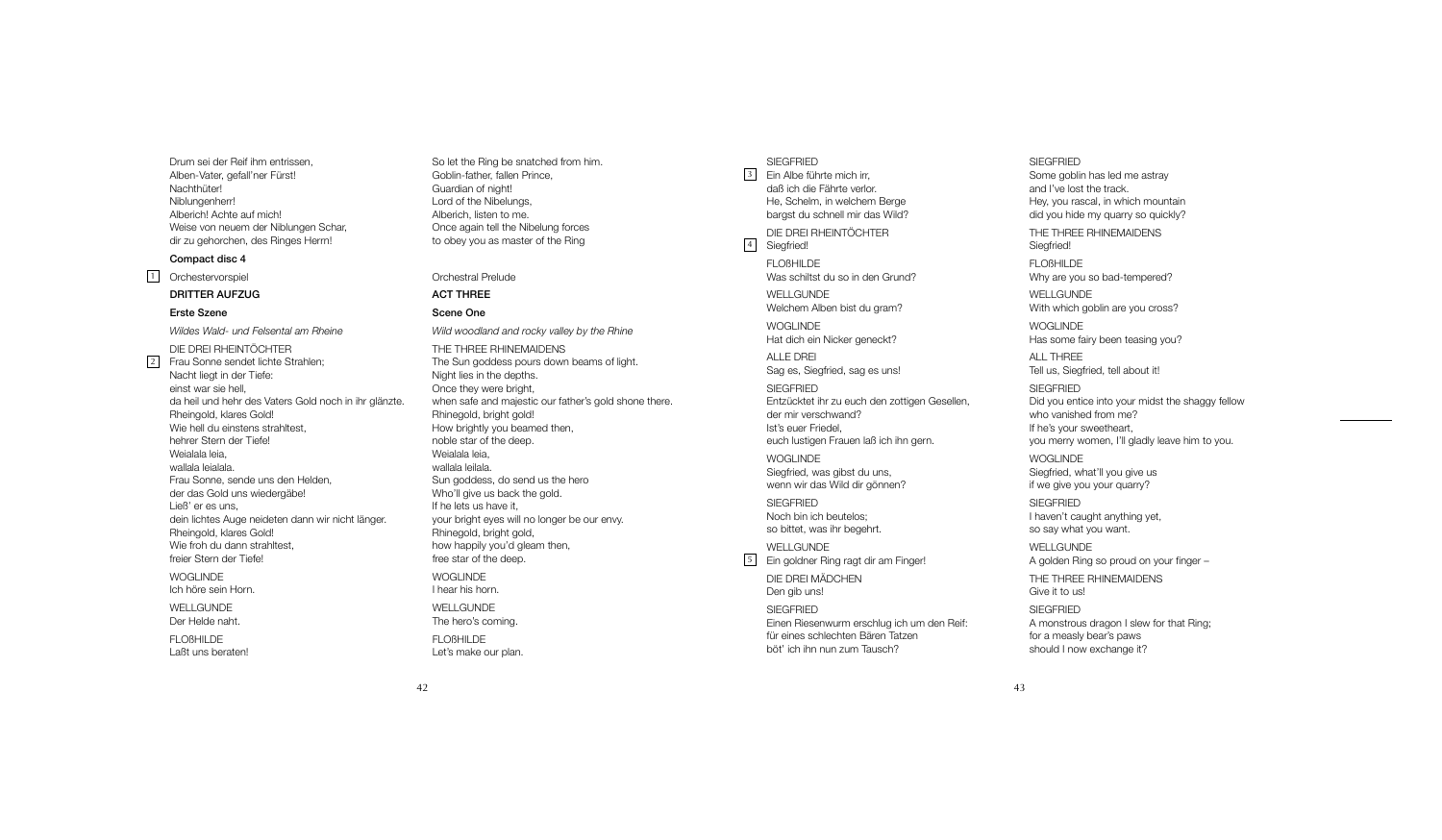WOGLINDE Bist du so karg? i

WELLGUNDE So geizig beim Kauf? i i i

**FLOBHILDE** Freigebig solltest Frauen du sein. i i l l i

SIEGFRIED Verzehrt' ich an euch mein Gut, i i dess zürnte mir wohl mein Weib. i l i i

**FLOBHILDE** Sie ist wohl schlimm? i i l l i

WELLGUNDE Sie schlägt dich wohl? i l i l

WOGLINDE Ihre Hand fühlt schon der Held! l l

**SIEGFRIED** Nun lacht nur lustig zu! l l i In Harm laß ich euch doch: l i denn giert ihr nach dem Ring, i i i euch Nickern geb ich ihn nie! i i i i

**FLOBHILDE** So schön!

WELLGUNDE So stark!

WOGLINDE So gehrenswert!

DIE DREI Wie schade, daß er geizig ist! i i i i

**SIEGFRIED** 

Was leid ich doch das karge Lob? l i i Laß ich so mich schmähn? i i Kämen sie wieder zum Wasserrand, i i den Ring könnten sie haben. i i He! he, he, ihr muntren Wasserminnen! i i Kommt rasch! Ich schenk euch den Ring! i

WOGLINDE Are you so mean? WELLGUNDE So stingy at trading? i i **FLOBHILDE** Generous you ought to be towards women. SIEGFRIED If I wasted my possessions on you, i my wife would surely scold me. i l l l **FLOBHILDE** ls she strict, then? i WELLGUNDE Does she beat you? WOGLINDE The hero already feels her hand. l l SIEGFRIED Well, go on laughing. l l l i I'll still leave you comfortless. l l i l l l l Though you may hanker for the Ring i I'll never give it to you nymphs. l l i i **FLOBHILDE** So handsome! WELLGUNDE So strong! WOGLINDE So desirable! i l TOGETHER What a pity he's tight-fisted! i i i SIEGFRIED Why should I bear their talk of meanness? l i l Shall I let them insult me so? l l l i l If they came back to the river bank i they could have the Ring. l i Hey, hey, hey, you chirpy mermaids, i i come quickly! I'll give you the Ring. i l l l i i

**FLOBHILDE** 6 Behalt ihn, Held, und wahr ihn wohl, l i l i bis du das Unheil errätst – i i l

WOGLINDE UND WELLGUNDE – das in dem Ring du hegst. i i

l

ALLE DREI Froh fühlst du dich dann, l i befrein wir dich von dem Fluch. i i i l

SIEGFRIED So singet, was ihr wißt! i i

DIE RHEINTOCHTER Siegfried! Siegfried! Siegfried! i i i i i i Schlimmes wissen wir dir. l i i i i

WELLGUNDE Zu deinem Unheil wahrst du den Reif! i i l i

ALLE DREI Aus des Rheines Gold ist der Reif geglüht. i l i i l WELLGUNDE Der ihn listig geschmiedet i l i i i

i

WOGLINDE und schmählich verlor – l i l

A L L E D R E I Der verflucht' ihn, l i i n fernster Zeit i zu zeugen den Tod dem, der ihn trüg'. i

**FLOBHILDE** Wie den Wurm du fälltest – i l l WELLGUNDE UND FLOßHILDE

So fällst auch du l l A L L E D R E I

Und heute noch; so heißen wir's dir, i i i tauschest den Ring du uns nicht – i

WELLGUNDE UND FLOßHILDE – im tiefen Rhein ihn zu bergen. i i i i

i

FLOBHILDE Keep it, hero, and look after it we i l i l l until you know the peril – i l i l WOGLINDE AND WELLGUNDE – in the Ring that you own. i i TOGETHER Then you'll be glad l l l i f we free you from its curse. i SIEGFRIED Well, sing of what you know. l l i THE RHINEMAIDENS Siegfried! Siegfried! Siegfried! i i i i i i We know evil awaits you. i l i WELLGUNDE At your peril you keep the Ring. i l i TOGETHER From the gold of the Rhine the Ring was welded. l i i WELLGUNDE The man who cunningly forged it i l i WOGLINDE and shamefully lost it – l l l i TOGETHER l a d a c u r s e o n t , i i

for all time, l l i to bring death to anyone who wears it. i i FLOBHILDE Just as you killed the dragon – i l l WELLGUNDE AND FLOBHILDE So you'll be killed too – l l i l l TOGETHER – today in fact – i we'll tell you that much l l l l f you don't give the Ring to us – i i

l

WELLGUNDE AND FLOBHILDE - so that we may hide it in the depths of the Rhine. i i i i

4 5

i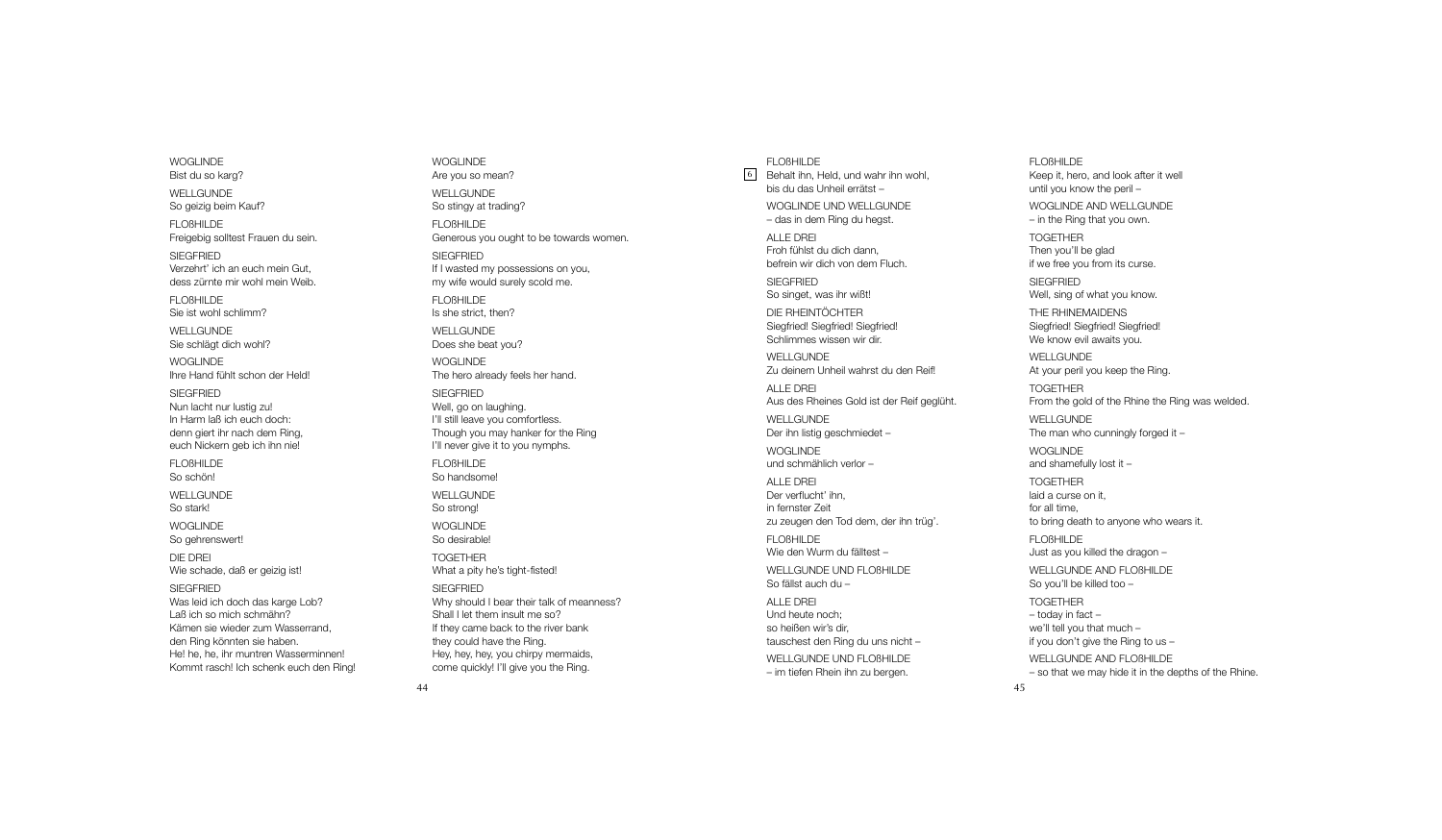## ALLE DREI Nur seine Flut sühnet den Fluch!

**SIEGERIED** Ihr listigen Frauen, laßt das sein! Traut' ich kaum eurem Schmeicheln, euer Drohen schreckt mich noch minder!

DIE RHEINTÖCHTER

Siegfried! Siegfried! Wir weisen dich wahr. Weiche, weiche dem Fluch! Ihn flochten nächtlich wissende Nornen in des Urgesetzes Seil!

#### SIEGFRIED

Mein Schwert zerschwang einen Speer: des Urgesetzes ewiges Seil, flochten sie wilde Flüche hinein, Notung zerhaut es den Nornen! Wohl warnte mich einst vor dem Fluch ein Wurm, doch das Fürchten lehrt' er mich nicht! Der Welt Erbe gewänne mir ein Ring: für der Minne Gunst miß ich ihn gern; ich geb ihn euch, gönnt ihr mir Lust. Doch bedroht ihr mir Leben und Leib: wäre er nicht eines Fingers Wert, den Reif entringt ihr mir nicht! Denn Leben und Leib, seht:  $-$  so  $$ werf ich sie weit von mir!

#### DIE RHEINTÖCHTER

Kommt, Schwestern! Schwindet dem Toren! So weise und stark verwähnt sich der Held, als gebunden und blind er doch ist. Eide schwur er – und achtet sie nicht! Runen weiß er – und rät sie nicht!

## ALL THREE Only this river can redeem the curse. **SIEGFRIED** You cunning women, desist! If I hardly believed your flattery, your threats terrify me even less. THE RHINEMAIDENS Siegfried! Siegfried! we're telling you the truth. Beware, beware of the cursel It was woven by night by wise Norns into the rope of primeval law. **SIEGERIED** My sword broke a Spear. Though they wove wild curses into the everlasting rope of the primeval law, Notung will snap the Norns' thread. It's true I was once warned of the curse by dragon, but he never taught me to fear. The Ring might give me mastery of the world: For the pleasures of love I'd give it up gladly. I'd give it to you, if you gave me pleasure. But when you threaten my life and limb, even if it weren't worth a snap of the fingers, you wouldn't get the Ring from me. For my life and limbs – look: that's how I throw them away! THE RHINEMAIDENS Come, sisters, let's leave this fool. Wise and strong though the hero thinks himself, he is but a fettered blind man. He swore oaths and does not keep them.

FLOßHILDE, DANN WOGLINDE Ein hehrstes Gut ward ihm gegönnt. ALLE DREI Daß er's verworfen, weiß er nicht. FLOßHILDE Nur den Ring – WELLGUNDE Der zum Tod ihm taugt – ALLE DREI Den Reif nur will er sich wahren! Leb wohl, Siegfried! Ein stolzes Weib wird noch heut dich Argen beerben. Sie beut uns bessres Gehör. Zu ihr! Zu ihr! Zu ihr! Weialala leia, Wallala leialala. SIEGFRIED Im Wasser wie am Lande lernte nun ich Weiberart: wer nicht ihrem Schmeicheln traut, den schrecken sie mit Drohen; wer dem kühnlich trotzt, dem kommt dann ihr Keifen dran. Und doch, trüg' ich nicht Gutrun' Treu', der zieren Frauen eine hätt' ich mir frisch gezähmt! DIE RHEINTÖCHTER La, la! Zweite Szene HAGENS STIMME 8 Hoiho! **MANNEN** Hoiho! Hoiho!  $\sqrt{7}$ 

## FLOßHILDE, THEN WOGLINDE A glorious possession was granted to him. TOGETHER He does not know that he had discarded it. FLOßHILDE Only the Ring – WELL GUNDE

Which condemns him to death – TOGETHER The Ring alone he wants to keep.

Farewell, Siegfried! A proud woman will today be your heir, you fool. She'll give us a better hearing. To her, to her, to her! Weialala leia, wallala leialala.

## **SIEGERIED**

In the water as on land I've learned what women are like: when their flattery doesn't convince, they terrify with threats. Anyone that boldly defies them is met by their abuse. And yet – if I weren't betrothed to Gutrune – one of those pretty women I would have enjoyed capturing.

THE RHINEMAIDENS La, la!

## Scene Two

47

HAGEN'S VOICE Hoyho! THE VASSALS Hoyho, hoyho! **SIEGERIED** 

Hoyho, hoyho, hoyhe!

SIEGFRIED Hoiho! Hoiho! Hoihe!

46

He knows mysteries – and cannot understand them.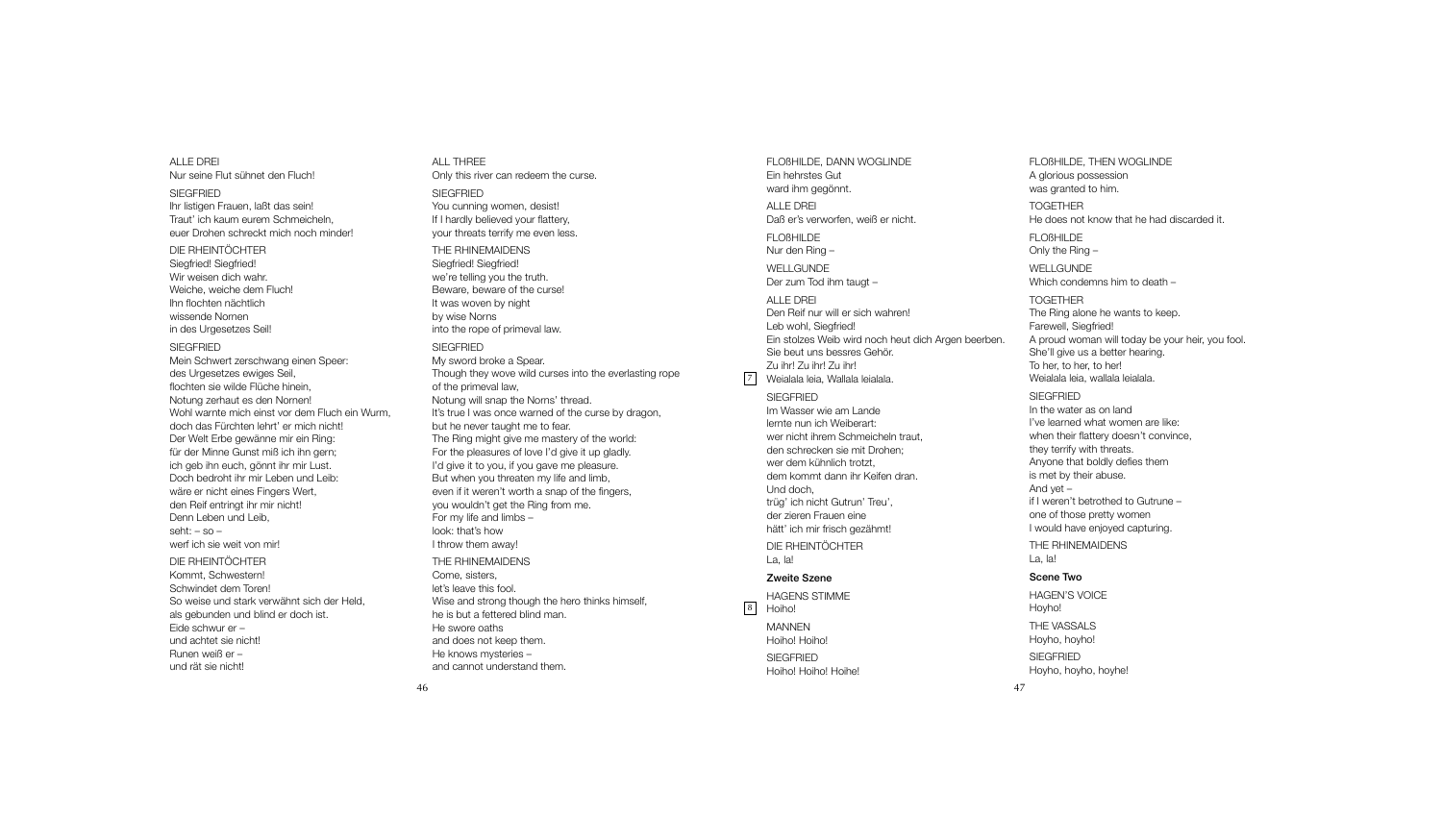Finden wir endlich, wohin du flogest? **SIEGERIED** Kommt herab! Hier ist's frisch und kühl! **HAGEN** Hier rasten wir und rüsten das Mahl. Laßt ruhn die Beute und bietet die Schläuche! Der uns das Wild verscheuchte, nun sollt ihr Wunder hören, was Siegfried sich erjagt. **SIEGERIED** Schlimm steht es um mein Mahl: von eurer Beute bitte ich für mich. HAGEN Du beutelos? **SIEGERIED** Auf Waldjagd zog ich aus, doch Wasserwild zeigte sich nur. War ich dazu recht beraten, drei wilde Wasservögel hätt' ich euch wohl gefangen, die dort auf dem Rhein mir sangen, erschlagen würd' ich noch heut. **HAGEN** Das wäre üble Jagd, wenn den Beutelosen selbst ein lauernd Wild erlegte! SIEGFRIED Mich dürstet!

HAGEN Ich hörte sagen, Siegfried, der Vögel Sangessprache verstündest du wohl. So wäre das wahr?

HAGEN

**SIEGERIED** Seit lange acht' ich des Lallens nicht mehr. HAGEN Have we at last discovered where you'd escaped to? **SIEGERIED** Come down! It's airy and cool here. HAGEN Let's rest here and get our meal ready. Forget the bag, fetch out the wineskins. He's scared our game away. now you shall hear the marvels of Siegfried's hunting. **SIEGFRIED** I'm ill-provided for a meal. Some of your food I must beg for myself. HAGEN Your bag's empty? **SIEGFRIED** I went hunting for forest game, but only waterfowl turned up. If I'd been properly warned in advance three wild water birds I might have caught for you. On the Rhine there they sang to me that I would be murdered today. **HAGEN** That would be a poor hunt, if the hunter without catch were killed by a lurking beast. **SIEGFRIED** I'm thirsty. HAGEN Siegfried, I've heard tell that the language of birdsong is something you understand: is that really true?

For ages I've paid no attention to their twittering.

Dein Bruder bringt es dir! **GUNTHER** Du mischtest matt und bleich dein Blut allein darin! SIEGFRIED So misch es mit dem deinen! Nun floß gemischt es über: der Mutter Erde laß das ein Labsal sein! GUNTHER Du überfroher Held! SIEGFRIED Ihm macht Brünnhilde Müh'? **HAGEN** Verstünd' er sie so gut wie du der Vögel Sang! SIEGFRIED Seit Frauen ich singen hörte, vergaß ich der Vöglein ganz. HAGEN Doch einst vernahmst du sie? SIEGFRIED Hei, Gunther, grämlicher Mann! Dankst du es mir, so sing ich dir Mären aus meinen jungen Tagen. GUNTHER Die hör ich gern. HAGEN So singe, Held! SIEGFRIED Mime hieß ein mürrischer Zwerg: in des Neides Zwang zog er mich auf, daß einst das Kind, wann kühn es erwuchs, einen Wurm ihm fällt' im Wald, 10

der lang schon hütet einen Hort.

9 Trink, Gunther, trink!

Drink, Gunther, drink; your brother offers it to you. GUNTHER The mixture is feeble and pale; only your blood is in it. **SIEGERIED** Then mix it with your own. The mixture has run over; Let it give refreshment to Mother Earth. GUNTHER How carefree you are! **SIEGERIED** Is Brünnhilde giving him trouble? HAGEN If only he understood her as well as you do birdsong. SIEGFRIED Since I heard women sing, I've quite forgotten the birds. HAGEN But did you once understand them? **SIEGERIED** Hi, Gunther, gloomy man, if you will be grateful, I'll sing you tales of my boyhood days. GUNTHER I'd like to hear them. HAGEN Well, sing on, hero! SIEGFRIED Mime was the name of a bad-tempered dwarf. Greed made him bring me up, so that the child, having grown up strong, would kill a dragon for him in the forest

that for years guarded a treasure.

49

**SIEGFRIED**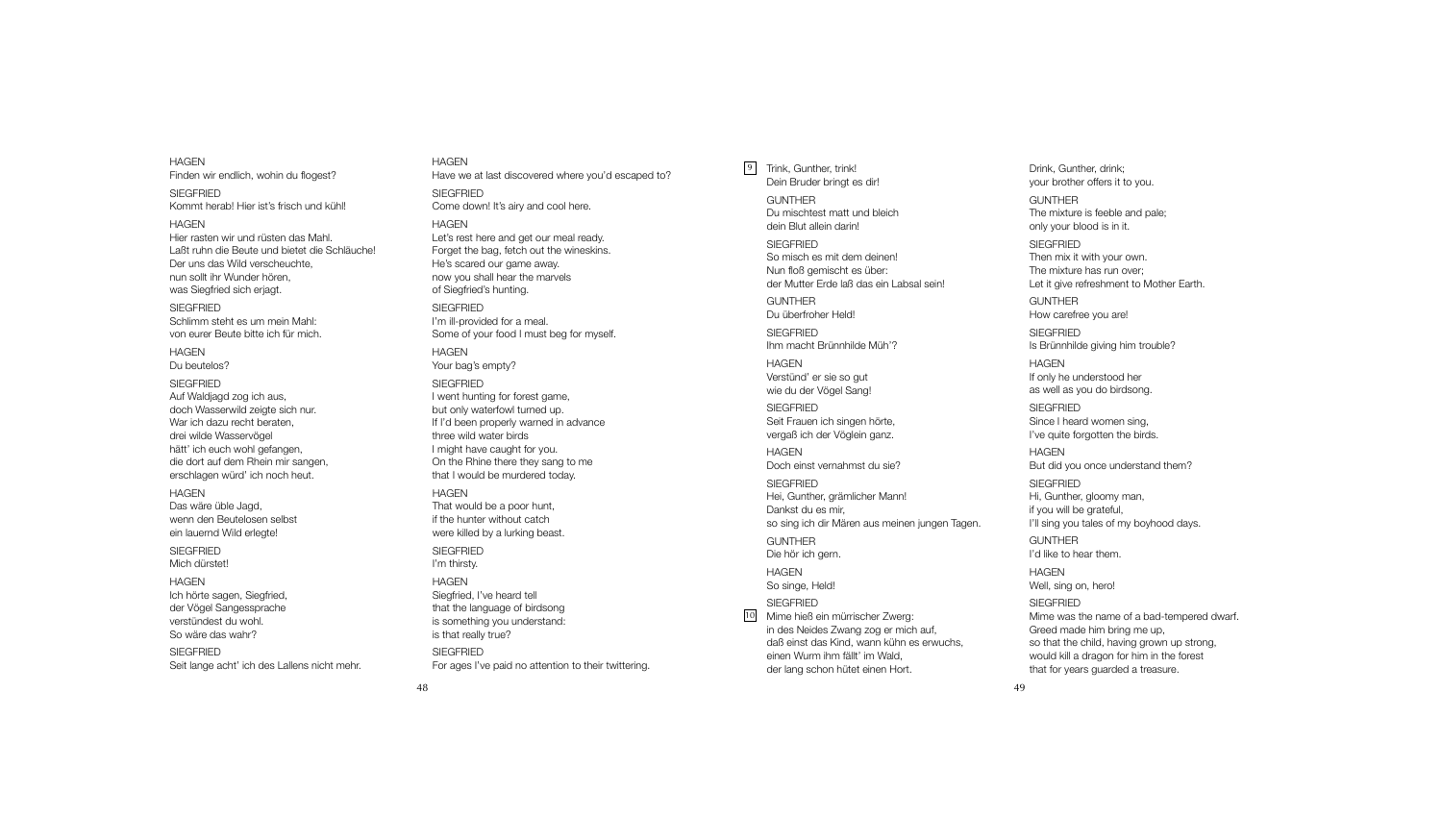Er lehrte mich schmieden und Erze schmelzen; doch was der Künstler selber nicht konnt', des Lehrlings Mute mußt' es gelingen: eines zerschlag'nen Stahles Stücke neu zu schmieden zum Schwert. Des Vater Wehr fügt' ich mir neu: nagelfest schuf ich mir Notung. Tüchtig zum Kampf dünkt' er dem Zwerg; der führte mich nun zum Wald; dort fällt' ich Fafner, den Wurm. Jetzt aber merkt wohl auf die Mär: Wunder muß ich euch melden. Von des Wurmes Blut mir brannten die Finger; sie führt' ich kühlend zum Mund: kaum netzt' ein wenig die Zunge das Naß, was da die Vöglein sangen, das konnt' ich flugs verstehn. Auf den Ästen saß es und sang: "Hei! Siegfried gehört nun der Niblungen Hort! O fänd' in der Höhle den Hort er jetzt! Wollt' er den Tarnhelm gewinnen, der taugt' ihm zu wonniger Tat! Doch wollt' er den Ring sich erraten, der macht' ihn zum Walter der Welt!"

## HAGEN

Ring und Tarnhelm trugst du nun fort?

EIN MANN Das Vöglein hörtest du wieder?

#### **SIEGERIED**

Ring und Tarnhelm hatt' ich gerafft: da lauscht' ich wieder dem wonnigen Laller; der saß im Wipfel und sang: "Hei!, Siegfried gehört nun der Helm und der Ring. O traute er Mime, dem Treulosen, nicht! Ihm sollt' er den Hort nur erheben; nun lauert er listig am Weg: nach dem Leben trachtet er Siegfried.

50

He taught me smithing and metal-smelting; but what this craftsman couldn't do himself, the apprentice's enterprise achieved it: the fragments of a broken blade had to be forged anew into a sword. It was my father's weapon; I forged it afresh. Hard as nails I made Notung. Fit for battle the dwarf judged it. So he took me into the forest, and there I killed Fafner the dragon. But now listen carefully to my story: I'll tell you something strange. The dragon's blood burned my fingers; I put them in my mouth to cool. I'd hardly wetted my tongue with the blood when the birds started singing and at once I understood it. One sat on a branch and sang: "Hi, Siegfried now owns the Nibelung's treasure. In the cave he'll find the treasure now. If he gets the Tarnhlem it will bring him great adventures. But if he can get hold of the Ring it will make him lord of the world." HAGEN Ring and Tarnhelm, did you carry them away? A VASSAL Did you hear the bird again? **SIEGERIED** The Ring and Tarnhelm I picked up; then I listened again to that sweet warbler. It sat in the trees and sang: "Hi! Siegfried now owns the cap and the Ring; Let him be wary of Mime the deceiver who needed him to procure the treasure; he's slyly lurking in your path. It's your life he's after, Siegfried.

O traute Siegfried nicht Mime!" HAGEN Es mahnte dich gut? MANNEN Vergaltest du Mime? SIEGFRIED Mit tödlichem Tranke trat er zu mir; bang und stotternd gestand er mir Böses: Notung streckte den Strolch! **HAGEN** Was nicht er geschmiedet, schmeckte doch Mime! ZWEI MANNEN Was wies das Vöglein dich wieder? HAGEN Trink erst, Held, aus meinem Horn: ich würzte dir holden Trank, die Erinnerung hell dir zu wecken, daß Fernes nicht dir entfalle! SIEGFRIED

11 In Leid zu dem Wipfel lauscht' ich hinauf; da saß es noch und sang: "Hei, Siegfried erschlug nun den schlimmen Zwerg! Jetzt wüßt' ich ihm noch das herrlichste Weib. Auf hohem Felsen sie schläft, Feuer umbrennt ihren Saal; durchschritt' er die Brunst, weckt' er die Braut, Brünnhilde wäre dann sein!"

#### HAGEN

Und folgtest du des Vögleins Rate?

#### SIEGFRIED

Rasch ohne Zögern zog ich nun aus, bis den feurigen Fels ich traf: die Lohe durchschritt ich und fand zum Lohn schlafend ein wonniges Weib in lichter Waffen Gewand.

HAGEN Was it good advice? VASSALS Did you pay Mime back? **SIEGERIED** With a lethal drink he came to me. fearful and stuttering he told me the worst. Notung laid the rascal out! HAGEN

Let Siegfried be wary of Mime."

What he couldn't forge Mime could still taste. TWO VASSALS What did the bird tell you next?

**HAGEN** Have a drink first, hero, from my horn:

I seasoned the drink for you; your memory will be properly woken, and you won't forget what's past.

#### SIEGFRIED

Sadly I gazed up to the treetops and listened. There sat the bird and sang: "Hi, Siegfried has killed the wicked dwarf. Now I could tell him of the most wonderful woman; she's asleep on a high rock, fire burns round her dwelling; if you penetrate the blaze, and wake the bride, Brünnhilde will be yours."

#### **HAGEN**

And did you take the bird's advice?

## **SIEGERIED**

Quickly without delay I set off until I reached the fiery rock. I walked through the flames and in reward I found a marvellous woman asleep clothed in shining armour.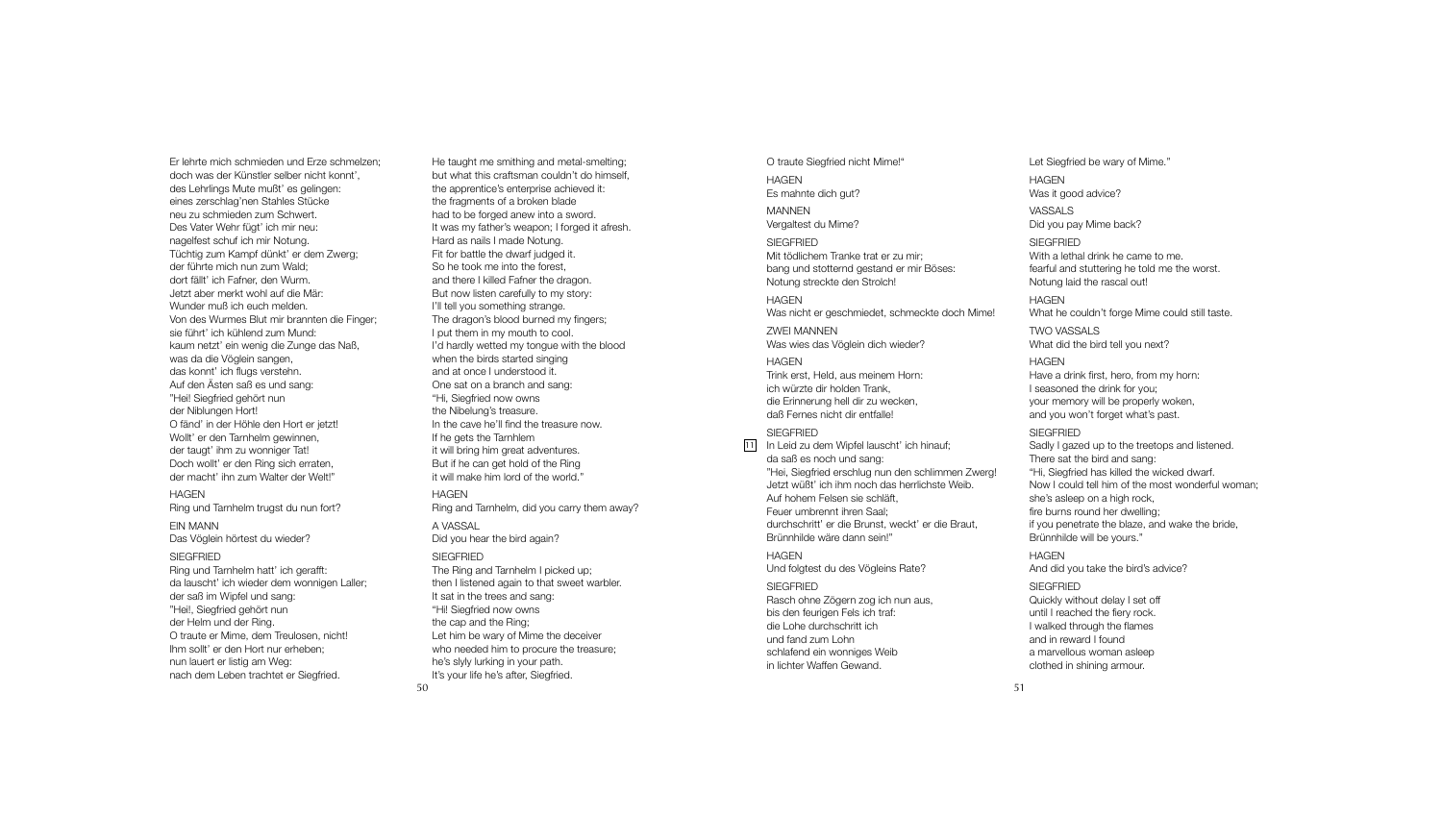Den Helm löst' ich der schlafenden Maid; l l i l i mein Kuß erweckte sie kühn: i i oh, wie mich brünstig da umschlang i i i l der schönen Brünnhilde Arm! i l

G U N T H E R 12 Was hör ich? i

> H A G E N Errätst du auch dieser Raben Geraun'? i Rache rieten sie mir! i i i

MANNEN Hagen, was tust du?

EINIGE MANNEN Was tatest du?

G U N T H E R Hagen, was tatest du?

H A G E N Meineid rächt' ich! i i i

**SIEGFRIED** 13 Brünnhilde, heilige Braut! i l i l i Wach auf! Öffne dein Auge! i Wer verschloß dich wieder in Schlaf? l i i i l Wer band dich in Schlummer so bang? i i l Der Wecker kam; er küßt dich wach, i und aber der Braut bricht er die Bande: i i da lacht ihm Brünnhildes Lust! l i i l Ach, dieses Auge, i ewig nun offen! i Ach, dieses Atems wonniges Wehen! i i Süßes Vergehen, seliges Grauen l i Brünnhild' bietet mir - Gruß! i l i i

14 Orchesterzwischenspie i i l *Tra u e rm u s ik*

I removed the helmet from this sleeping maiden; l i l i i with a bold kiss I awoke her: i l i O how I burned as I was enfolded l i n lovely Brünnhilde's arms. l l i l G U N T H E R What's this I hear? i H A G E N Do you also understand what those ravens say? l They told me to exact revenge! l SOME VASSALS Hagen, what are you doing? i OTHER VASSALS What have you done? G U N T H E R Hagen, what have you done? H A G E N I have avenged perjury. SIEGFRIED Brünnhilde, my holy bride, i l l i awake! Open your eyes! Who put you back to sleep? l Who forced you to this fearful slumber? i l l I have come to awake you, to kiss you awake, i to break the bride's bonds again; i i now Brünnhilde's joy smiles on me. i l j i l Ah, those eyes, opened for ever. Ah, that breath's wonderful breeze. l Sweet passing away, i blissful trembling – l i l l i Brünnhilde bids me welcome. i l i l

Orchestral interlude l i l *Fu n e ra M u s icl*

#### Dritte Szene

*D ie Ha lle de r G ib ic h u n g e n* GUTRUNE 15 War das sein Horn? i Nein! Noch kehrt er nicht heim. i i i Schlimme Träume störten mir den Schlaf! l i i l Wild wieherte sein Roß; i l i i Lachen Brünnhildes weckte mich auf. i l i Wer war das Weib, das ich zum Ufer schreiten sah? i i i lch fürchte Brünnhild'! i l lst sie daheim? i i Brünnhild'! Brünnhild'! Bist du wach? i l i l i Leer das Gemach. So war es sie, die ich zum Rheine schreiten sah! i i i i i War das sein Horn? i Nein! i Öd alles! l l Säh' ich Siegfried nur bald! i i i l

#### HAGENS STIMME

1 6

Hoiho! Hoiho! i i Wacht auf! Wacht auf! Lichte! Lichte! Helle Brände! i i l l Jagdbeute bringen wir heim. i i i Hoiho! Hoiho! i i

H A G E N Auf, Gutrun'! Begrüße Siegfried! i i Der starke Held, er kehret heim! l

**GUTRUNE** Was geschah, Hagen? Nicht hört' ich sein Horn! i i i

## H A G E N

Der bleiche Held, nicht bläst er es mehr; l i l i l nicht stürmt er zur Jagd, zum Streite nicht mehr, i i i noch wirbt er um wonnige Frauen. i i

i

#### **GUTRUNE** Was bringen die? i i

Scene Three

*Th e Ha ll o f th e G ib ic h u n g s* GUTRUNE Was that his horn? i No! He still hasn't come home. i l l Nightmares have disturbed my sleep. i i l Wildly his horse neighed. i l l i i Brünnhilde's laughter woke me up. i l l Who was the woman that I saw walking to the shore? l i I'm afraid of Brünnhilde. i i l Is she at home? Brünnhilde, Brünnhilde! Are you awake? i l i l The room's empty. Then it was her I saw walking to the Rhine. i l i i Was that his horn? i N o . All is deserted. l l i I wish I could see Siegfried soon. i l i i HAGEN'S VOICE Hoyho, hoyho! Wake up, wake up! Lights. lights, bright torches! i l i i The spoils of the hunt we're bringing home. i l i i Hoyho, hoyho! H A G E N Rise, Gutrune! i Welcome Siegfried. l i i The strong hero is coming home. i i GUTRUNE What's happened, Hagen? I didn't hear his horn. i i H A G E N The hero is pale; he will blow it no more. i l i l l l i He can't go off hunting, he cannot go to battle, i l

nor pay court to lovely women. l l GUTRUNE What are they bringing? i i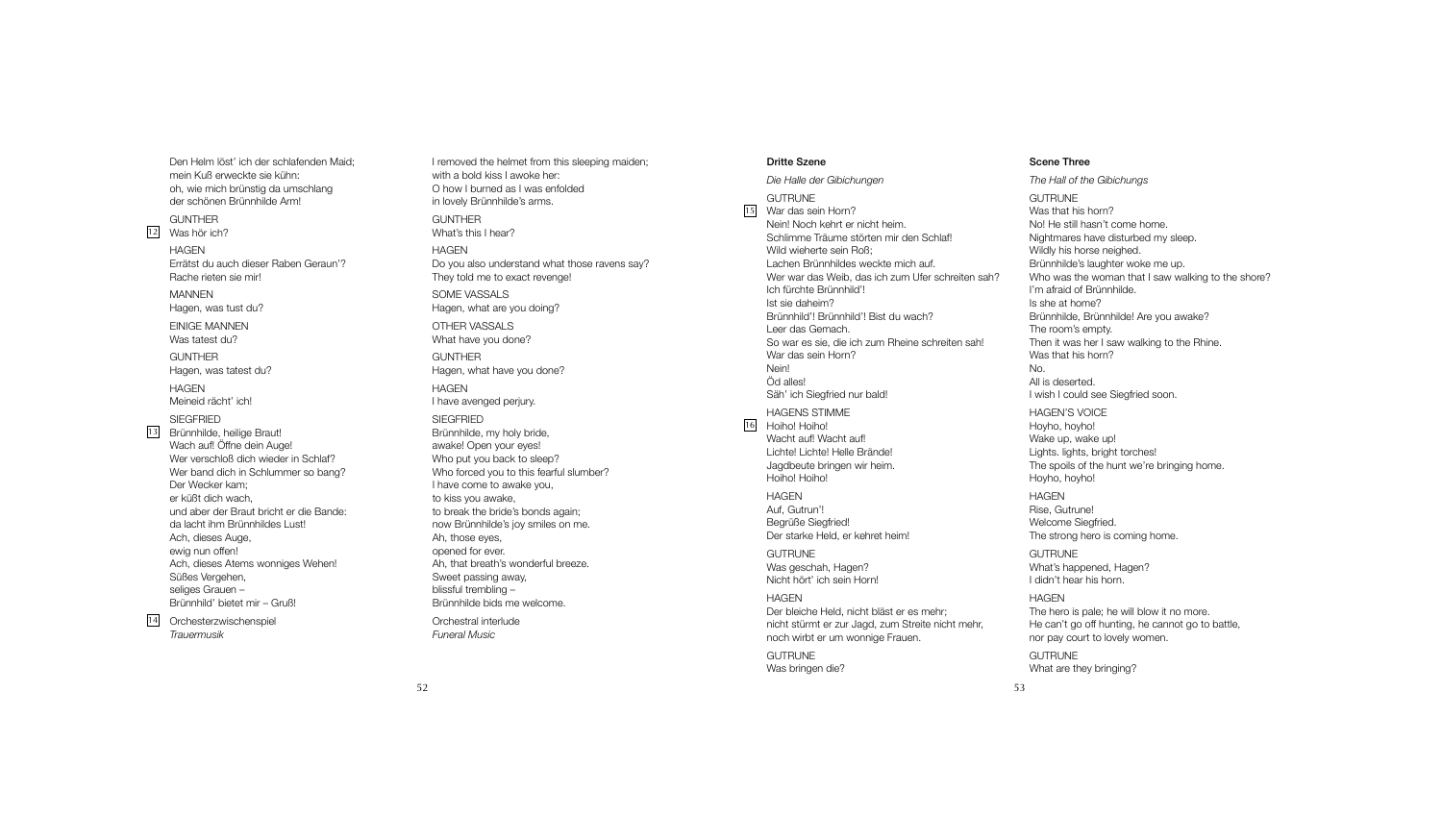Eines wilden Ebers Beute: Siegfried, deinen toten Mann. **GUNTHER** Gutrun', holde Schwester, hebe dein Auge, schweige mir nicht! GUTRUNE 17 Siegfried - Siegfried erschlagen! Fort, treuloser Bruder,

HAGEN

du Mörder meines Mannes!  $\cap$  Hilfe, Hilfel Wehe! Wehe! Sie haben Siegfried erschlagen!

**GUNTHER** Nicht klage wider mich! Dort klage wider Hagen; er ist der verfluchte Eber, der diesen Edlen zerfleischt'.

HAGEN Bist du mir gram darum?

**GUNTHER** Angst und Unheil greife dich immer!

**HAGEN** Ja denn! Ich hab ihn erschlagen. Ich, Hagen, schlug ihn zu Tod. Meinem Speer war er gespart, bei dem er Meineid sprach. Heiliges Beuterecht hab ich mir nun errungen: drum fordr' ich hier diesen Ring.

GUNTHER Zurück! Was mir verfiel, sollst nimmer du empfahn.

**HAGEN** Ihr Mannen, richtet mein Recht!

GUNTHER Rührst du an Gutrunes Erbe, schamloser Albensohn?

HAGEN A wild boar's victim: Siegfried, your dead husband. GUNTHER Gutrune, dear sister, open your eyes, speak to me! GUTRUNE Siegfried – Siegfried dead! Get away, faithless brother, you murdered my husband. Help, help. Oh, oh! They've killed Siegfried. **GUNTHER** Don't accuse me, accuse Hagen. He is the cursed boar who gored this noble man. **HAGEN** Are you angry with me about it? **GUNTHER** May fear and bad luck cling to you for ever! **HAGEN** All right then, I killed him I, Hagen struck him dead. He was forfeit to my Spear on which he perjured himself. He was my rightful sacrifice and I have claimed him now: for this act I now require this Ring. GUNTHER Stand back! What has become mine you shall never take. HAGEN You vassals, judge, If I am right. **GUNTHER** 

Would you touch Gutrune's legacy, you shameless goblin's son?

54

**HAGEN** Des Alben Erbe fordert so sein Sohn! Her den Ring! BRÜNNHILDE 18 Schweigt eures Jammers jauchzenden Schwall. Das ihr alle verrietet, zur Rache schreitet sein Weib. Kinder hört' ich greinen nach der Mutter, da süße Milch sie verschüttet: doch nicht erklang mir würdige Klage, des hehrsten Helden wert.

**GUTRUNE** Brünnhilde! Neiderboste! Du brachtest uns diese Not: die du die Männer ihm verhetztest, weh, daß du dem Haus genaht!

BRÜNNHILDE Armselige, schweig! Sein Eheweib warst du nie, als Buhlerin bandest du ihn. Sein Mannesgemahl bin ich, der ewige Eide er schwur, eh Siegfried je dich ersah.

**GUTRUNE** Verfluchter Hagen, daß du das Gift mir rietest, das ihr den Gatten entrückt! Ach, Jammer! Wie jäh nun weiß ich's, Brünnhild' war die Traute, die durch den Trank er vergaß!

BRÜNNHILDE

19 Starke Scheite schichtet mir dort am Rande des Rheins zuhauf! Hoch und hell lodre die Glut, die den edlen Leib des hehresten Helden verzehrt. Sein Roß führet daher,

#### HAGEN

This is how the goblin's son claims his inheritance! Give me the Ring!

## BRÜNNHILDE

Stop your crying and noisy clamour. She, whom you all betrayed, his wife has come for vengeance. I heard children whining to their mother because they spilt sweet milk. But I have heard no lament fitting for the noblest of heroes.

#### **GUTRUNE**

Brünnhilde! Soured by jealousy! You brought us this tragedy: you turned the men against him; alas, that you came to this house.

#### BRÜNNHILDE

Be quiet, poor wretch. You were never his real wife; as his whore you were bound to him. I am his lawful wife: to whom he swore eternal loyalty long before Siegfried set eyes on you.

## GUTRUNE

Accursed, Hagen, for advising the drug which robbed her of her husband. Alas, alas, suddenly I know full well. Brünnhilde was the lover whom the drink made him forget.

## BRÜNNHILDE

55

Stout logs you must collect for me in a pile on the shores of the Rhine. High and bright let the fire blaze on which the noble body of this great hero shall be burned. Bring out his horse;